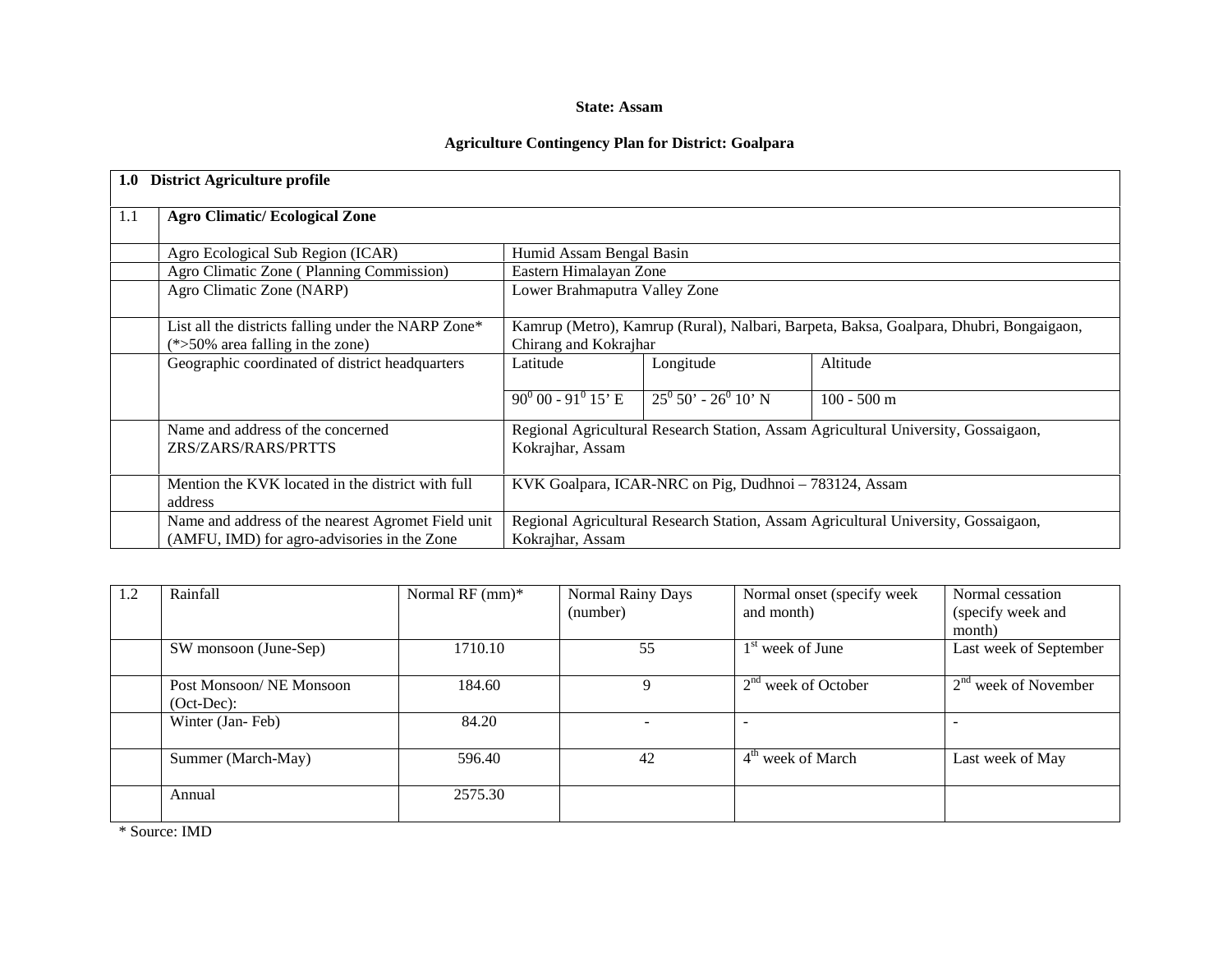| 1.3 | Land use<br>pattern of<br>the district | Geographic<br>al area | Cultivable<br>area | Forest<br>area | Land under<br>non-<br>agricultural | Permanent<br>pastures | Cultivable<br>wasteland | Land<br>under<br>Misc. tree | Barren and<br>uncultivable<br>Land | Current<br>fallows | Other<br>fallows |
|-----|----------------------------------------|-----------------------|--------------------|----------------|------------------------------------|-----------------------|-------------------------|-----------------------------|------------------------------------|--------------------|------------------|
|     | (latest<br>statistics)                 |                       |                    |                | use                                |                       |                         | crops and<br>groves         |                                    |                    |                  |
|     | Areas<br>$^{\prime\prime}000$ ha)      | 182.40                | 102.65             | 36.46          | 47.41                              | 2.79                  | 7.64                    | 6.75                        | 28.87                              | 0.19               | 0.37             |

| 1.4 | Major Soils (common names like red sandy loam deep soils (etc.,)* | Areas $('000 ha)$ | Percent (%) of total geographical |
|-----|-------------------------------------------------------------------|-------------------|-----------------------------------|
|     |                                                                   |                   | area                              |
|     | Black soil                                                        | 7.31              | 4.00                              |
|     | 2. Red soil                                                       | 37.83             | 20.74                             |
|     | Sandy soil<br>3.                                                  | 8.37              | 4.59                              |
|     | Sandy loam soil                                                   | 50.38             | 27.62                             |
|     | Others                                                            | 18.40             | 10.08                             |

(data source: Soil Resource Maps of NBSS & LUP)

| 1.5 | Agricultural land use            | Area ('000 ha)        | Cropping intensity (%) |                                               |  |  |  |  |
|-----|----------------------------------|-----------------------|------------------------|-----------------------------------------------|--|--|--|--|
|     | Net sown area                    | 102.65                |                        | 157.18%                                       |  |  |  |  |
|     | Area sown more than once         | 58.70                 |                        |                                               |  |  |  |  |
|     | Gross cropped area               | 161.35                |                        |                                               |  |  |  |  |
| 1.6 | Irrigation*                      | Area ('000 ha)        |                        |                                               |  |  |  |  |
|     | Net irrigated area               | 26.51                 |                        |                                               |  |  |  |  |
|     | Gross irrigated area             | 42.84                 |                        |                                               |  |  |  |  |
|     | Rainfed area                     | 118.51                |                        |                                               |  |  |  |  |
|     | Source of irrigation             | Number                | Area ('000 ha)         | Percentage of total irrigation area           |  |  |  |  |
|     | Canals                           | 35                    | 8.39                   | 31.65                                         |  |  |  |  |
|     | Tanks                            |                       | 2.12                   | 8.00                                          |  |  |  |  |
|     | Open wells                       |                       |                        |                                               |  |  |  |  |
|     | Bore wells                       | 44                    | 13.78                  | 51.98                                         |  |  |  |  |
|     | Lift irrigation schemes          |                       | 0.37                   | 1.40                                          |  |  |  |  |
|     | Micro irrigation                 |                       | 0.36                   | 1.36                                          |  |  |  |  |
|     | Others (Dug well etc)            |                       | 1.49                   | 5.62                                          |  |  |  |  |
|     | Total irrigated Area             |                       | 26.51                  | 100.00                                        |  |  |  |  |
|     | Pump sets                        | 7309                  |                        |                                               |  |  |  |  |
|     | No. of Tractors**                | 343                   |                        |                                               |  |  |  |  |
|     | Groundwater availability and use | No. of Blocks/Tehsils | $(\%)$ area            | Quality of water (specify the problem such as |  |  |  |  |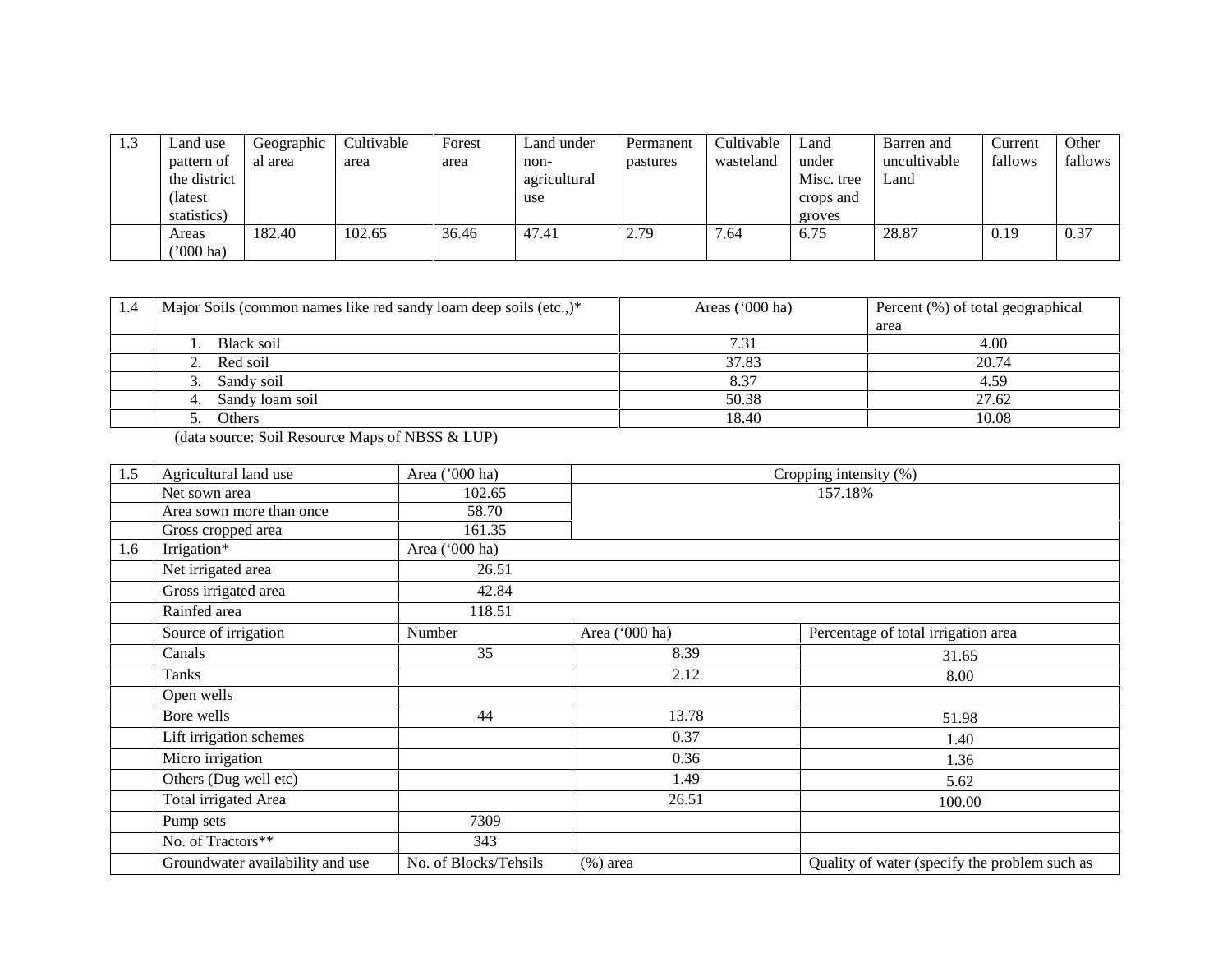| (Source: Central Ground water)  |                                                                                                      |                                     | high levels of Arsenic, Flouride, saline etc.,) |
|---------------------------------|------------------------------------------------------------------------------------------------------|-------------------------------------|-------------------------------------------------|
| Board)                          |                                                                                                      |                                     |                                                 |
| Over exploited                  |                                                                                                      |                                     |                                                 |
| Critical                        |                                                                                                      |                                     |                                                 |
| Semi-critical                   |                                                                                                      |                                     |                                                 |
| Safe                            | Safe                                                                                                 |                                     |                                                 |
| Wastewater availability and use |                                                                                                      |                                     |                                                 |
| Ground water quality            |                                                                                                      | F and Fe exceeds permissible limits |                                                 |
|                                 | *over-exploited : groundwater utilization >100%; critical: 90-100%, semi-critical: 70-90%; safe:<70% |                                     |                                                 |

#### **1.7 Area under major field crops & horticulture (2013-14)**

| 1.7 | S. No. | Major field crops<br>cultivated |                          | Area ('000 ha)           |              |           |                          |              |                          |                    |
|-----|--------|---------------------------------|--------------------------|--------------------------|--------------|-----------|--------------------------|--------------|--------------------------|--------------------|
|     |        |                                 |                          | <b>Kharif</b>            |              |           | Rabi                     |              |                          |                    |
|     |        |                                 |                          |                          |              |           |                          |              | mer                      |                    |
|     |        |                                 | Irrigated                | Rainfed                  | <b>Total</b> | Irrigated | Rainfed                  | <b>Total</b> |                          | <b>Grand</b> total |
|     |        | Cereal                          | 5.20                     | 51.50                    | 55.35        |           | $\overline{\phantom{0}}$ |              | 10.97                    | 67.67              |
|     | $\sim$ | Pulses                          | $\overline{\phantom{0}}$ | 0.05                     | 0.05         | 0.10      | 6.40                     | 6.50         | $\overline{\phantom{a}}$ | 6.55               |
|     |        | <b>Oilseeds</b>                 | $\overline{\phantom{a}}$ | $\overline{\phantom{0}}$ |              | 3.96      | 4.84                     | 8.80         | $\overline{\phantom{a}}$ | 8.80               |
|     |        | Fibre                           |                          | 5.09                     | 5.09         | ۰.        | $\overline{\phantom{0}}$ | -            | $\overline{\phantom{a}}$ | 5.09               |
|     |        | Others                          |                          | 8.90                     | 8.90         | 3.99      | 10.98                    | 14.96        | -                        | 23.86              |

| S. No              | <b>Horticulture crops- Fruits</b> |              | Area ('000 ha)   |                |
|--------------------|-----------------------------------|--------------|------------------|----------------|
|                    |                                   | <b>Total</b> | <b>Irrigated</b> | <b>Rainfed</b> |
|                    | Banana                            | 3.800        |                  |                |
| $\overline{2}$     | Mango                             | 0.205        |                  |                |
| 3                  | Pineapple                         | 0.500        |                  |                |
| 4                  | Assam lemon                       | 0.190        |                  |                |
| 5                  | Guava                             | 0.180        |                  |                |
| 6                  | Litchi                            | 0.340        |                  |                |
| $\mathcal{I}$      | Jack fruit                        | 1.540        |                  |                |
| 8                  | Orange                            | 0.460        |                  |                |
|                    |                                   |              |                  |                |
|                    | Horticulture crops- vegetables    | <b>Total</b> | <b>Irrigated</b> | <b>Rainfed</b> |
|                    | Kharif vegetable                  | 5.400        |                  | 5.400          |
| $\mathcal{D}$<br>∠ | Rabi vegetable                    | 16.544       | 12.950           | 3.494          |
| 3                  | Chilli                            | 0.450        |                  |                |
| 4                  | Onion                             | 0.305        |                  |                |
| 5                  | Garlic                            | 0.085        |                  |                |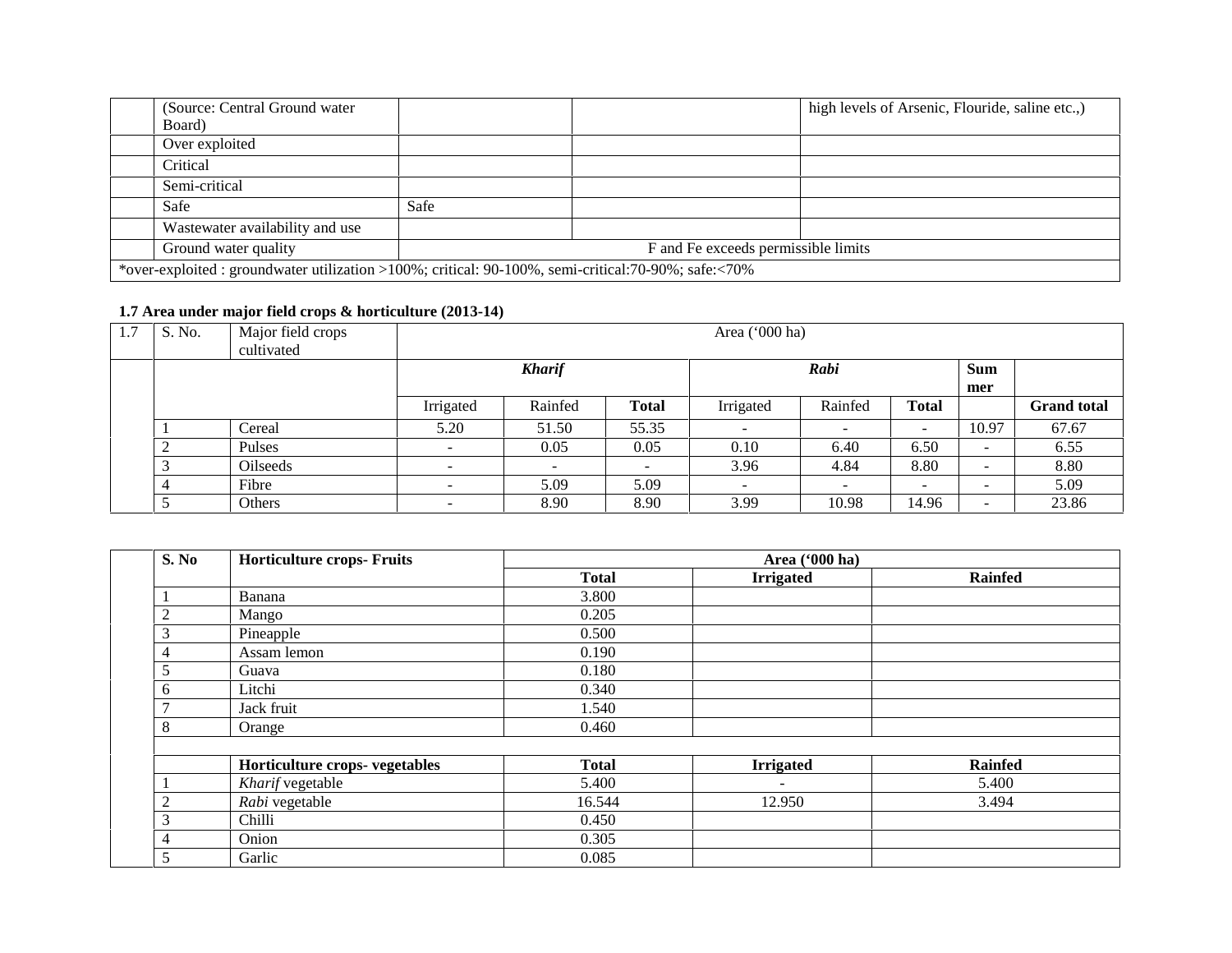| $\sqrt{6}$       | <b>Black</b> pepper                     | 0.065           |                   |                |
|------------------|-----------------------------------------|-----------------|-------------------|----------------|
| $\overline{7}$   | Coriander                               | 0.270           |                   |                |
| $\,8\,$          | Turmeric                                | 0.320           |                   |                |
| 9                | Ginger                                  | 0.510           |                   |                |
|                  | <b>Medicinal Aromatic Crops</b>         | <b>Total</b>    | <b>Irrigated</b>  | <b>Rainfed</b> |
| $\mathbf{1}$     | <b>Brahmi</b>                           | <b>NA</b>       |                   |                |
| $\overline{2}$   | Tulsi                                   | NA              |                   |                |
| $\overline{3}$   | Vach                                    | $\overline{NA}$ |                   |                |
| $\overline{4}$   | Arjun                                   | <b>NA</b>       |                   |                |
| 5                | Pippali                                 | $\overline{NA}$ |                   |                |
| 6                | Neem                                    | $\overline{NA}$ |                   |                |
| $\boldsymbol{7}$ | Amla                                    | $\overline{NA}$ |                   |                |
| 8                | Stevia                                  | NA              |                   |                |
| $\overline{9}$   | Ghritakumari                            | NA              |                   |                |
| $\overline{10}$  | Kalmegh                                 | $\overline{NA}$ |                   |                |
| 11               | Lukhandi                                | $\overline{NA}$ |                   |                |
| $\overline{12}$  | Sarpagandha                             | $\overline{NA}$ |                   |                |
| $\overline{13}$  | Ashok                                   | $\overline{NA}$ |                   |                |
| $\overline{14}$  | Bhatghila                               | $\overline{NA}$ |                   |                |
| $\overline{15}$  | Agar                                    | <b>NA</b>       |                   |                |
| $\overline{16}$  | Chandan                                 | $\overline{NA}$ |                   |                |
| $\overline{17}$  | Bael                                    | NA              |                   |                |
|                  | <b>Plantation Crops</b>                 | Total           | Irrigation        | Rainfed        |
| $\mathbf{1}$     | Rubber                                  | 7.05            |                   |                |
| $\overline{2}$   | Tea                                     | 1.22            |                   |                |
| 3                | Arecanut                                | 3.360           |                   |                |
| $\overline{4}$   | Coconut                                 | 0.640           |                   |                |
|                  | <b>Fodder crops</b>                     | <b>Total</b>    | <b>Irrigation</b> | <b>Rainfed</b> |
|                  | Nil                                     |                 |                   |                |
|                  | <b>Nil</b>                              |                 |                   |                |
|                  | Total fodder crop area                  |                 |                   |                |
|                  | Grazing land, reserve areas etc         |                 |                   |                |
|                  | Availability of unconventional feeds/by |                 |                   |                |
|                  | products e. g., breweries waste, food   |                 |                   |                |
|                  | processing, fermented feeds bamboo      |                 |                   |                |
|                  | shoots, fish etc                        |                 |                   |                |
|                  | Sericulture etc Other agro enterprises  |                 |                   |                |
|                  | (mushrooms cultivation etc specify)     |                 |                   |                |
| 1.               | Breweries waste (traditional brewing)   |                 |                   |                |
| $\overline{c}$   | Fermented fish                          |                 |                   |                |
| $\overline{3}$   | Fermented shoot bamboo                  |                 |                   |                |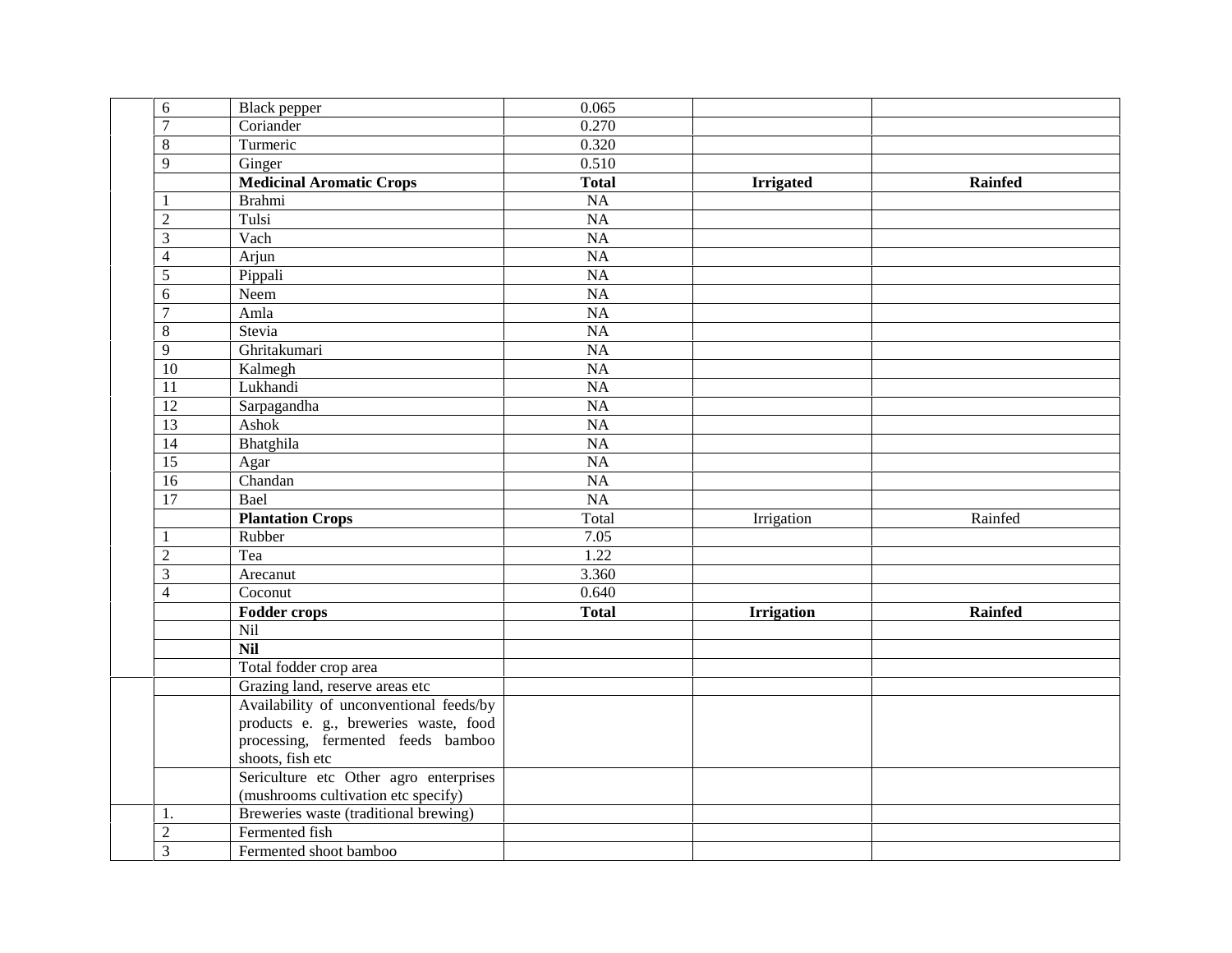|   | Pork pickles                             |        |  |
|---|------------------------------------------|--------|--|
|   | Smoked pork                              |        |  |
|   | Snail products                           |        |  |
|   | Eri worm products                        |        |  |
|   | Sericulture village                      | 244    |  |
|   | No. of rearers                           | 1982   |  |
|   | No. of food plants                       | 437267 |  |
|   | Area under food plants ('000 ha)         | 0.609  |  |
|   | Fruit and vegetable processing unit (No) |        |  |
|   | Rice mill (No)                           | 11     |  |
|   | Flour mill (No)                          |        |  |
| 8 | Spice mill (No)                          |        |  |
|   | Others (specify)                         |        |  |

| 1.8  | <b>Livestock</b>                             |        | <b>Male</b> ('000) |                        | Female ('000) |                           |                              |                   |                      | <b>Total ('000)</b> |                 |
|------|----------------------------------------------|--------|--------------------|------------------------|---------------|---------------------------|------------------------------|-------------------|----------------------|---------------------|-----------------|
|      | Indigenous cattle                            |        |                    |                        |               |                           |                              |                   | 288494               |                     |                 |
|      | Improved/Crossbred cattle                    |        |                    |                        |               |                           |                              |                   | 14085                |                     |                 |
|      | Buffaloes (Local low yielding)               |        |                    |                        |               |                           |                              |                   | 7283                 |                     |                 |
|      | <b>Improved Buffaloes</b>                    |        |                    |                        |               |                           |                              |                   | 23330                |                     |                 |
|      | Goat                                         |        |                    |                        |               |                           |                              |                   | 135077               |                     |                 |
|      | Sheep                                        |        |                    |                        |               |                           |                              |                   | 29105                |                     |                 |
|      | Pig                                          |        |                    |                        |               |                           |                              |                   | 49353                |                     |                 |
|      | Horse and ponies                             |        |                    |                        |               |                           |                              |                   | 123                  |                     |                 |
|      | Commercial dairy farms (Number)              |        |                    |                        |               |                           |                              |                   |                      |                     |                 |
| 1.9  | <b>Poultry</b>                               |        | No. of Farm        |                        |               | Total No. of birds ('000) |                              |                   |                      |                     |                 |
|      | Ducks                                        |        |                    |                        | 197682        |                           |                              |                   |                      |                     |                 |
|      | Fowls                                        |        |                    |                        | 875245        |                           |                              |                   |                      |                     |                 |
| 1.10 | <b>Fisheries</b>                             |        |                    |                        |               |                           |                              |                   |                      |                     |                 |
|      | a. Capture                                   |        |                    |                        |               |                           |                              |                   |                      |                     |                 |
|      | <b>Marine</b> ((Data source:<br>$\mathbf{i}$ | No. of | <b>Boats</b>       |                        | <b>Nets</b>   |                           |                              |                   | <b>Storage</b>       |                     |                 |
|      | <b>Fisheries Department</b> )                |        | <b>Fishermen</b>   | <b>Mechanized</b>      |               | Non-mechanized            |                              | <b>Mechanized</b> | Non-mechanized       |                     | facilities (Ice |
|      |                                              |        |                    |                        |               |                           | (Trawl nets,                 |                   | (Shore Seines, Stake |                     | plants etc      |
|      |                                              |        |                    |                        |               |                           | <b>Gill nets</b>             |                   | $&$ trap nets)       |                     |                 |
|      | ii) Inland (Data Source:                     |        |                    | No. Farmer owned ponds |               |                           | <b>No. of Reservoirs</b>     |                   | No. of Village tanks |                     |                 |
|      | <b>Fisheries Department)</b>                 |        |                    |                        |               |                           | (Beels and Waterlogged area) |                   |                      |                     |                 |
|      | 8862                                         |        |                    |                        |               | 92                        |                              | 50                |                      |                     |                 |
|      |                                              |        |                    |                        |               | 55                        |                              |                   |                      |                     |                 |
|      |                                              |        |                    |                        |               |                           |                              |                   |                      |                     |                 |
|      | <b>B.</b> Culture                            |        |                    |                        |               |                           |                              |                   |                      |                     |                 |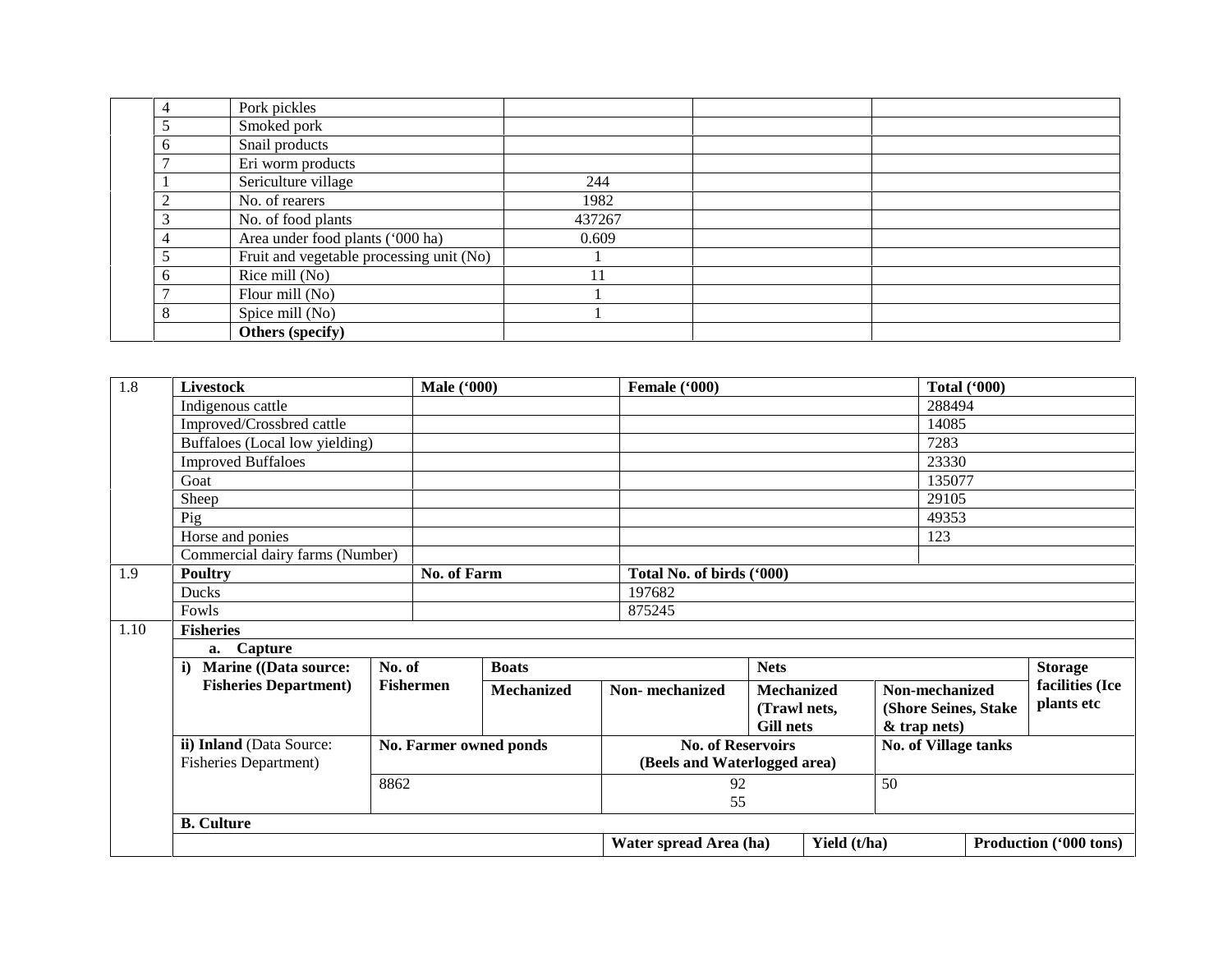| <b>TTT</b><br>$\cdot$<br>$\mathbf{r}$<br>i Water (Data source:<br>: Fisheries Department)<br>$r$ resh | 2166   | <u>.</u> | . 59<br>4.J.                         |
|-------------------------------------------------------------------------------------------------------|--------|----------|--------------------------------------|
| $\cdots$<br>$\sim$<br>Nos.<br>Hatcheries<br>11)                                                       | 9 Nos. |          | <br>) million nos.<br>7.JU           |
| <br>$N$ os<br>111)<br>Seed production (                                                               |        |          | lakh<br>$\Delta \Delta t$<br>70<br>. |

# **1.11 Production and Productivity of major crops (Average of last 5 years: 2011, 12, 13, 14, 15)**

| 1.11   | Name of crop                                                               | <b>Kharif</b>         |                         | Rabi                  |                             | <b>Summer</b>         |                         | <b>Total</b>          |                         | <b>Crop</b>                                      |
|--------|----------------------------------------------------------------------------|-----------------------|-------------------------|-----------------------|-----------------------------|-----------------------|-------------------------|-----------------------|-------------------------|--------------------------------------------------|
|        |                                                                            | Production<br>(000 t) | Productivity<br>(Kg/ha) | Production<br>(000 t) | Productiv<br>ity<br>(Kg/ha) | Production<br>(000 t) | Productivity<br>(Kg/ha) | Production<br>(000 t) | Productivity<br>(Kg/ha) | residue<br><b>as</b><br>fodder<br>(000)<br>tons) |
|        | Major Field crops (Crops to be indentified based on total acreage)         |                       |                         |                       |                             |                       |                         |                       |                         |                                                  |
| Crop 1 | Rice                                                                       | 9807.75               | 1177.50                 | 97543                 | 1997                        | 80040.25              | 3423                    |                       |                         |                                                  |
| Crop 2 | Rapeseed/mustard                                                           |                       |                         |                       |                             |                       |                         | 2894.5                | 458                     |                                                  |
| Crop3  | Nizer                                                                      |                       |                         |                       |                             |                       |                         | 683.75                | 719                     |                                                  |
| Crop 4 | Linseed                                                                    |                       |                         |                       |                             |                       |                         | 330.25                | 623.75                  |                                                  |
| Crop 5 | Sesamum                                                                    |                       |                         |                       |                             |                       |                         | 277                   | 509                     |                                                  |
| Crop 6 | Jute                                                                       |                       |                         |                       |                             |                       |                         | 36984.50              | 1576.75                 |                                                  |
| Crop 7 | Mesta                                                                      |                       |                         |                       |                             |                       |                         | 1294.50               | 905                     |                                                  |
| Crop 8 | Sugarcane                                                                  |                       |                         |                       |                             |                       |                         | 10444.75              | 36329.50                |                                                  |
|        | Major Horticultural crops (Crops to be indentified based on total acreage) |                       |                         |                       |                             |                       |                         |                       |                         |                                                  |
| Crop 1 | Banana                                                                     |                       |                         |                       |                             |                       |                         | 74077                 |                         |                                                  |
| Crop 2 | Orange                                                                     |                       |                         |                       |                             |                       |                         | 4722                  |                         |                                                  |
| Crop3  | Pineapple                                                                  |                       |                         |                       |                             |                       |                         | 7713                  |                         |                                                  |
| Crop 4 | Assam lemon                                                                |                       |                         |                       |                             |                       |                         | 724                   |                         |                                                  |
| Crop 5 | Jack fruit                                                                 |                       |                         |                       |                             |                       |                         | 695                   |                         |                                                  |
|        | Major Oilseed crops (Crops to be indentified based on total acreage)       |                       |                         |                       |                             |                       |                         |                       |                         |                                                  |
| Crop 1 | Lin seed                                                                   |                       |                         | 0.478                 | 636                         |                       |                         |                       |                         |                                                  |
| Crop 2 | Castor                                                                     |                       |                         | 0.034                 | 540                         |                       |                         |                       |                         |                                                  |
| Crop3  | Niger                                                                      |                       |                         | 0.826                 | 453                         |                       |                         |                       |                         |                                                  |
| Crop 4 | Sesame                                                                     |                       |                         | 0.289                 | 533                         |                       |                         |                       |                         |                                                  |
| Crop 5 | Rape seed and                                                              |                       |                         | 3.984                 | 650                         |                       |                         |                       |                         |                                                  |
|        | mustard                                                                    |                       |                         |                       |                             |                       |                         |                       |                         |                                                  |

| 1.12 | Sowing window for 5 major field crops<br>(start and end of normal sowing period) | Crop 1: Paddy | 2: Rapeseed | $3:$ Jute   | 4: wheat | 5: Blackgram     |
|------|----------------------------------------------------------------------------------|---------------|-------------|-------------|----------|------------------|
|      | <i>Kharif-Rainfed</i>                                                            | June-July     |             | March-April |          | Mid Aug-Mid Sept |
|      | <i>Kharif-Irrigated</i>                                                          |               |             |             |          |                  |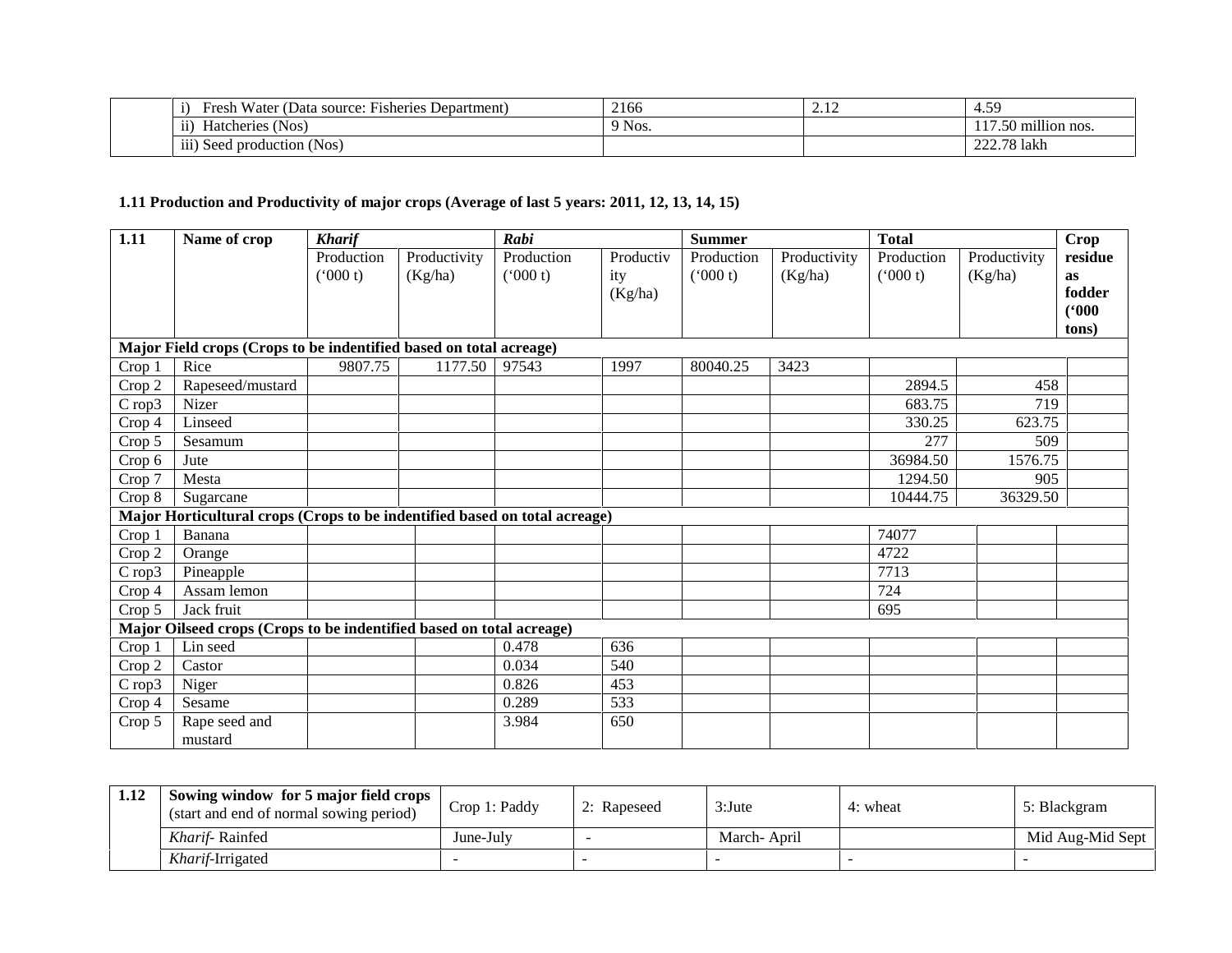| Rab--irrigated           |                                             |                                                              | November-December |  |
|--------------------------|---------------------------------------------|--------------------------------------------------------------|-------------------|--|
| Autumn paddy             | Sep-Oct                                     | $1 \in$ <sup>th</sup><br>$^{\circ}$ Oct-15 <sup>th</sup> Nov |                   |  |
| Summer paddy (Boro rice) | $\overline{\phantom{a}}$<br>March-<br>April |                                                              |                   |  |

| 1.13 | What is the major contingency the    | Regular                                                                                                      | <b>Occasional</b> | <b>None</b> |
|------|--------------------------------------|--------------------------------------------------------------------------------------------------------------|-------------------|-------------|
|      | district is prone to? (tick mark)    |                                                                                                              |                   |             |
|      | Drought                              |                                                                                                              | ð                 |             |
|      | Flood                                | ð                                                                                                            |                   |             |
|      | Cyclone                              |                                                                                                              | ð                 |             |
|      | Hail storm                           |                                                                                                              | ð                 |             |
|      | Heat wave                            |                                                                                                              |                   |             |
|      | Cold wave                            |                                                                                                              |                   |             |
|      | Frost                                |                                                                                                              |                   |             |
|      | Sea water intrusion                  |                                                                                                              |                   |             |
|      | Landslides                           |                                                                                                              | ð                 |             |
|      | Earthquake                           |                                                                                                              |                   |             |
|      | Pests and disease outbreak (specify) |                                                                                                              | ð                 |             |
|      | Rice                                 | Hispa, stem borer, Caseworm, Leaf folder, Gandhi bug, Blast, Sheath rot, Brown spot, Gall midge, BLB,        |                   |             |
|      |                                      | Bakane, Root knot nematode, BPH, GPH, False smut, swarming caterpillar (army worm) and rodent                |                   |             |
|      | Wheat                                | Loose smut and rodent                                                                                        |                   |             |
|      | Rapeseed mustard                     | Aphid and saw fly                                                                                            |                   |             |
|      | Black gram                           | YMV, Aphid, Jassid, Pod borer, Pod bug, and Flea leaf beetle                                                 |                   |             |
|      | Banana                               | Panama wilt, cercospora leaf spot, fruit scaring beetle                                                      |                   |             |
|      | Arecanut                             | Ganoderma and white grub                                                                                     |                   |             |
|      | Jute                                 | Fungal wilt, Stem rot, Semilooper, Caterpillar                                                               |                   |             |
|      | Jack fruit                           | Fruit rot                                                                                                    |                   |             |
|      | Vegetables                           | Bacterial wilt, Fungal wilt, Damping off, Late blight in potato, Anthracnose in chili, White grub, Fruit and |                   |             |
|      |                                      | Shoot borer, Collar rot                                                                                      |                   |             |

\*When contingency occurs in six out of 10 years

|  |                                                    | Location map of district within State as Annexure I | Enclosed: Yes |
|--|----------------------------------------------------|-----------------------------------------------------|---------------|
|  | <b>Include Digital maps of</b><br>the district for | Mean annual rainfall as Annexure 2                  | Enclosed: no  |
|  |                                                    | Soil map as Annexure 3                              | Enclosed: no  |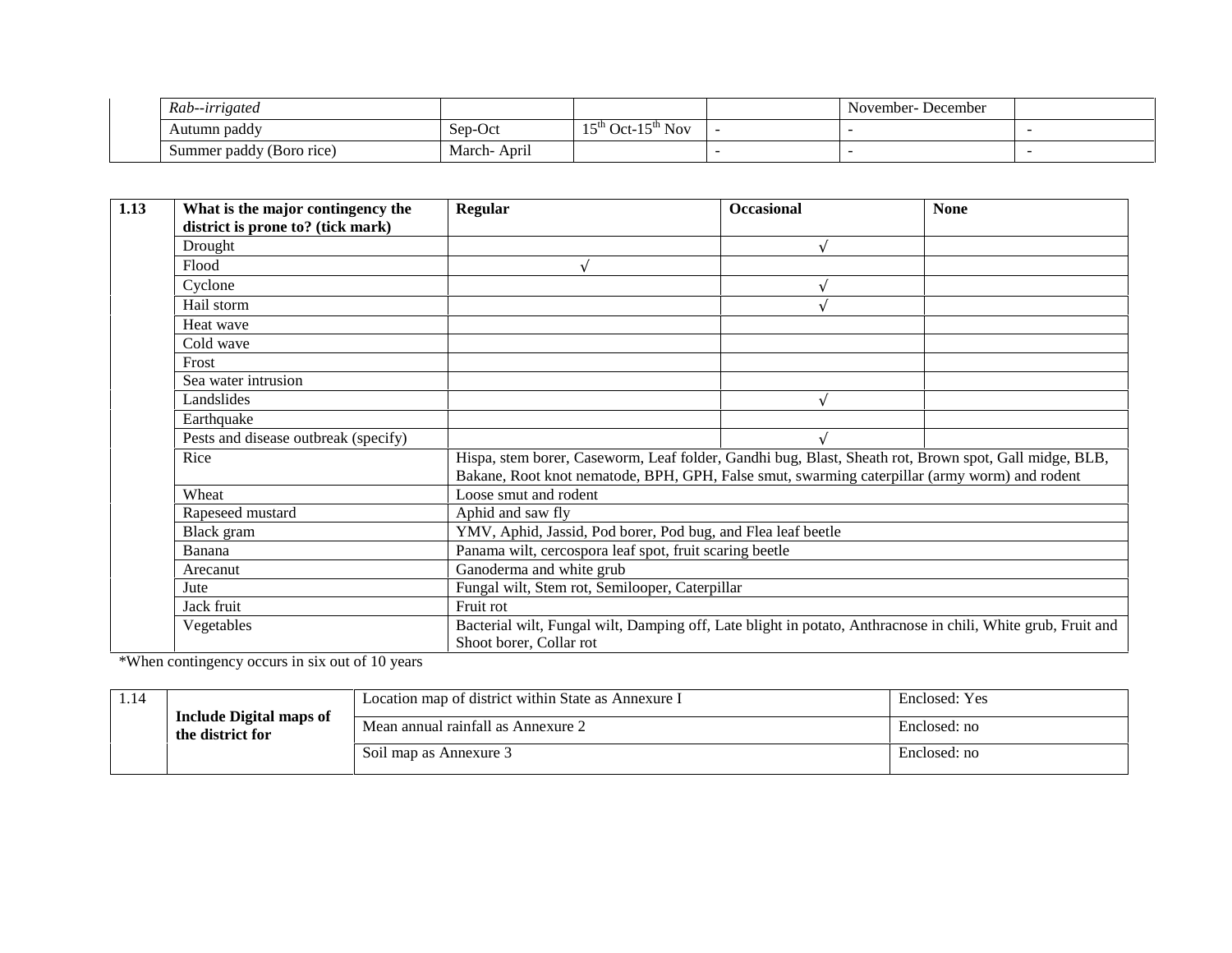

#### **Annexure – 1: LOCATION MAP OF GOALPARA DISTRICT IN ASSAM**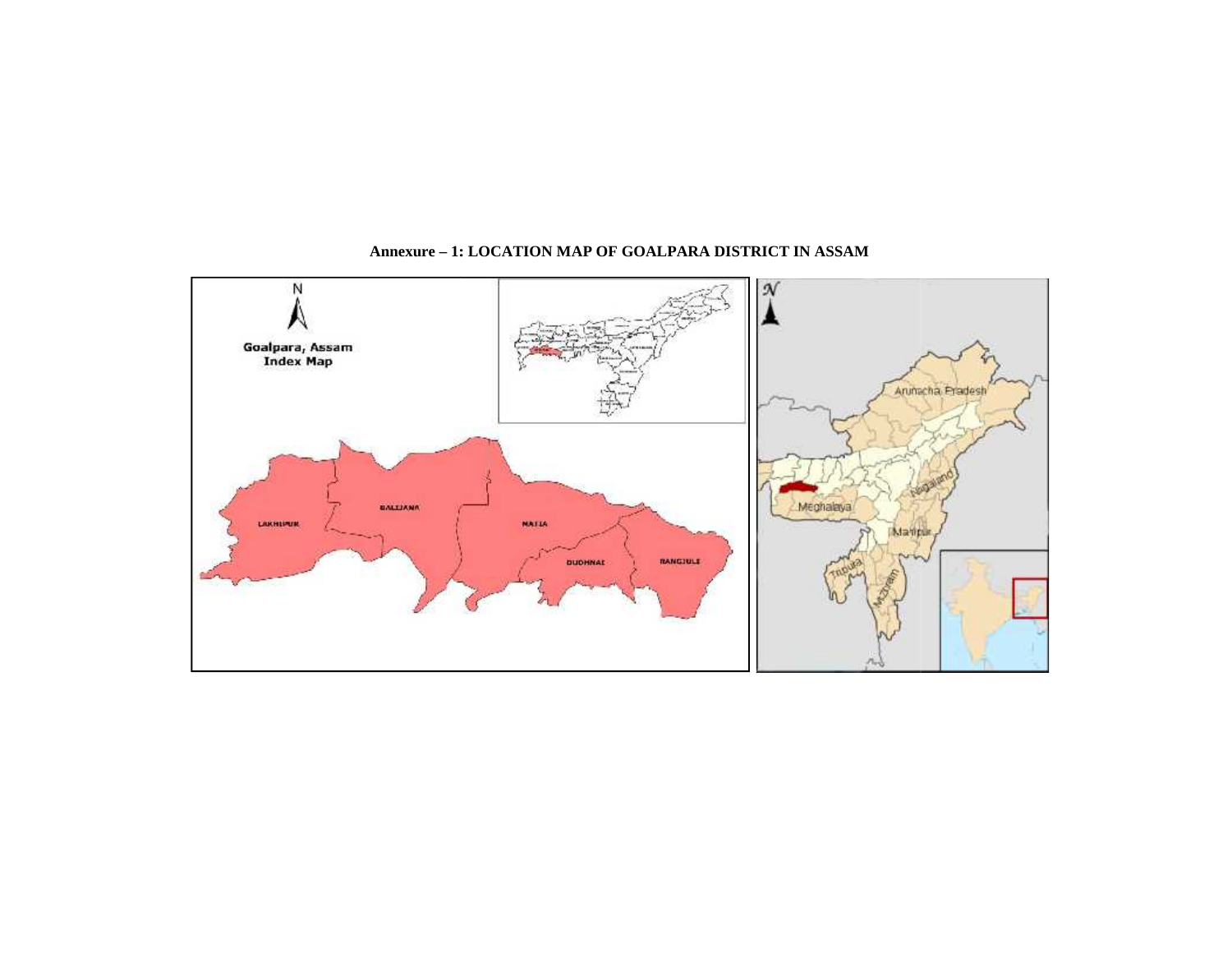#### **2.0 Strategies for weather related contingencies**

### **2.1 Drought**

### **A. Drought-Pre-Monsoon (Last week of March to First week of April) Normal**

| Condition                                               |                                            |                                                                                       |                                                                                                                                        | <b>Suggested Contingency measures</b>                                                                                                                                                                     |                                                                                                              |
|---------------------------------------------------------|--------------------------------------------|---------------------------------------------------------------------------------------|----------------------------------------------------------------------------------------------------------------------------------------|-----------------------------------------------------------------------------------------------------------------------------------------------------------------------------------------------------------|--------------------------------------------------------------------------------------------------------------|
| <b>Early season drought</b><br>(delayed onset)          | <b>Major Farming</b><br>situation          | Normal Crop/<br>Cropping system                                                       | Change in crop<br>/cropping system<br>including variety                                                                                | <b>Agronomic measures</b>                                                                                                                                                                                 | <b>Remarks</b> on<br>Implementation                                                                          |
| Delayed by 2 weeks<br>$(2nd$ to $3rd$ week of<br>April) | 1) Farming<br>situation:<br>Rainfed upland | Cropping system<br>Summer vegetables<br>Pulse<br>/Summer<br>(Greengram/<br>Blackgram) | No Change<br>Growing high<br>yielding varieties<br>Greengram-SGC-<br>16, SGC 20, Sonai<br>$(SG 21-5) T44,K$<br>$851$ , IPM-1-2, Pratap | Follow recommended package of<br>practices for different crops<br>i) Weeding at critical stages of growth.<br>ii) Addition of sufficient organic matter<br>in the soil at the time of land<br>preparation | Provision<br>of<br>supply<br>seeds/inputs<br>through<br><b>RKVY</b><br>other<br>and<br>Central/State schemes |
|                                                         |                                            |                                                                                       | <b>Blackgram-Sonkush</b><br>$(SB 23-5)$ SBC 40,<br>SBC 47 Pant U 19,<br>T-9, KU-301 etc<br>Lentil-M                                    |                                                                                                                                                                                                           |                                                                                                              |

#### **Normal onset of Pre-monsoon**

| <b>Condition</b>                                                                                                          |                                                                               |                                                                                   |                                                                                                                                | <b>Suggested Contingency measures</b>                                                                                                                                        |                                                                                                     |
|---------------------------------------------------------------------------------------------------------------------------|-------------------------------------------------------------------------------|-----------------------------------------------------------------------------------|--------------------------------------------------------------------------------------------------------------------------------|------------------------------------------------------------------------------------------------------------------------------------------------------------------------------|-----------------------------------------------------------------------------------------------------|
| Early season drought<br>(Normal onset)                                                                                    | <b>Major Farming</b><br>situation                                             | <b>Normal</b><br>Crop/cropping<br>system                                          | Crop management                                                                                                                | Soil nutrient & moisture<br>conservation measures                                                                                                                            | <b>Remarks</b> on<br>Implementation                                                                 |
| <b>Normal onset followed</b><br>by 15-20 days dry spell<br>after sowing leading to<br>poor germination/crop<br>stand etc. | $2)$ Farming<br>situation:<br>Rainfed<br>Medium<br>Medium<br>land/<br>lowland | Cropping system<br>Rice<br>(Early<br>ahu<br>ahu)<br>and<br>normal<br>monocropping | No Change in crops<br>Use HYV of short<br>duration rice Luit,<br>Kolong, Kapilee, Dish<br>ang, Dikhow, IR<br>36, Culture 1 etc | 1. Weeding at critical stages of growth<br>2 Irrigation as per requirement<br>3. Proper plant protection measures as<br>and when required<br>4. Foliar application of 1% MOP | Provision for supply of<br>seeds/inputs through<br><b>RKVY</b> and various<br>Central/State schemes |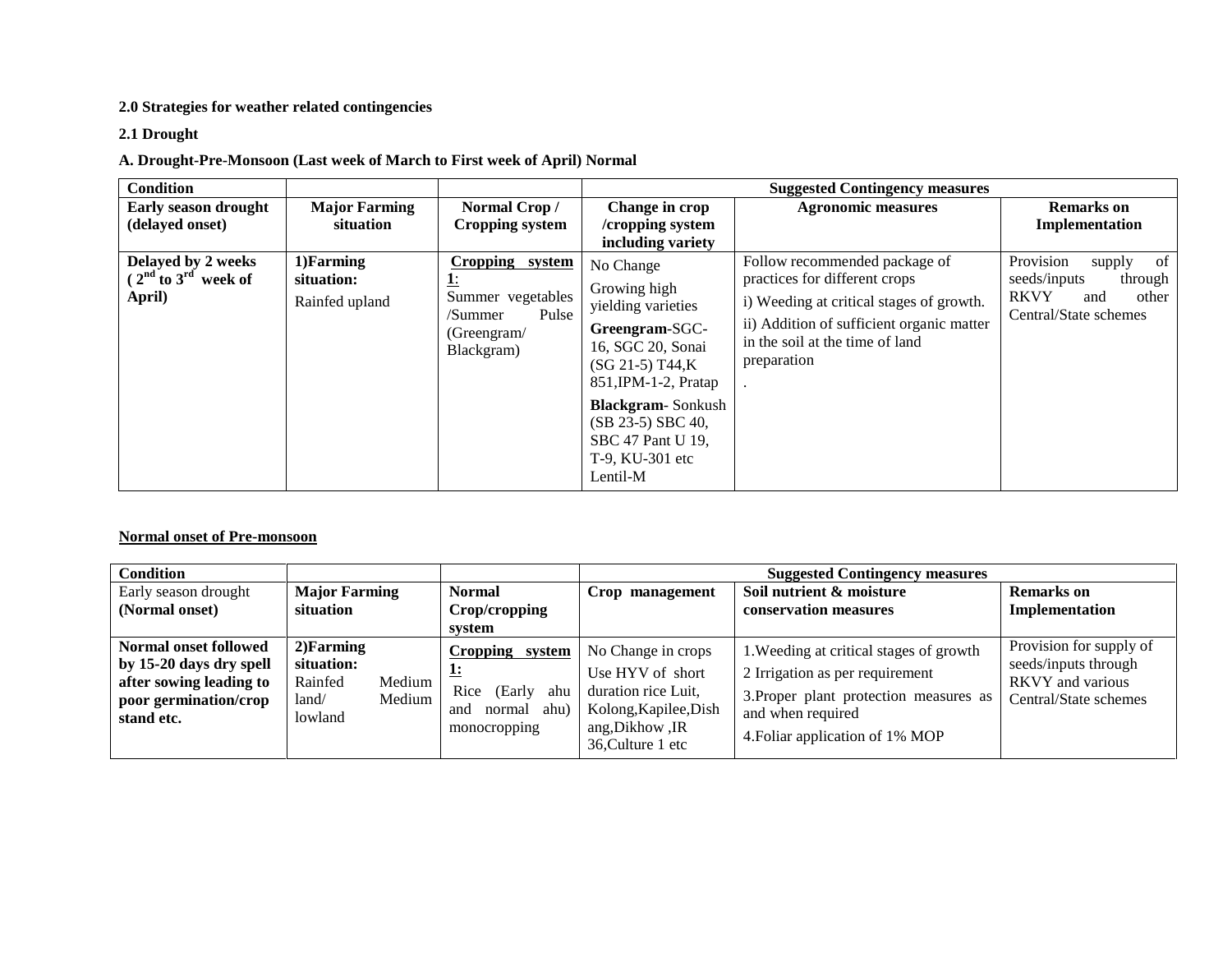|                | <b>Cropping system</b><br>$2:$ Boro Rice | No Change<br>Grow high yielding<br>varieties like -<br>Joymoti, Swarnabh,<br>Kanaklata, Dinanath                               | 1. Weeding at critical stages of growth<br>2 Irrigation as per requirement<br>3. Proper plant protection measures as<br>and when required<br>4. Foliar application of 1% MOP |  |
|----------------|------------------------------------------|--------------------------------------------------------------------------------------------------------------------------------|------------------------------------------------------------------------------------------------------------------------------------------------------------------------------|--|
| 3 <sup>2</sup> | Cropping system<br>Jute                  | No Change<br>Grow high yielding<br>varieties like -<br>Sonali, Reshma,<br>Shyamali, Navin, Baha<br>gi, Tarun, Apeswaree<br>etc | 1. Weeding at critical stages of growth<br>2 Irrigation as per requirement<br>3. Proper plant protection measures as<br>and when required<br>4. Foliar application of 1% MOP |  |

#### **2.1.1 Rainfed situation**

| <b>Condition</b>                                                 |                                                   |                                                                                                             | <b>Suggested Contingency measures</b>                                                                                                                                                                                                          |                                                                                                                                                                                                                                                                                                                                                              |                                                                              |
|------------------------------------------------------------------|---------------------------------------------------|-------------------------------------------------------------------------------------------------------------|------------------------------------------------------------------------------------------------------------------------------------------------------------------------------------------------------------------------------------------------|--------------------------------------------------------------------------------------------------------------------------------------------------------------------------------------------------------------------------------------------------------------------------------------------------------------------------------------------------------------|------------------------------------------------------------------------------|
| Early<br>season<br>drought (delayed<br>onset)                    | <b>Major</b><br>Farming<br>situation <sup>a</sup> | <b>Normal</b><br>Crop<br>Cropping system <sup>b</sup>                                                       | Change<br>in<br>crop<br>system <sup>c</sup><br>cropping<br>including variety                                                                                                                                                                   | Agronomic measures <sup>d</sup>                                                                                                                                                                                                                                                                                                                              | <b>Remarks</b> on<br>Implementa<br>tion <sup>e</sup>                         |
| Delay by 2 weeks<br>(Specify month) $*$<br>i.e. June 3rd<br>Week | $1)$ Farming<br>situation:<br>Rainfed upland      | Kharif vegetables<br>(Ridgegourd, sponge<br>gourd, <i>)/kharif</i> pulse<br>(greengram/blackgram/<br>arhar) | Ridgegourd: local varities,<br>improved varieties<br>like<br>Pusa Nasdar<br>Selected<br>Sponge gourd:<br>local varieties, Improved<br>varieties like. Pusa Chikni<br>Greengram /Blackgram:<br>Var. Pratap AAU 39<br>Arhar: Selected local var. | -Recommended package of practices for<br>normal sowing.<br>i) Weeding at critical stages of crop growth.<br>ii) Addition of sufficient organic matter/<br>compost/Vermicompost in the soil at the<br>time of land preparation<br>iii) INM including use of biofertilizers like<br>Azotobacter, PSB<br>iv) Seed Treatment of pulses with Rhizobium<br>culture | Same<br>cropping<br>system<br>can<br>be followed<br>upto<br>4<br>weeks delay |
|                                                                  |                                                   | Cropping<br>2:<br>system<br>vegetable<br>Summer<br>(Colocasia,<br>okra)                                     | Colocasia: Kaka kachu and<br>Selected local var.<br>Okra: Pusa Sawani, Arka<br>Selected<br>Anamika<br>and                                                                                                                                      | Follow recommended package of practices<br>for different crops-<br>i) Weeding at critical stages of growth.                                                                                                                                                                                                                                                  |                                                                              |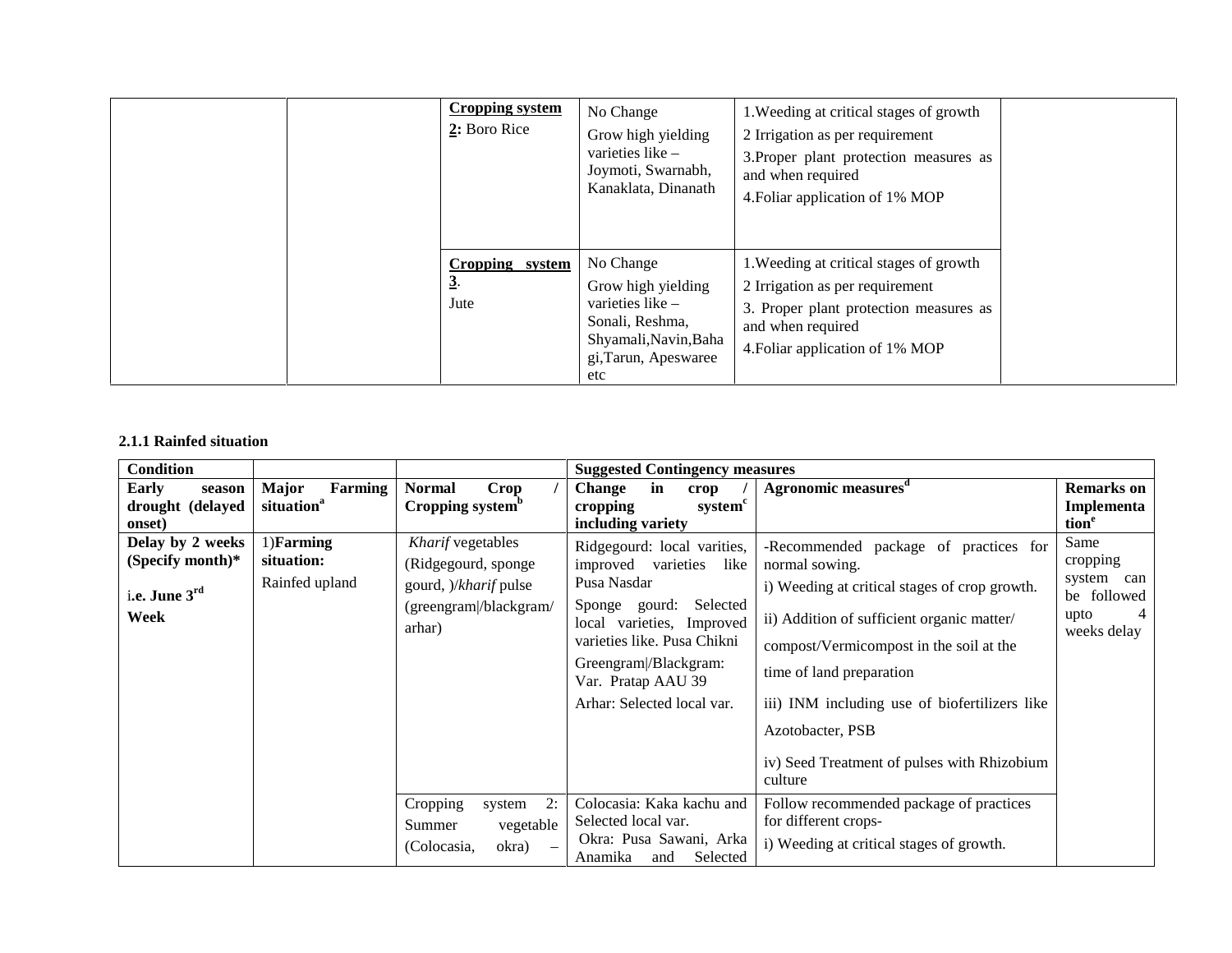|                                                                               | Fallow - Toria                                                                           | local var.                                                                                                                                                     | Addition<br>$% \left( \left( \mathcal{A},\mathcal{A}\right) \right) =\left( \mathcal{A},\mathcal{A}\right)$ of<br>sufficient<br>$\mathbf{ii}$<br>organic<br>matter/compost/Vermicompost in the soil at<br>the time of land preparation<br>iii) Use INM practices including use of<br>biofertilizers.                                                                                              |  |
|-------------------------------------------------------------------------------|------------------------------------------------------------------------------------------|----------------------------------------------------------------------------------------------------------------------------------------------------------------|---------------------------------------------------------------------------------------------------------------------------------------------------------------------------------------------------------------------------------------------------------------------------------------------------------------------------------------------------------------------------------------------------|--|
| $2)$ Farming<br>situation:<br>Rainfed<br>Medium<br>Medium<br>land/<br>lowland | Cropping system 1:<br>Rice(kharif)<br>monocropping                                       | Ranjit,<br>Bahadur,<br>local<br>variety                                                                                                                        | -Recommended package of practices for<br>normal sowing.<br>i) Seed Treatment with fungicide like<br>Captan, Thiran $@$ 2.5 g/kg of seed ii)<br>Weeding at critical stages of crop growth.<br>Addition<br>sufficient<br>$\overline{iii}$<br>of<br>organic<br>matter/compost in the soil at the time of land<br>preparation<br>iv) INM including use of biofertilizers like,<br>Azolla, Azotobacter |  |
|                                                                               | Cropping system 2: Sali<br>Rice - rice/ potato/<br>Toria/                                | Sali rice: Var. Ranjit,<br>Mahsuri<br>Potato: Selected local var.<br>and Kufri Jyoti/ Kufri<br>Megha<br>Toria: Var. TS-36/TS-38                                | -Recommended package of practices for<br>normal sowing.<br>i) Seed Treatment with fungicide like<br>Captan, Thiran $@$ 2.5 g/kg of seed ii)<br>Weeding at critical stages of crop growth.<br>Addition<br>of<br>sufficient<br>$\overline{111}$<br>organic<br>matter/compost in the soil at the time of land<br>preparation<br>iv) INM including use of biofertilizers like,<br>Azolla, Azotobacter |  |
|                                                                               | Cropping system 3.<br>Jute - toria / rabi<br>vegetables (cabbage,<br>tomato and brinjal) | Jute: Var. Bohagi<br>Toria: Var. TS-36/TS-38<br>Cabbage: Golden Acre and<br>Drum head<br>Tomato: Pusa Ruby, S-12,<br>Arka Alok<br>Brinjal: Selected local var. | -Recommended package of practices for<br>normal sowing.<br>i) Life saving supplemental irrigation<br>ii) Thinning in Toria to maintain optimum<br>plant population<br>ii) Weeding at critical stages of growth.<br>iii) Supplemental irrigation in the nursery                                                                                                                                    |  |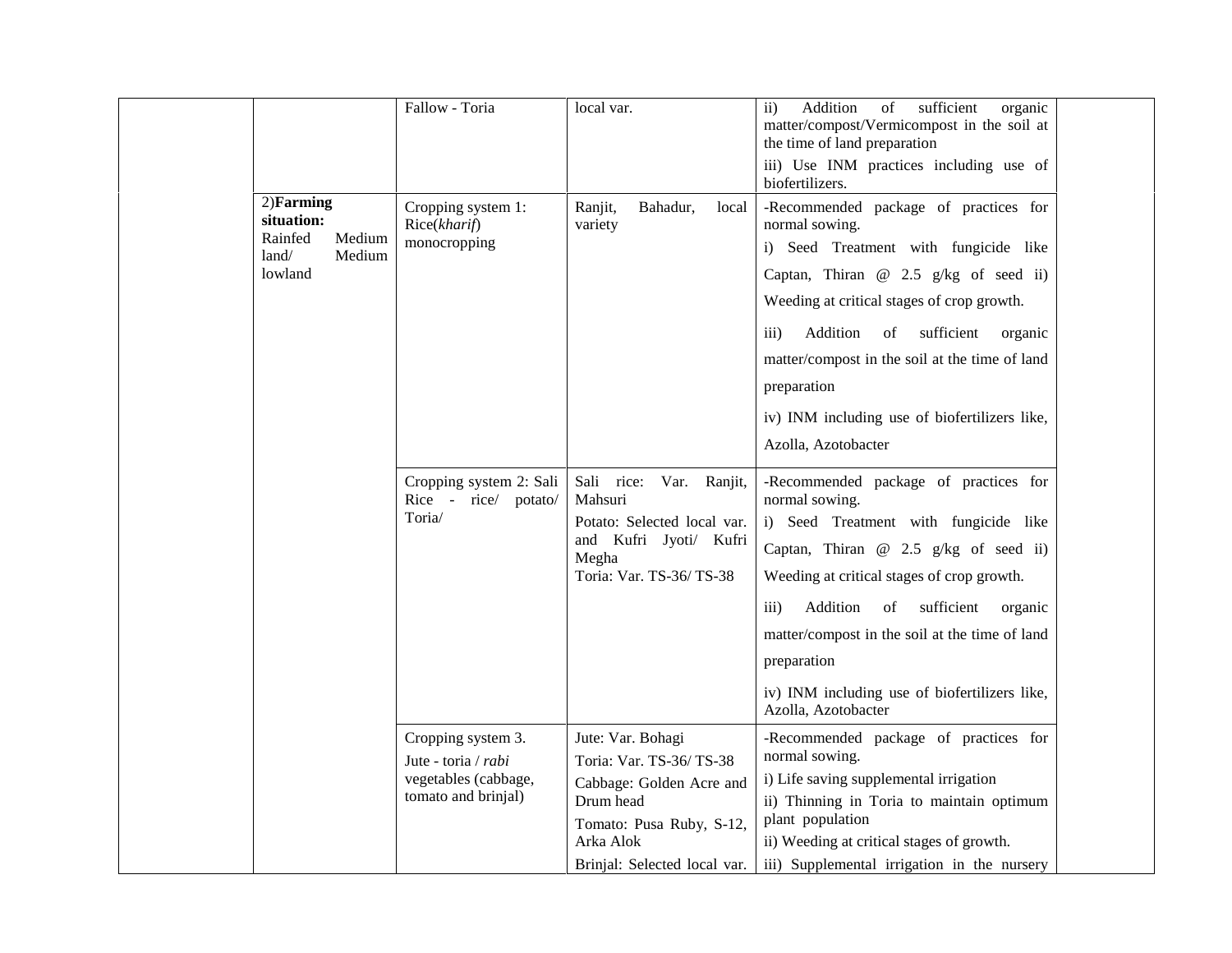|                |                                                 | (Balijana)                                                                                                                                                                                  | bed of Rabi vegetables                                                                                                                                                                                                                                                                                                                    |
|----------------|-------------------------------------------------|---------------------------------------------------------------------------------------------------------------------------------------------------------------------------------------------|-------------------------------------------------------------------------------------------------------------------------------------------------------------------------------------------------------------------------------------------------------------------------------------------------------------------------------------------|
|                |                                                 |                                                                                                                                                                                             | Addition<br>of<br>sufficient<br>iv)<br>organic<br>matter/compost                                                                                                                                                                                                                                                                          |
|                |                                                 |                                                                                                                                                                                             | /Vermicompost in the soil at the time of land<br>preparation                                                                                                                                                                                                                                                                              |
|                | Jute - Late Sali                                | Jute: Var. Bohagi<br>Late Sali: Monohar Sali,                                                                                                                                               | -Recommended package of practices for<br>normal sowing.                                                                                                                                                                                                                                                                                   |
|                |                                                 | Satyaranjan,<br>Basundhara,<br><b>TTB</b><br>404<br>(Shraboni),<br>Swarna<br>duration<br><b>Short</b><br>rice                                                                               | Growing of medium duration rice varieties<br>such as Monohar<br>Sali,<br>Satyaranjan,<br>Basundhara, TTB 404 (Shraboni), Swarna<br>etc (transplanting up to $1st$ week August).                                                                                                                                                           |
|                |                                                 | varieties such as<br>Luit,<br>Kolong, Dishang etc.                                                                                                                                          | - Short duration rice varieties such as Luit,<br>Kolong, Dishang etc. can also be selected<br>(transplanting up to last part of August). 20-<br>25 days old seedling should be transplanted<br>at 15x15 cm spacing with 4-6 seedlings/hill.                                                                                               |
|                |                                                 |                                                                                                                                                                                             | -Rice varieties that can be grown as late Sali<br>up to last part of August are Manohar Sali,<br>Andrew Sali, Salpona, Prafulla and Gitesh up<br>to 60 days old selling with Closer spacing of<br>$(15 \text{ cm } x \ 15 \text{ cm})$ and $6-8$ seedlings/hill is<br>recommended                                                         |
|                | Relay<br>cropping<br>of<br>lathyrus / field pea | Lathyrus:<br>Var.<br>Ratan,<br>Prateek                                                                                                                                                      | Seed treatment of Lathyrus and<br>$\mathbf{i}$<br>field pea viz. priming, soaking,                                                                                                                                                                                                                                                        |
|                |                                                 | Field pea: Var.<br>Aman,<br>Prakash, Vikash, Adarsh                                                                                                                                         | etc.<br>Weeding at critical stages<br>$\mathbf{ii}$<br>Recommended plant protection<br>$\overline{111}$ )<br>measures                                                                                                                                                                                                                     |
| 3. Flood prone | Summer vegetables/jute<br>-toria/potato/        | vegetable:<br>Summer<br>Colocasia (Kaka kachu and<br>Selected local var.)<br>Jute: Var. Bohagi<br>Toria: Var. TS-36/TS-38<br>Potato: Selected local var.<br>and Kufri Jyoti/ Kufri<br>Megha | -Recommended package of practices for<br>normal sowing.<br>i) Grow Short duration summer vegetables -<br>Okra: Pusa Sawani, Arka Anamika and<br>Selected local var.<br>ii) Thinning and weeding of jute and toria<br>iii) Seed treatment of potato with Mancozeb/<br>Diethene M-45<br>iv) Incorporation of organic matter and<br>mulching |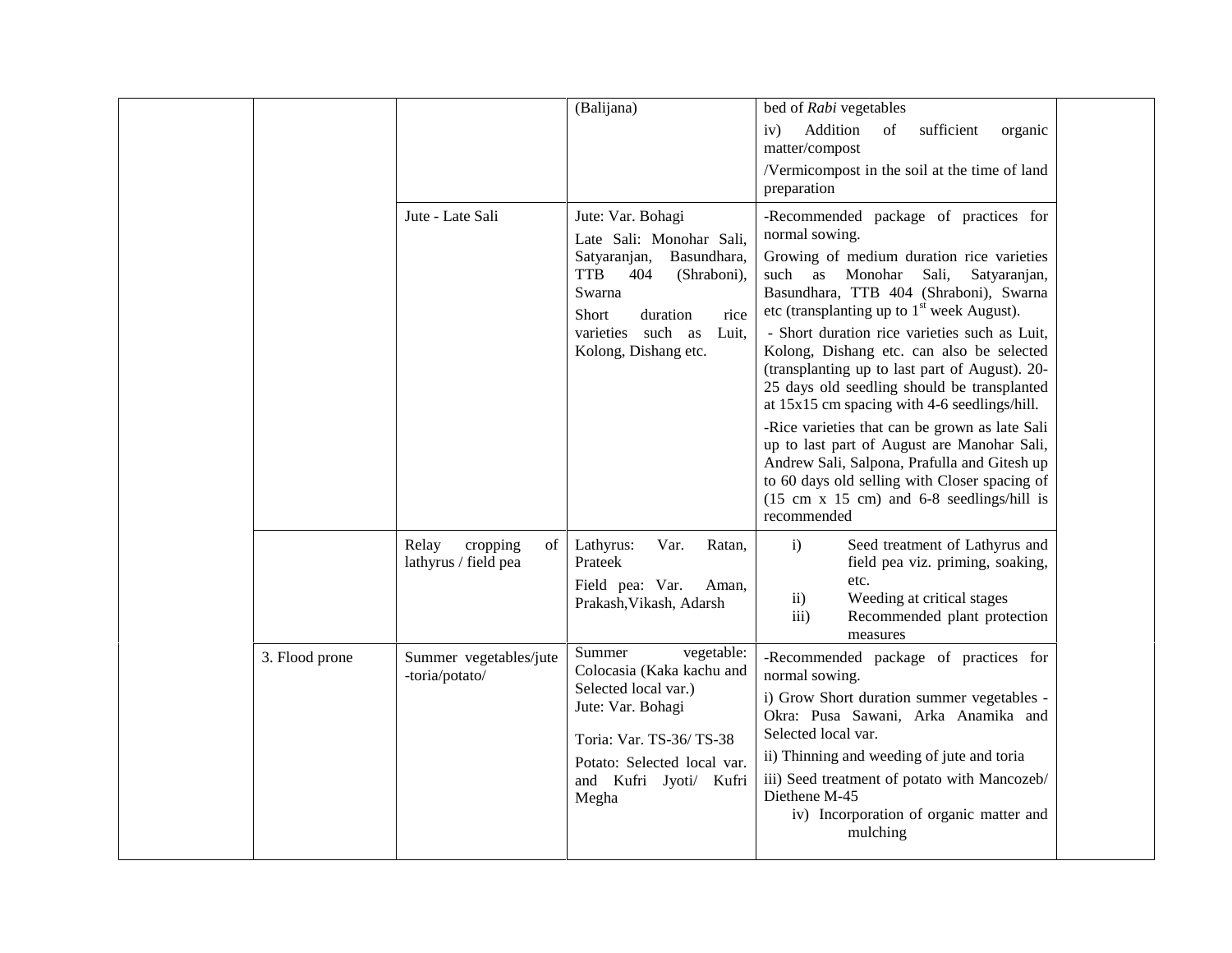| <b>Condition</b><br><b>Suggested Contingency measures</b> |
|-----------------------------------------------------------|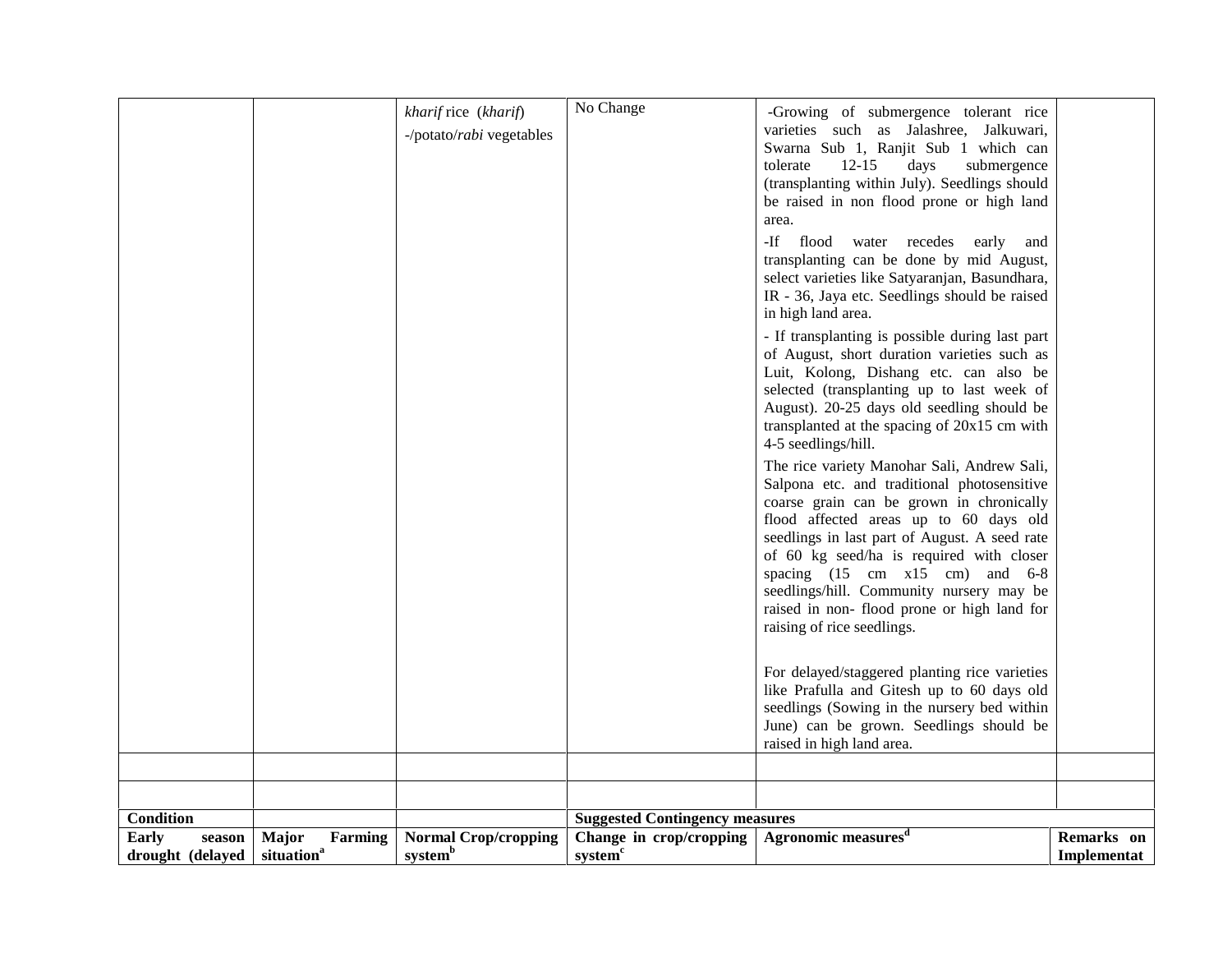| onset)                      |                                                                              |                                                          |                                                    |                                                                                                                                                                                                                                                                                                                                                                                                | $\overline{\text{ion}^e}$                           |
|-----------------------------|------------------------------------------------------------------------------|----------------------------------------------------------|----------------------------------------------------|------------------------------------------------------------------------------------------------------------------------------------------------------------------------------------------------------------------------------------------------------------------------------------------------------------------------------------------------------------------------------------------------|-----------------------------------------------------|
| Delay beyond 4              | 1)Farming<br>situation:                                                      | vegetables/<br>Summer<br>Summer<br>pulse                 | Greengram: Pratap<br>Sesamum: Var. ST 1683,        | -Recommended package of practices for<br>normal sowing.                                                                                                                                                                                                                                                                                                                                        |                                                     |
| weeks<br>(Specify<br>month) | <b>Upland</b>                                                                | (greengram), sesamum                                     | Panjub Til No. 1                                   | i) Life saving supplemental irrigation                                                                                                                                                                                                                                                                                                                                                         |                                                     |
| July 1 <sup>st</sup> week   |                                                                              |                                                          |                                                    | ii) Weeding at critical stages of growth.                                                                                                                                                                                                                                                                                                                                                      |                                                     |
|                             |                                                                              |                                                          |                                                    | iii) Supplemental irrigation in the nursery<br>bed of Summer vegetables                                                                                                                                                                                                                                                                                                                        |                                                     |
|                             |                                                                              |                                                          |                                                    | Addition<br>of sufficient<br>iv)<br>organic<br>matter/compost                                                                                                                                                                                                                                                                                                                                  |                                                     |
|                             |                                                                              |                                                          |                                                    | /Vermicompost in the soil at the time of<br>land preparation                                                                                                                                                                                                                                                                                                                                   |                                                     |
|                             |                                                                              | Cropping system 2:<br>toria/rabi veg /rabi               | Toria varieties like TS-36,<br>TS-38, TS-67, TS-46 | i) Seed treatment with Rhizobium culture<br>i.e. Kamalabari                                                                                                                                                                                                                                                                                                                                    |                                                     |
|                             |                                                                              | pulse                                                    | Pulse varieties like AAU                           | 11) Life saving supplemental irrigation                                                                                                                                                                                                                                                                                                                                                        |                                                     |
|                             |                                                                              | (green/blackGram)                                        | 34, AAU 39                                         | ii) Weeding at critical stages of growth.                                                                                                                                                                                                                                                                                                                                                      |                                                     |
|                             |                                                                              |                                                          |                                                    | Addition<br>of sufficient organic<br>iv)<br>matter/compost                                                                                                                                                                                                                                                                                                                                     |                                                     |
|                             |                                                                              |                                                          |                                                    | /Vermicompost in the soil at the time of<br>land preparation                                                                                                                                                                                                                                                                                                                                   |                                                     |
|                             | 2) Farming<br>situation:<br><b>Medium</b><br>land/<br><b>Medium</b> low land | Cropping<br>1:<br>system<br>Rice(kharif)<br>monocropping | No change                                          | Growing of medium duration rice varieties<br>such as Satyaranjan, Basundhara, TTB 404<br>(Shraboni), IR-36, etc (transplanting up to<br>$1st$ week of August).                                                                                                                                                                                                                                 | Tender<br>seedlings<br>should<br>be<br>transplanted |
|                             |                                                                              |                                                          |                                                    | Short duration rice varieties such as<br>kopili, Luit, Kolong, Dishang etc. can also<br>be selected (transplanting up to last part of<br>August). 20-25 days old seedling should be<br>transplanted at 20x15 cm spacing with 4-5<br>seedlings/hill.                                                                                                                                            | (SRI)                                               |
|                             |                                                                              |                                                          |                                                    | -Rice varieties that can be grown as late Sali<br>up to first week of September viz. Manohar<br>Sali, Andrew Sali, Salpona, Prafulla and<br>Gitesh etc. Traditional photosensitive coarse<br>grain varieties can be grown up to 60 days<br>old seedlings. About 60 kg seed/ha is<br>required with closer spacing (15 cm x 15)<br>cm) and higher number of seedling i.e. 6-8<br>seedlings/hill. |                                                     |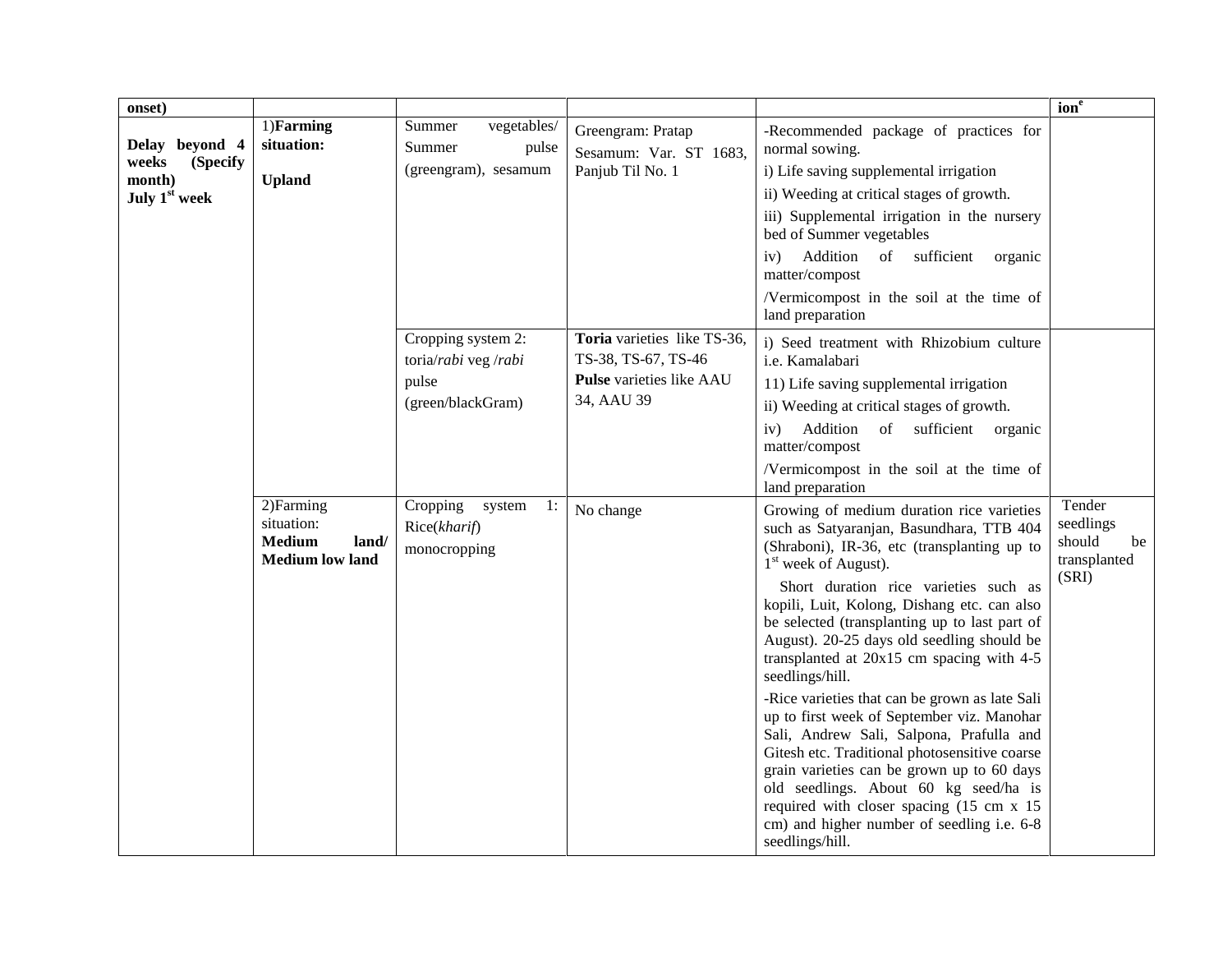| Rice(Kharif)-<br>Toria/<br>/potato / short duration<br>rabi vegetables/chilli -<br>Jute | No change | -Growing of medium duration rice varieties<br>such as Satyaranjan, Basundhara, TTB 404,<br>IR-36, Jaya etc (transplanting up to $1st$ week<br>August).<br>- Short duration rice varieties such as Luit,<br>Kopili, Dishang etc. can also be selected<br>(transplanting up to last part of August). 20-<br>25 days old seedling should be transplanted<br>at $20x15$ cm spacing with 4-5 seedlings/<br>hill.<br>--Rice varieties that can be grown as late<br>Sali up to last part of August are Manohar<br>Sali, Andrew Sali, Salpona, Prafulla, Gitesh<br>etc. and traditional photosensitive coarse<br>grain varieties up to 60 days old seedlings.<br>About 60 kg seed/ha is required with closer<br>spacing $(15 \text{ cm} \times 15 \text{ cm})$ and $6-8$<br>seedlings/hill.<br>Short duration <i>rabi</i> vegetables-beans,<br>garden pea(relay), leafy vegetables like<br>coriander |  |
|-----------------------------------------------------------------------------------------|-----------|----------------------------------------------------------------------------------------------------------------------------------------------------------------------------------------------------------------------------------------------------------------------------------------------------------------------------------------------------------------------------------------------------------------------------------------------------------------------------------------------------------------------------------------------------------------------------------------------------------------------------------------------------------------------------------------------------------------------------------------------------------------------------------------------------------------------------------------------------------------------------------------------|--|
| Rice $(kharif)$ – Rice<br>(summer)                                                      | No change | - Transplanting can be done upto mid<br>August with the following medium duration<br>rice varieties<br>such<br>as<br>Satyaranjan,<br>Basundhara, TTB 404, IR-36, Jaya etc.<br>- Short duration rice varieties such as Luit,<br>Kopili, Dishang etc. can also be selected<br>(transplanting up to last part of August). 20-<br>25 days old seedling should be transplanted<br>at $20x15$ cm spacing with 4-5 seedlings/hill.<br>- Rice varieties such as Pankaj, Kushal,<br>Lakhimi can be grown up to August 15 with<br>45 -50 days old seedlings.<br>--Rice varieties that can be grown as late<br>Sali up to last part of August are Manohar<br>Sali, Andrew Sali, Salpona etc. Whereas,<br>traditional photosensitive coarse grain                                                                                                                                                        |  |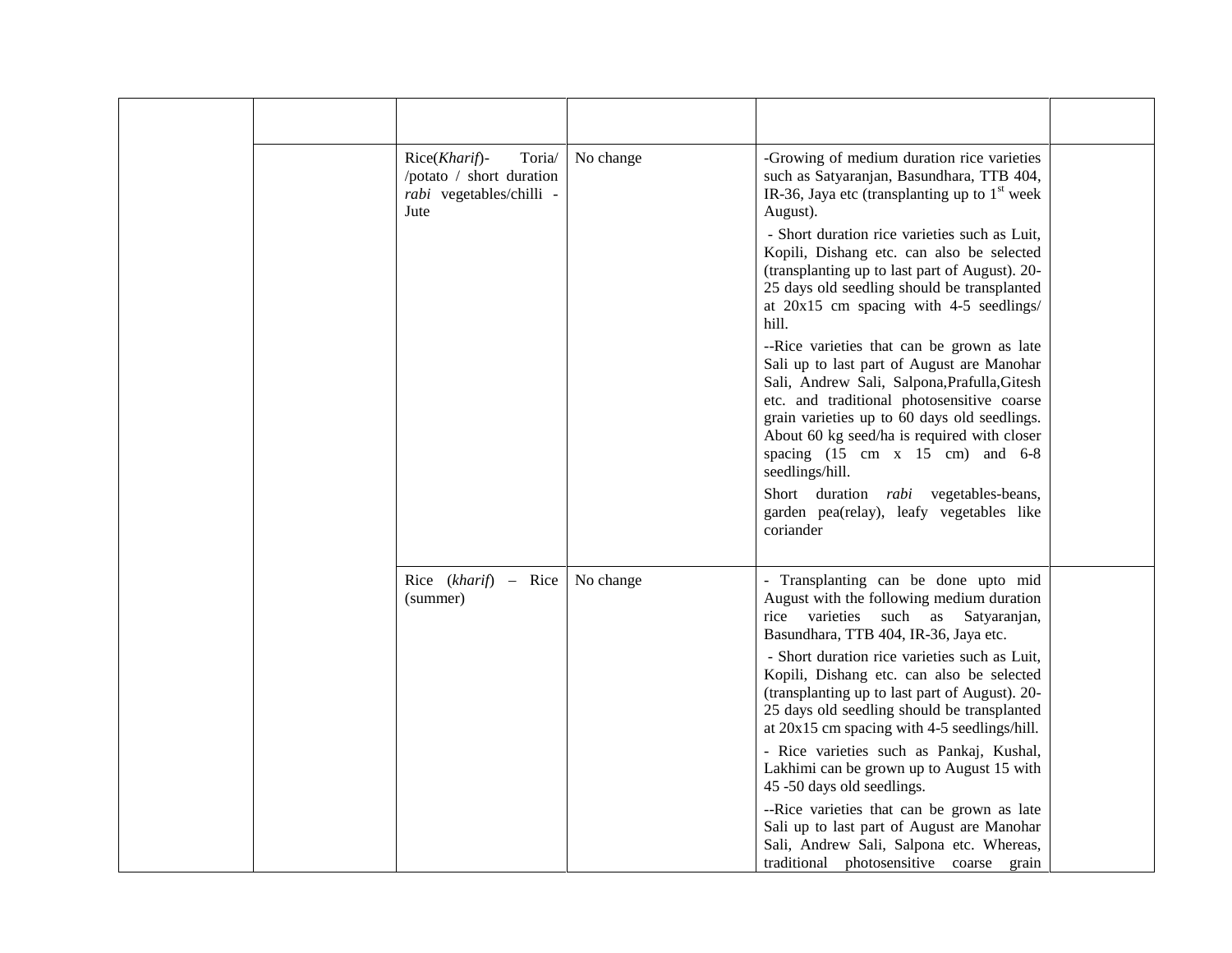| <b>Early</b><br>season | Major<br>Farming | <b>Normal Crop/cropping</b><br>system <sup>b</sup> | Change in crop/cropping               | Agronomic measures <sup>d</sup>                                                                                 | Remarks on |
|------------------------|------------------|----------------------------------------------------|---------------------------------------|-----------------------------------------------------------------------------------------------------------------|------------|
| <b>Condition</b>       |                  |                                                    | <b>Suggested Contingency measures</b> |                                                                                                                 |            |
|                        |                  |                                                    |                                       | kg/ha is to be broadcast in puddle field.                                                                       |            |
|                        |                  |                                                    |                                       | grain varieties can also be done up to $1st$<br>week of September. Sprouted seed of 75                          |            |
|                        |                  |                                                    |                                       | traditional photo period sensitive coarse                                                                       |            |
|                        |                  |                                                    |                                       | as Luit, Kolong, Dishang etc or any                                                                             |            |
|                        |                  |                                                    |                                       | extra short duration suitable varieties such                                                                    |            |
|                        |                  |                                                    |                                       | seedlings, direct seeding (wet seeding) of                                                                      |            |
|                        |                  |                                                    |                                       | August and there is no time to raise                                                                            |            |
|                        |                  |                                                    |                                       | -If flood damages crop during last part of                                                                      |            |
|                        |                  |                                                    |                                       | raising of rice seedlings.                                                                                      |            |
|                        |                  |                                                    |                                       | raised in non- flood prone or high land for                                                                     |            |
|                        |                  |                                                    |                                       | 8 seedlngs /hill. Community nursery may be                                                                      |            |
|                        |                  |                                                    |                                       | with closer spacing (15 cm x 15 cm) and 6-                                                                      |            |
|                        |                  |                                                    |                                       | August. About 60 kg seed/ha is required                                                                         |            |
|                        |                  |                                                    |                                       | seedlings can be grown up to last part of                                                                       |            |
|                        |                  |                                                    |                                       | and traditional photo-period sensitive coarse<br>grain rice varieties with up to 60 days old                    |            |
|                        |                  |                                                    |                                       | Manohar Sali, Andrew Sali, Salpona etc.                                                                         |            |
|                        |                  |                                                    |                                       | - For chronically flood affected areas,                                                                         |            |
|                        |                  |                                                    |                                       | seedlings/hill.                                                                                                 |            |
|                        |                  |                                                    |                                       | transplanted at 20x15 cm spacing with 4-5                                                                       |            |
|                        |                  |                                                    |                                       | August). 20-25 days old seedling should be                                                                      |            |
|                        |                  |                                                    |                                       | selected (transplanting up to last part of                                                                      |            |
|                        |                  |                                                    |                                       | as Luit, Kopili, Dishang etc. can also be                                                                       |            |
|                        |                  |                                                    |                                       | of August, short duration rice varieties such                                                                   |            |
|                        |                  |                                                    |                                       | - If transplanting is possible during last part                                                                 |            |
|                        |                  |                                                    |                                       | prone area.                                                                                                     |            |
|                        |                  |                                                    |                                       | Seedlings should be raised in non flood                                                                         |            |
|                        |                  |                                                    |                                       | Basundhara, TTB 404, IR -36, Jaya etc.                                                                          |            |
|                        |                  |                                                    |                                       | with the rice varieties like Satyaranjan,                                                                       |            |
|                        |                  | -wheat/rabi vegetables                             |                                       | transplanting can be done by mid August                                                                         |            |
|                        |                  | Rice (Late Kharif)                                 | No change                             | --If there is early recession of flood water,                                                                   |            |
|                        |                  | - toria/rabi vegetables                            |                                       | normal sowing.                                                                                                  |            |
|                        | Flood prone      | Summer vegetables/jute                             | No Change                             | -Recommended package of practices for                                                                           |            |
|                        |                  |                                                    |                                       |                                                                                                                 |            |
|                        |                  |                                                    |                                       | 8 seedlings/hill.                                                                                               |            |
|                        |                  |                                                    |                                       | seedlings. About 60 kg seed/ha is required<br>with closer spacing $(15 \text{ cm} \times 15 \text{ cm})$ and 6- |            |
|                        |                  |                                                    |                                       | varieties can be grown with 60 days old                                                                         |            |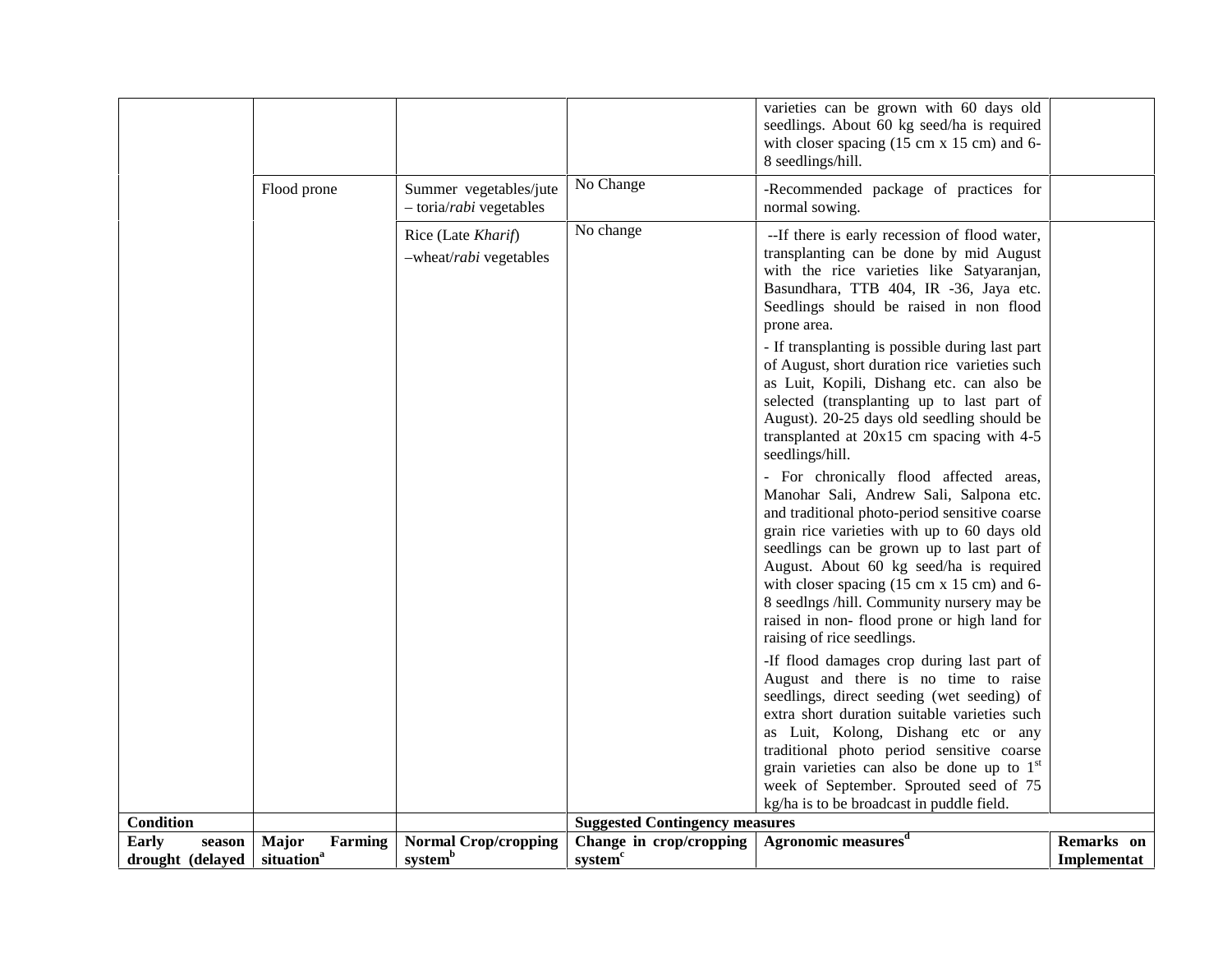| onset)                              |                                                                 |                                                                                                                                                                  |           |                                                                                                                                                                                                                                                                                                                                                                                                                                                                                                                                                                                                          |                  |
|-------------------------------------|-----------------------------------------------------------------|------------------------------------------------------------------------------------------------------------------------------------------------------------------|-----------|----------------------------------------------------------------------------------------------------------------------------------------------------------------------------------------------------------------------------------------------------------------------------------------------------------------------------------------------------------------------------------------------------------------------------------------------------------------------------------------------------------------------------------------------------------------------------------------------------------|------------------|
| Delay by 6 weeks<br>(Specify month) | 1)Farming<br>situation:<br><b>Upland</b>                        | Summer<br>Pulse<br>Summer<br>(Greengram),<br>oilseed (sesamum) and.<br>Toria.                                                                                    | No Change | -Recommended package of practices for<br>normal sowing.                                                                                                                                                                                                                                                                                                                                                                                                                                                                                                                                                  | ion <sup>e</sup> |
|                                     | $2)$ Farming<br>situation:<br>Medium<br>land/<br>Medium lowland | Rice(Kharif)<br>monocropping<br>Relay cropping with<br>field pea, lentil and<br>linseed.<br>Summer<br>pulses(greengram/black<br>gram)<br>and<br>oilseed(Sesamum) | No change | - Short duration rice varieties such as<br>Kopili, Luit, Kolong, Dishang etc. can also<br>be transplanted up to last part of August.<br>20-25 days old seedling should be<br>transplanted at 20x15 cm spacing with 4-5<br>seedlings/hill.<br>--Rice varieties that can be grown as late<br>Sali up to last part of August are Manohar<br>Sali, Andrew Sali, Salpona, Prafulla and<br>Gitesh etc. and traditional photo-period<br>sensitive coarse grain varieties with up to 60<br>days old seedlings. About 62 kg seed/ha is<br>required with closer spacing (15 cm x 15<br>cm) and 6-8 seedlings/hill. |                  |
|                                     |                                                                 | Rice (Kharif)-<br>Jute $/$<br>Toria / Potato / Rabi<br>vegetables                                                                                                | No change | - Short duration rice varieties such as<br>Kopili, Luit, Dishang etc. can also be<br>transplanted up to last part of August and<br>20-25 days old seedling should be<br>transplanted at 20x15 cm spacing with 4-5<br>seedlings/hill.<br>--Rice varieties that can be grown as late<br>Sali up to last part of August are Manohar<br>Sali, Andrew Sali, Salpona etc. and<br>traditional photo-period sensitive coarse<br>grain varieties with up to 60 days old<br>seedlings. About 60 kg seed/ha is required<br>with closer spacing (15 cm x15 cm) and 6-8<br>seedlings/hill.                            |                  |
|                                     |                                                                 | Rice $(kharif)$ – Rice<br>(summer)                                                                                                                               | No change | - Short duration rice varieties such as Luit,<br>Dishang etc. can also be transplanted up to<br>last part of August and 20-25 days old<br>seedling should be transplanted at 20x15 cm<br>spacing with 4-5 seedlings/hill.<br>--Rice varieties that can be grown as late                                                                                                                                                                                                                                                                                                                                  |                  |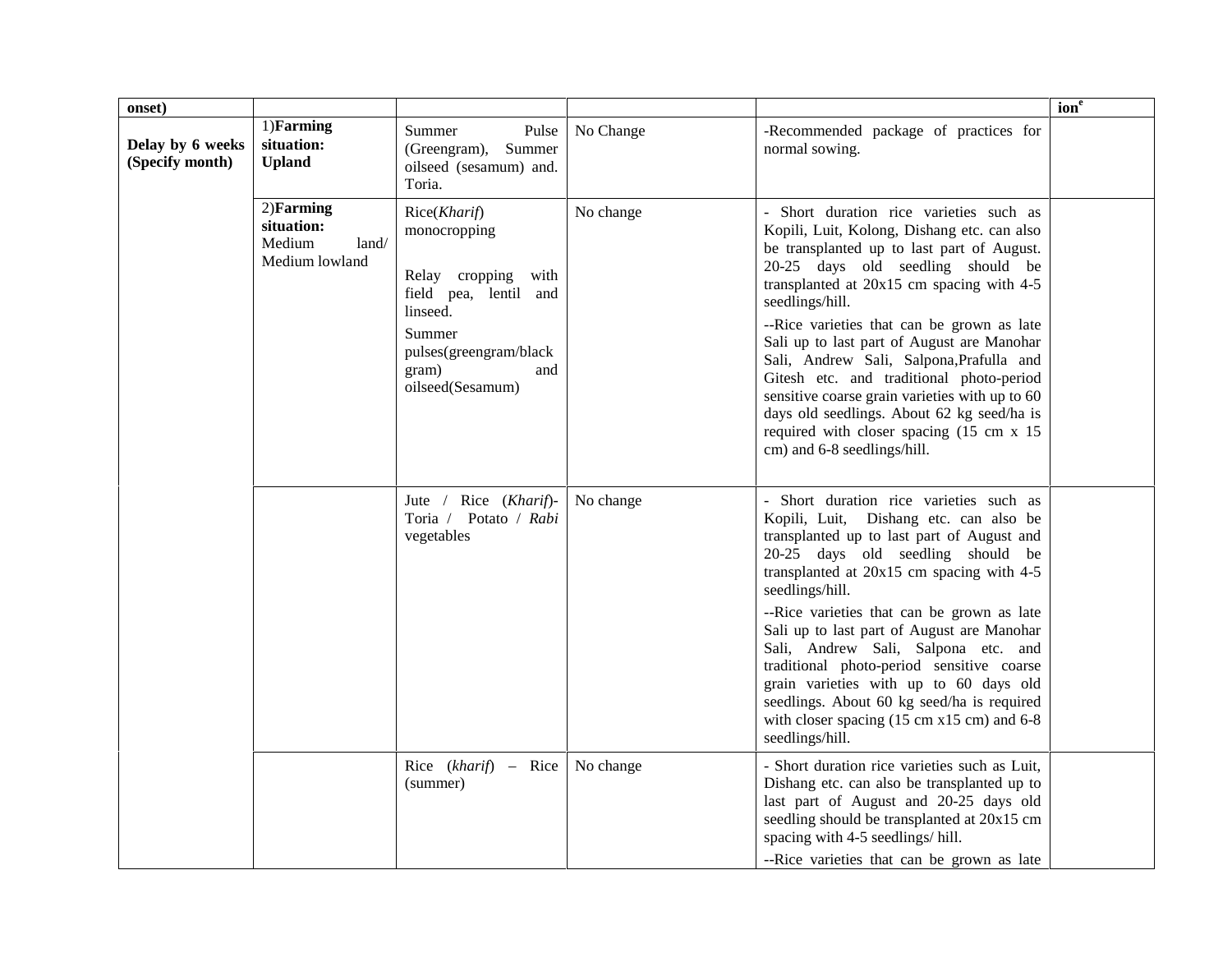|                |                                                                             |           | Sali up to last part of August are Manohar<br>Sali, Andrew Sali, Salpona etc. and<br>traditional photosensitive coarse grain<br>varieties with up to 60 days old seedlings.<br>About 60 kg seed/ha is required with closer<br>spacing $(15 \text{ cm} \times 15 \text{ cm})$ and $6-8$<br>seedlings/hill. |  |
|----------------|-----------------------------------------------------------------------------|-----------|-----------------------------------------------------------------------------------------------------------------------------------------------------------------------------------------------------------------------------------------------------------------------------------------------------------|--|
| 3. Flood prone | Summer vegetables/Jute<br>-Toria/Lentil/<br>Wheat/Potato/Rabi<br>vegetables | No Change | -Recommended package of practices for<br>normal sowing.                                                                                                                                                                                                                                                   |  |

| <b>Condition</b>                                                                   |                                                                     |                                                                                                                                                                       | <b>Suggested Contingency measures</b>                                                                                                                                             |                                                                                                                                                                                                                      |                                               |
|------------------------------------------------------------------------------------|---------------------------------------------------------------------|-----------------------------------------------------------------------------------------------------------------------------------------------------------------------|-----------------------------------------------------------------------------------------------------------------------------------------------------------------------------------|----------------------------------------------------------------------------------------------------------------------------------------------------------------------------------------------------------------------|-----------------------------------------------|
| Early<br>season<br>drought<br>(Normal<br>onset)                                    | <b>Major</b><br>Farming<br>situation <sup>a</sup>                   | <b>Normal</b><br>Crop/cropping<br>system <sup>b</sup>                                                                                                                 | Crop management <sup>c</sup>                                                                                                                                                      | Soil nutrient & moisture conservation<br>measues <sup>d</sup>                                                                                                                                                        | Remarks on<br>Implementat<br>ion <sup>e</sup> |
| <b>Normal</b><br>onset<br>followed by 15-20<br>days dry spell on<br>standing crop. | 1)Farming<br>situation: upland<br>$2)$ Farming<br>situation: Medium | vegetables/<br>Summer<br>Summer<br>Pulse<br>Kharif<br>(Greengram)<br>oilseed<br>pulses<br>and<br>Toria/ Rabi Veg /Rabi<br>pulse (Blackgram)<br>Rice $(Kharif)$ – Rabi | No Change<br>Pulse: AAU34, AAU 39,<br>Pant U 19, T-9, KU-301<br>etc,<br>Toria: Ts 36, TS 38<br>critical<br>-Weeding<br>in<br>growth stage.<br>Ranjit,<br>Bahadur,<br><b>Rice-</b> | -Life saving irrigation<br>-Mulching<br>-2% urea spray during branching stage.<br>irrigation if<br>Life saving supplemental                                                                                          |                                               |
| land                                                                               |                                                                     | vegetable                                                                                                                                                             | Maniram, Piolee, Kushal.<br>Potato-Kufri<br>Chandramukhi, Kufri Jyoti,<br>Kufri Megha, Kufri<br>Pukhraj<br>-Weeding in critical<br>growth stage.                                  | possible                                                                                                                                                                                                             |                                               |
|                                                                                    |                                                                     | Rice (Kharif)<br>mono-cropping                                                                                                                                        | Bahadur,<br><b>Rice-</b><br>Ranjit,<br>Maniram,<br>Piolee, Kushal<br>etc                                                                                                          | Provision of irrigation through STW /farm<br>pond in the nursery bed of rice.<br>-The gap of 30 cm between two beds may<br>be converted into channel to supply water to<br>keep the raised beds moist during drought |                                               |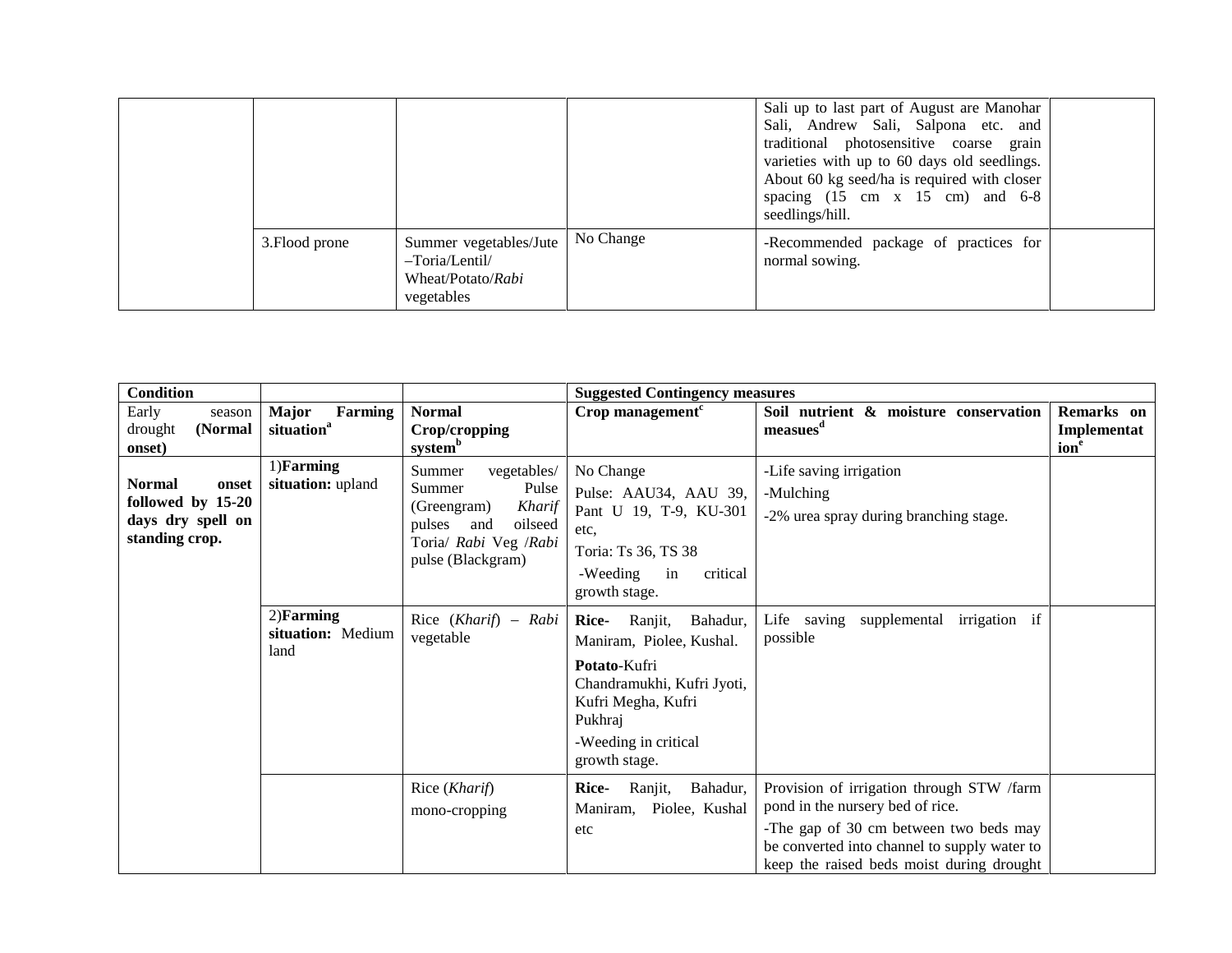|                |                                                               |                                                                                                                                                                                                                                              | period.<br>-Application of sufficient quantity of<br>organic manure (compost, FYM< etc) in the<br>nursery bed as well as in the main field.<br>Re-sowing of rice seed may also be                                                                                                                                                                                                                                                                                                                                               |  |
|----------------|---------------------------------------------------------------|----------------------------------------------------------------------------------------------------------------------------------------------------------------------------------------------------------------------------------------------|---------------------------------------------------------------------------------------------------------------------------------------------------------------------------------------------------------------------------------------------------------------------------------------------------------------------------------------------------------------------------------------------------------------------------------------------------------------------------------------------------------------------------------|--|
|                |                                                               |                                                                                                                                                                                                                                              | recommended in case of germination is<br>severely affected. Spraying of Mancozeb @<br>2.5g/l lit of water or Ediphenphos 2 1ml/l<br>litre of water or Carbendazim @ 1g/l lit of<br>water against fungal diseases in rice.                                                                                                                                                                                                                                                                                                       |  |
|                | Rice (Kharif)- Toria /<br>Rabi<br>Potato<br>vegetables - Jute | No change                                                                                                                                                                                                                                    | Recommended package of practice                                                                                                                                                                                                                                                                                                                                                                                                                                                                                                 |  |
|                | Rice $(kharif)$ – Rice<br>(summer)                            | No change                                                                                                                                                                                                                                    | Recommended package of practice                                                                                                                                                                                                                                                                                                                                                                                                                                                                                                 |  |
| 3. Flood prone | Rice-Fish<br>Integrated<br>farming                            | No Change                                                                                                                                                                                                                                    | Recommended package of practice                                                                                                                                                                                                                                                                                                                                                                                                                                                                                                 |  |
|                | Rice (Late Kharif)<br>$-Potato/Rabi$<br>vegetables            | No change<br>-The seed may be sown<br>after seed treatment with<br>4% MOP for 24 hrs,<br>followed by drying in<br>shade for 24 hrs<br>-Re-sowing of rice seed<br>may also be recommended<br>germination<br>where<br>is<br>severely affected. | Rice nursery is raised in upland/non flood<br>prone areas to grow recommended rice<br>varieties as late Sali Prafulla, Gitesh,<br>Manohar Sali, Andrew Sali, Salpona, with<br>higher seedling age in chronically flood<br>affected areas<br>Supplemental irrigation in the nursery bed<br>of rice should also be provided.<br>Gap between two the bed in rice nursery<br>should be converted into channel to supply<br>water.<br>-Application of sufficient quantity of<br>organic matter in the nursery bed and main<br>field. |  |

| Condition                                                                                 |                                      |                                      | <b>Suggested Contingency measures</b> |        |                    |                                      |  |          |              |                                           |
|-------------------------------------------------------------------------------------------|--------------------------------------|--------------------------------------|---------------------------------------|--------|--------------------|--------------------------------------|--|----------|--------------|-------------------------------------------|
| Mid season<br>drought (long dry<br>spell, consecutive<br>2 weeks rainless<br>$(< 2.5$ mm) | Farming<br><b>Major</b><br>situation | <b>Normal</b><br>system <sup>"</sup> | Crop/cropping                         |        | Crop<br>management | Soil<br>nutrient &<br>measures       |  | moisture | conservation | <b>Remark</b><br>on<br>Impleme<br>ntation |
| At vegetative                                                                             | Farming                              | Summer                               | vegetables/                           | Summer | No Change          | -Life saving supplemental irrigation |  |          |              |                                           |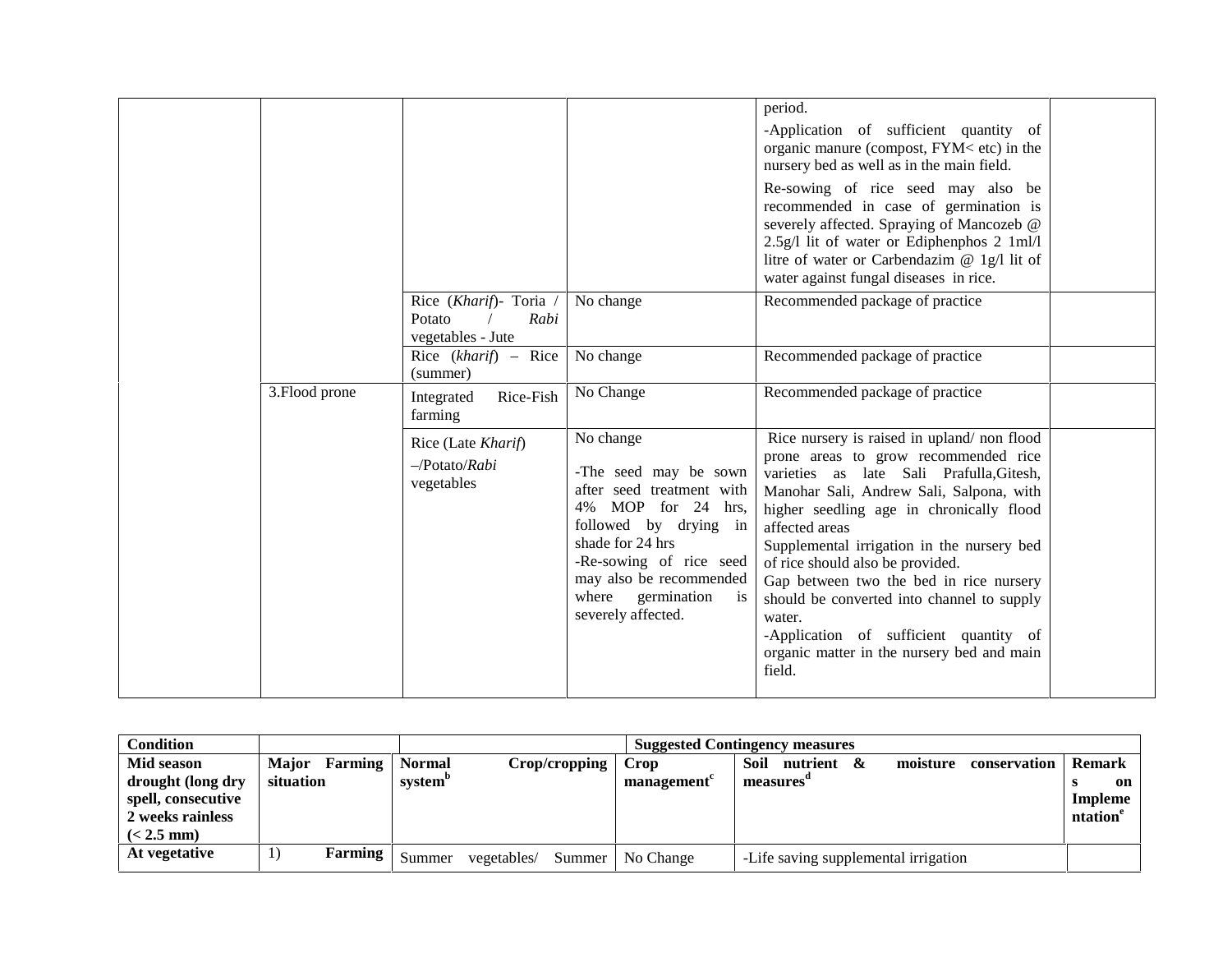| stage<br>June 3rd wk | situation: upland                                           | Pulse(Greengram) Toria/<br>Rabi Veg /Rabi pulse(Black<br>Gram).                                                                                      | -Weeding<br>$\operatorname{at}$<br>critical stages of<br>growth.<br>Application of<br>post emergence<br>herbicides<br>- Thinning to<br>maintain<br>optimum plant<br>population. | -Mulching                                                                                                                                                                                                                                                                                                                                                                                                                                                                                                             |
|----------------------|-------------------------------------------------------------|------------------------------------------------------------------------------------------------------------------------------------------------------|---------------------------------------------------------------------------------------------------------------------------------------------------------------------------------|-----------------------------------------------------------------------------------------------------------------------------------------------------------------------------------------------------------------------------------------------------------------------------------------------------------------------------------------------------------------------------------------------------------------------------------------------------------------------------------------------------------------------|
|                      | 2) Farming<br>situation: Medium<br>land/ medium low<br>land | Rice(Kharif) monocropping<br>Jute / Rice(Kharif)- Toria /<br>Lentil/<br>Potato / Rabi<br>$\sqrt{2}$<br>vegetables<br>Rice $(kharif)$ – Rice (summer) | No Change<br>No Change<br>No Change<br>Weeding<br>at<br>critical<br>of<br>stages<br>growth.                                                                                     | - Life saving supplemental irrigation at critical<br>stages of crop growth<br>-Top dressing of additional quantities of MOP @<br>37.5 kg/ha and incorporation is recommended in<br>rice<br>-Spraying of 2% KCl solution on leaves of rice if<br>and when drought appears.<br>-Top dressing of urea may be delayed upto<br>heading stage of rice if drought prevails at<br>tillering stage.<br>-Spraying of Mancozeb $@$ 2.5g/l or Edinofenphos<br>2 ml/l or Carbendazim @ 1g/l against brown spot<br>disease in rice. |
|                      | 3. Flood prone                                              | Summer vegetables/Jute -Toria/<br>Potato/Rabi vegetables<br>Rice (Late Kharif)<br>$-$ /Potato/ <i>Rabi</i> vegetables                                | No Change<br>No change                                                                                                                                                          | -Supplementary life saving irrigation at critical<br>crop stages<br>-Supplementary life saving irrigation at critical<br>crop stages<br>--Top dressing of additional quantities of MOP @<br>37.5 kg/ha and incorporation is recommended in<br>rice<br>-Spraying of 2% KCl solution on leaves of rice if<br>and when drought appears.<br>-Top dressing of urea may be delayed upto<br>heading stage of rice if drought prevails at the<br>stages of top dressing                                                       |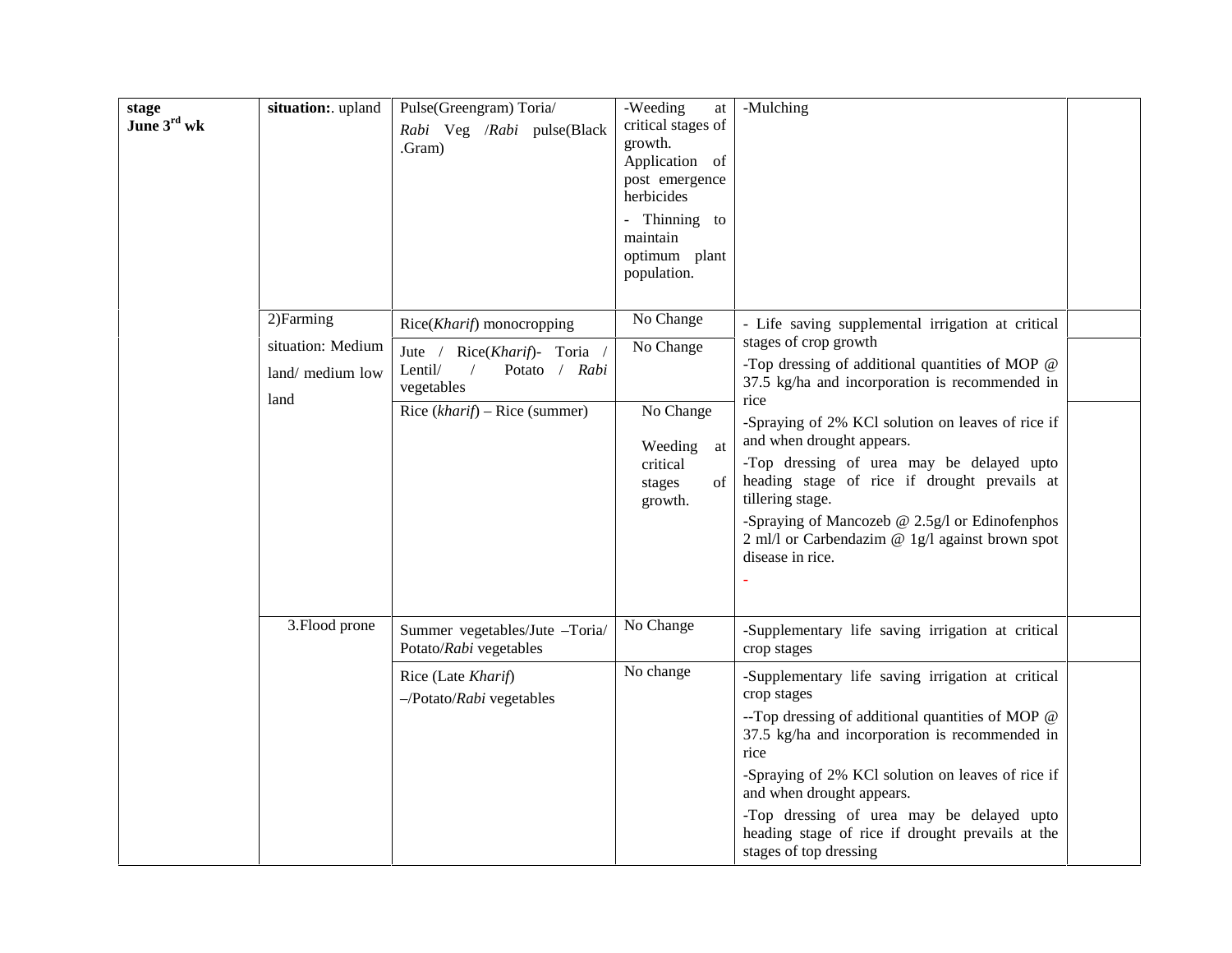| <b>Condition</b>                                |                                            | <b>Suggested Contingency measures</b>                                                      |                                         |                                                                                                                                                  |                                                                               |  |  |
|-------------------------------------------------|--------------------------------------------|--------------------------------------------------------------------------------------------|-----------------------------------------|--------------------------------------------------------------------------------------------------------------------------------------------------|-------------------------------------------------------------------------------|--|--|
| Mid<br>season<br>drought<br>(long<br>dry spell) | Major<br>Farming<br>situation <sup>a</sup> | <b>Normal</b><br>Crop/cropping<br>system <sup>b</sup>                                      | Crop<br>management <sup>c</sup>         | Soil nutrient<br>& moisture conservation<br>measues <sup>d</sup>                                                                                 | <b>Remark</b><br>$\mathbf{s}$<br>on<br><b>Impleme</b><br>ntation <sup>e</sup> |  |  |
| flowering/<br>At<br>fruiting stage              | 1. upland                                  | Summer vegetables/ Summer<br>Pulse (Greengram)-Toria/ Rabi<br>Veg /Rabi pulse (Black Gram) | No<br>change                            | -Life saving supplemental irrigation<br>Spraying of 1% KCl solution at flowering stage<br>and 2% urea spray at pod initiation stage of<br>pulses |                                                                               |  |  |
|                                                 | 2 Medium land                              | Rice (Kharif) monocropping                                                                 | No change                               | Top dressing of additional quantities of MOP @                                                                                                   |                                                                               |  |  |
|                                                 |                                            | Rice(Kharif) - Toria /<br>Potato /<br>Rabi vegetables - Jute                               | No change                               | 37.5 kg/ha and incorporation is recommended in<br>rice before flowering.                                                                         |                                                                               |  |  |
|                                                 |                                            | Rice $(kharif)$ – Rice (summer)                                                            | No change                               | -Spraying of 2% KCL solution on leaves of rice<br>if and when drought appear before flowering.                                                   |                                                                               |  |  |
|                                                 |                                            |                                                                                            | If crop fails, plan<br>for <i>rabi</i>  | -Top dressing of urea may be delayed up to<br>heading stage of rice if drought prevails at the<br>stages of top dressing                         |                                                                               |  |  |
|                                                 |                                            |                                                                                            | vegetables,<br>oilseeds, pulses<br>etc. | -Life saving supplemental irrigation at critical<br>stages of crop growth                                                                        |                                                                               |  |  |
|                                                 | 3. Flood prone                             | Summer vegetables/Jute -Toria/<br>Wheat/Potato/Rabi vegetables                             | No Change                               |                                                                                                                                                  |                                                                               |  |  |
|                                                 |                                            | Rice (Late Kharif)<br>-Wheat/Potato/Rabi vegetables                                        | No change                               | -Supplementary life saving irrigation at critical<br>crop stages                                                                                 |                                                                               |  |  |
|                                                 |                                            |                                                                                            |                                         | -- Top dressing of additional quantities of MOP<br>@ 37.5 kg/ha and incorporation is recommended<br>in rice                                      |                                                                               |  |  |
|                                                 |                                            |                                                                                            |                                         | -Spraying of 2% KCL solution on leaves of rice<br>if and when drought appears.                                                                   |                                                                               |  |  |
|                                                 |                                            |                                                                                            |                                         | -Top dressing of urea may be delayed upto<br>heading stage of rice if drought prevails at the<br>stages of top dressing                          |                                                                               |  |  |
|                                                 |                                            |                                                                                            |                                         |                                                                                                                                                  |                                                                               |  |  |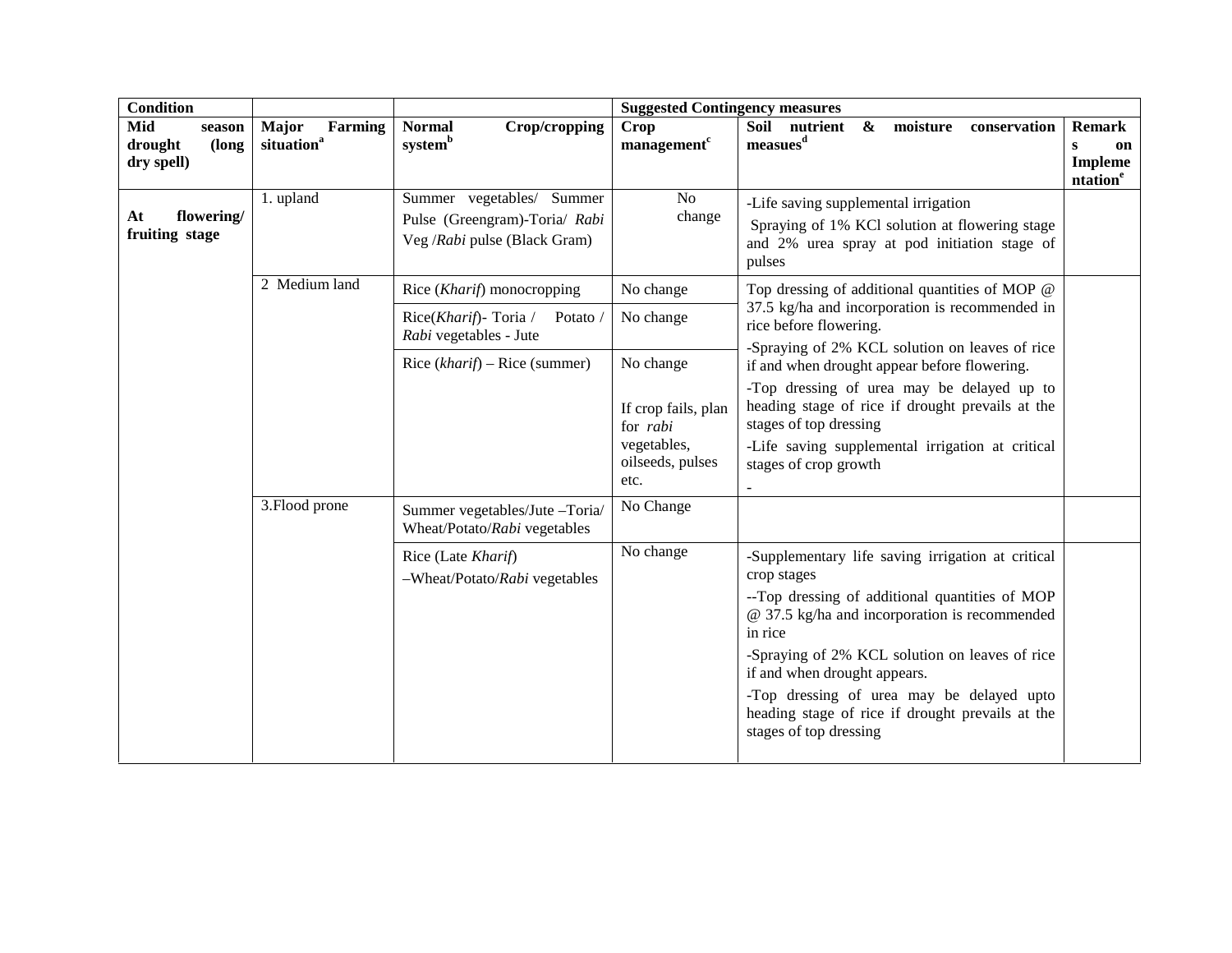| <b>Condition</b>                                            |                                                   |                                                                                                                                | <b>Suggested Contingency measures</b>                                                                                                                                                                             |                                                                                                                                                                                                                                                                                                                                                                                                                          |                                                                       |
|-------------------------------------------------------------|---------------------------------------------------|--------------------------------------------------------------------------------------------------------------------------------|-------------------------------------------------------------------------------------------------------------------------------------------------------------------------------------------------------------------|--------------------------------------------------------------------------------------------------------------------------------------------------------------------------------------------------------------------------------------------------------------------------------------------------------------------------------------------------------------------------------------------------------------------------|-----------------------------------------------------------------------|
| <b>Terminal drought</b><br>(Early withdrawal<br>of monsoon) | <b>Major</b><br>Farming<br>situation <sup>a</sup> | <b>Normal</b><br>Crop/cropping<br>systemb                                                                                      | $Crop$ management <sup><math>c</math></sup>                                                                                                                                                                       | Rabi Crop planning <sup>a</sup>                                                                                                                                                                                                                                                                                                                                                                                          | <b>Remark</b><br>on<br>s<br><b>Implem</b><br>entation<br>$\mathbf{e}$ |
| September-<br>October                                       | 1)Farming<br>situation: Upland                    | Summer vegetables/ Summer<br>Pulse (Green gra m) Toria/Rabi<br>Veg /Rabi pulse (Black Gram)/<br>Lentil                         | -Life saving irrigation<br>-Harvesting of kharif crops at<br>physiological maturity stage.<br>Spraying of 1% KCl solution at<br>flowering stage and 2% urea at<br>pod initiation stage of pulses<br>respectively. | - Rabi cropping with cole crops<br>such as Cabbage, knoll-khol (mid<br>season varieties). Growing of<br>Tomato, Brinjal, pea, potato and<br>Leafy vegetables like Spinach,<br>Amaranthus etc. with package of<br>practices.<br>--Growing of <i>rabi</i> field crops like<br>toria, lentil, wheat etc. in time<br>with pre-sowing irrigation if<br>required<br>with<br>recommended<br>varieties and package of practices. |                                                                       |
|                                                             | 2) Farming situation:<br>Medium land              | Rice ( <i>Kharif</i> ) monocropping<br>Rice(Kharif)- Toria /<br>Jute $\sqrt{ }$<br>Lentil/ Wheat / Potato / Rabi<br>vegetables | -Life saving irrigation<br>- Harvesting of kharif crops at<br>physiological maturity stage.                                                                                                                       | - Rabi cropping with cole crops<br>such as Cabbage, Knol-khol (mid<br>season varieties).<br>-Growing of Brinjal, Tomato,<br>potato, pea and Leafy vegetables<br>like Amaranthus, Spinach, etc.<br>with recommended varieties and<br>package of practices.                                                                                                                                                                |                                                                       |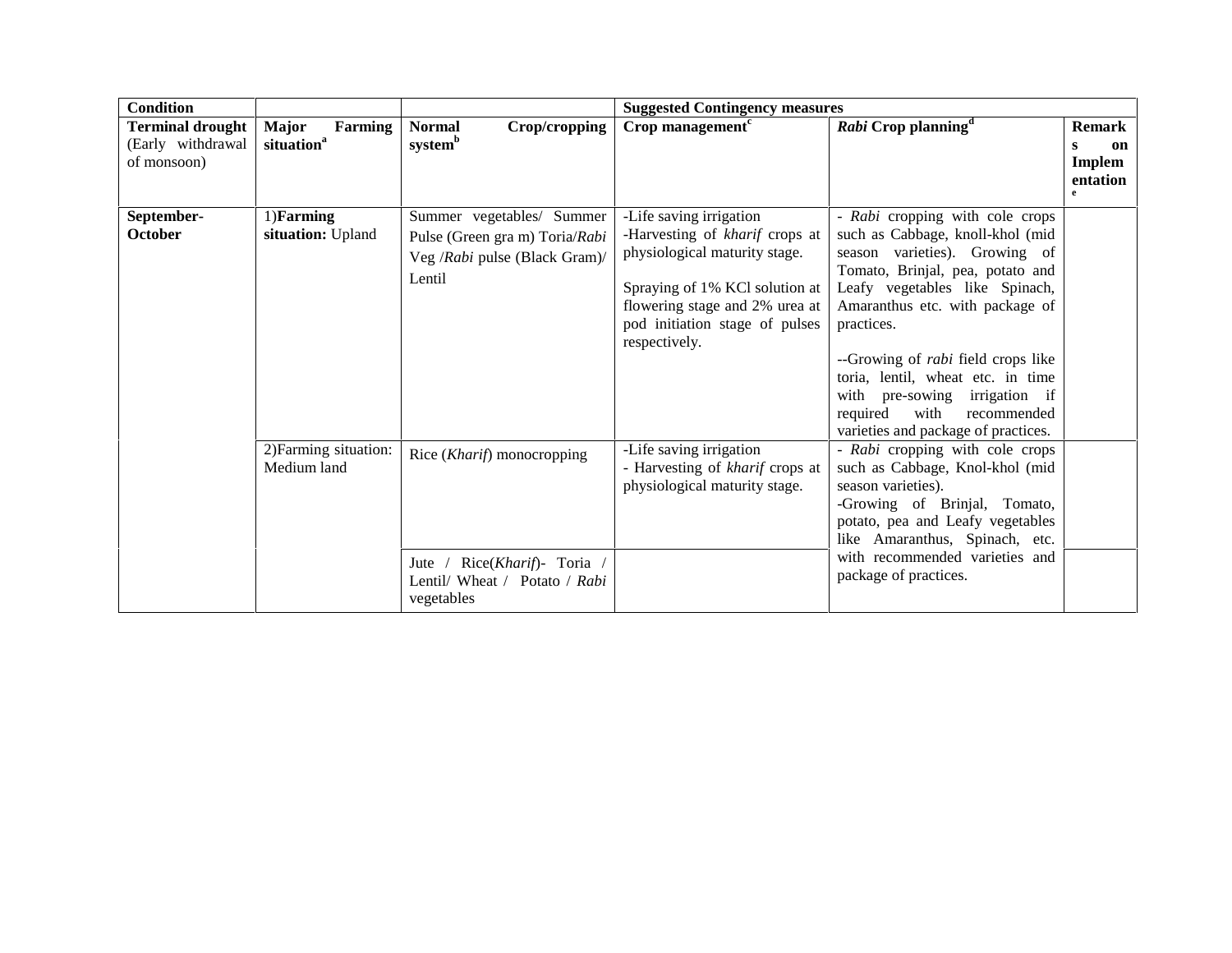|                | Rice $(kharif)$ – Rice (summer)                                                                                                                             |                                                                                                                    | --Growing of <i>rabi</i> field crops like<br>toria, lentil, wheat etc. in time<br>with pre-sowing irrigation if<br>required<br>with<br>recommended<br>varieties and package of practices.                                                               |  |
|----------------|-------------------------------------------------------------------------------------------------------------------------------------------------------------|--------------------------------------------------------------------------------------------------------------------|---------------------------------------------------------------------------------------------------------------------------------------------------------------------------------------------------------------------------------------------------------|--|
| 3. Flood prone | Summer vegetables / Jute -<br>Toria/Lentil/Wheat/<br>Potato/Rabi vegetables<br>Rice (Late Kharif)<br>-Toria/Lentil/Wheat/<br>Potato/Rabi vegetables/ Chilli | -Life<br>saving<br>supplemental<br>irrigation<br>-- Harvesting of kharif crops at<br>physiological maturity stage. | - Rabi cropping with cole crops<br>such as Cauliflower, Knol-khol<br>(mid season varieties Growing of<br>Tomato, Brinjal, pea, potato and<br>Leafy vegetables like Spinach,<br>Amaranthus<br>with<br>etc.<br>of<br>recommended<br>package<br>practices. |  |
|                |                                                                                                                                                             |                                                                                                                    | --Growing of <i>rabi</i> field crops like<br>toria, lentil, wheat etc. in time<br>with pre-sowing irrigation with<br>recommended<br>package<br>of<br>practices.                                                                                         |  |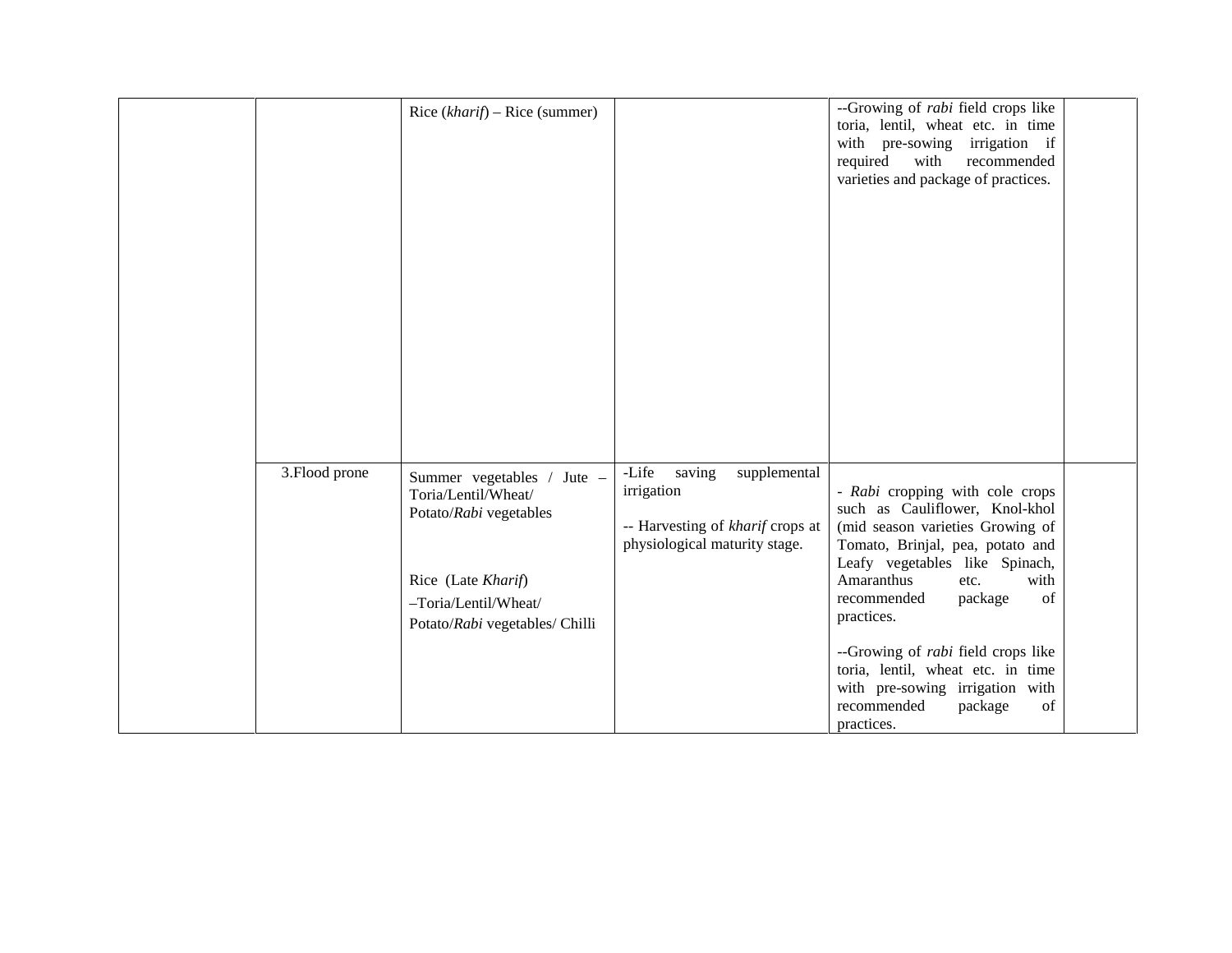### **2.1.2 Drought - Irrigated situation**

| <b>Condition</b>                                                                                                                |                                         | <b>Suggested Contingency measures</b>                 |                                                       |    |                    |                                        |
|---------------------------------------------------------------------------------------------------------------------------------|-----------------------------------------|-------------------------------------------------------|-------------------------------------------------------|----|--------------------|----------------------------------------|
|                                                                                                                                 | <b>Major Farming situation</b>          | <b>Normal</b><br>Crop/cropping<br>system <sup>g</sup> | <b>Change</b><br>crop/cropping<br>system <sup>h</sup> | in | Agronomic measures | <b>Remarks</b><br>on<br>Implementation |
| Delayed release of                                                                                                              | 1) Farming situation:                   | Cropping system 1:                                    |                                                       |    | NA                 |                                        |
| water in canals                                                                                                                 | <i>irrigation,</i><br>Mention source of | Cropping system 2:                                    |                                                       |    |                    |                                        |
| due to low rainfall<br>topography (upland/lowland) and<br>soil colour & depth Eg; canal<br>irrigated shallow red soils; tankfed |                                         | Cropping system 3:                                    |                                                       |    |                    |                                        |
|                                                                                                                                 | medium deep black soils                 |                                                       |                                                       |    |                    |                                        |
|                                                                                                                                 | 2) Farming situation:                   | Cropping system 1:                                    |                                                       |    |                    |                                        |
|                                                                                                                                 |                                         | Cropping system 2:                                    |                                                       |    |                    |                                        |
|                                                                                                                                 |                                         | Cropping system 3:                                    |                                                       |    |                    |                                        |
|                                                                                                                                 |                                         |                                                       |                                                       |    |                    |                                        |

| Condition           |                                                                  |                                                       | <b>Suggested Contingency measures</b>                                             |                                         |
|---------------------|------------------------------------------------------------------|-------------------------------------------------------|-----------------------------------------------------------------------------------|-----------------------------------------|
|                     | Major Farming situation                                          | <b>Normal</b><br>Crop/cropping<br>system <sup>8</sup> | <b>Change</b><br>Agronomic<br>in<br>crop/cropping system <sup>n</sup><br>measures | <b>Remarks</b><br>on<br>Implementation' |
| Limited release of  | 1) Farming situation:                                            | Cropping system 1:                                    | <b>NA</b>                                                                         |                                         |
| water in canals     | <i>irrigation,</i><br>Mention source of                          | Cropping system 2:                                    |                                                                                   |                                         |
| due to low rainfall | topography (upland/lowland) and<br>soil colour & depth Eg; canal | Cropping system 3:                                    |                                                                                   |                                         |
|                     | irrigated shallow red soils; tankfed                             |                                                       |                                                                                   |                                         |
|                     | medium deep black soils                                          |                                                       |                                                                                   |                                         |
|                     | 2) Farming situation:                                            | Cropping system 1:                                    |                                                                                   |                                         |
|                     |                                                                  | Cropping system 2:                                    |                                                                                   |                                         |
|                     |                                                                  | Cropping system 3:                                    |                                                                                   |                                         |
|                     |                                                                  |                                                       |                                                                                   |                                         |

| <b>Condition</b>      |                                                                                            |                                                       | <b>Suggested Contingency measures</b>           |                     |                                                     |  |
|-----------------------|--------------------------------------------------------------------------------------------|-------------------------------------------------------|-------------------------------------------------|---------------------|-----------------------------------------------------|--|
|                       | <b>Major Farming situation</b>                                                             | <b>Normal</b><br>Crop/cropping<br>system <sup>g</sup> | <b>Change</b><br>in<br>crop/cropping<br>system" | Agronomic measures' | <b>Remarks</b><br>on<br>Implementation <sup>J</sup> |  |
| Non<br>of<br>release  | 1) Farming situation:                                                                      | Cropping system 1:                                    | <b>NA</b>                                       |                     |                                                     |  |
| canals<br>in<br>water | irrigation,<br>Mention source of                                                           | Cropping system 2:                                    |                                                 |                     |                                                     |  |
| delayed<br>under      | topography (upland/lowland)<br>and<br>onset of monsoon soil colour $\&$ depth Eg;<br>canal | Cropping system 3:                                    |                                                 |                     |                                                     |  |
| in catchment          | irrigated shallow red soils; tankfed                                                       |                                                       |                                                 |                     |                                                     |  |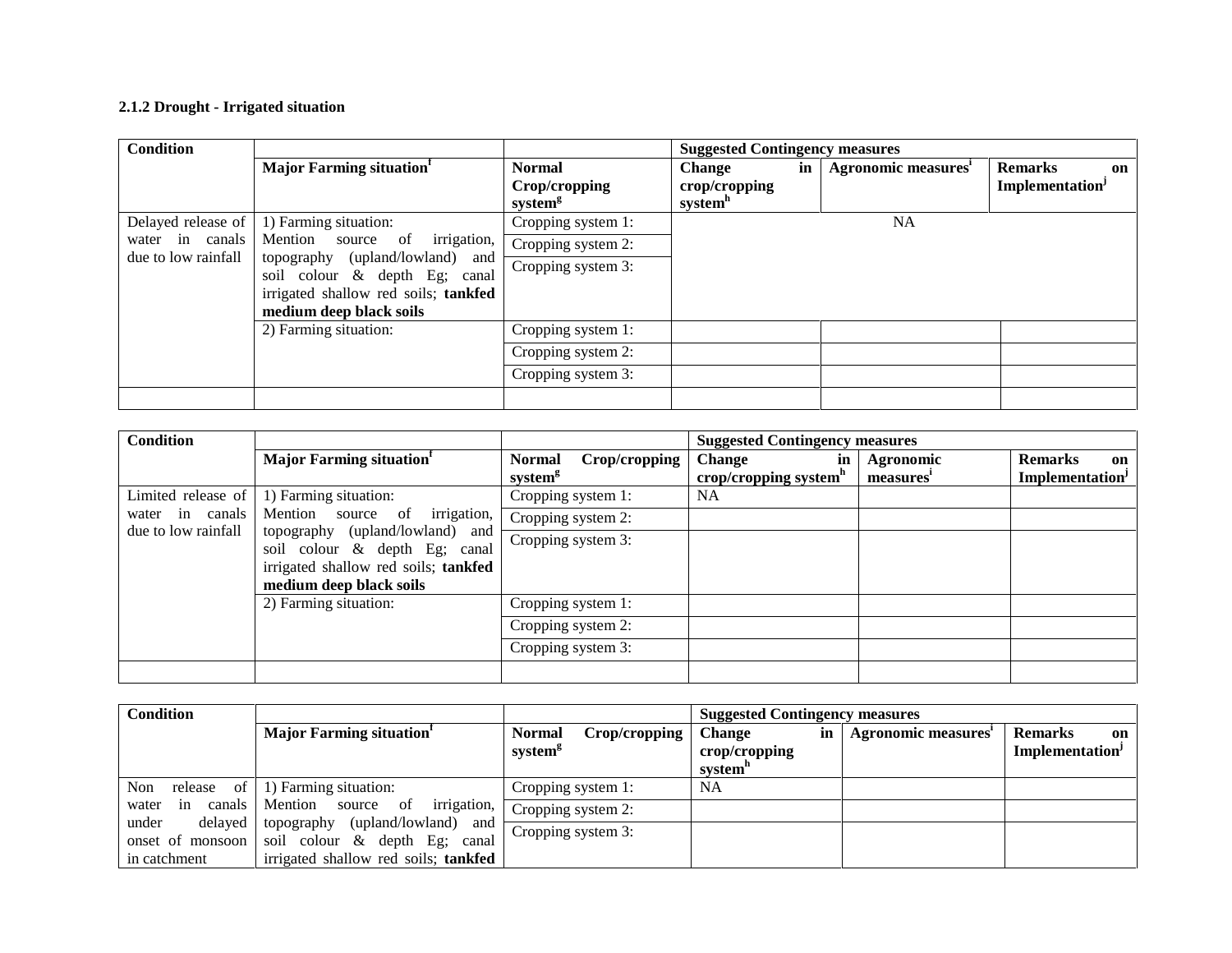| <b>Condition</b> |                                |                                                       | <b>Suggested Contingency measures</b>                       |                     |                                                     |
|------------------|--------------------------------|-------------------------------------------------------|-------------------------------------------------------------|---------------------|-----------------------------------------------------|
|                  | <b>Major Farming situation</b> | Crop/cropping<br><b>Normal</b><br>system <sup>g</sup> | in<br><b>Change</b><br>crop/cropping<br>system <sup>h</sup> | Agronomic measures' | <b>Remarks</b><br>on<br>Implementation <sup>J</sup> |
|                  | medium deep black soils        |                                                       |                                                             |                     |                                                     |
|                  | 2) Farming situation:          | Cropping system 1:                                    | <b>NA</b>                                                   |                     |                                                     |
|                  |                                | Cropping system 2:                                    |                                                             |                     |                                                     |
|                  |                                | Cropping system 3:                                    |                                                             |                     |                                                     |
|                  |                                |                                                       |                                                             |                     |                                                     |

| <b>Condition</b>                                                                                                                                                                         |                                  |                                                       | <b>Suggested Contingency measures</b>          |                        |                                         |
|------------------------------------------------------------------------------------------------------------------------------------------------------------------------------------------|----------------------------------|-------------------------------------------------------|------------------------------------------------|------------------------|-----------------------------------------|
|                                                                                                                                                                                          | <b>Major Farming situation</b>   | <b>Normal</b><br>Crop/cropping<br>system <sup>8</sup> | Change in crop/cropping<br>system <sup>"</sup> | Agronomic<br>measures' | <b>Remarks</b><br>on<br>Implementation' |
| Lack of inflows                                                                                                                                                                          | 1) Farming situation:            | Cropping system 1:                                    | <b>NA</b>                                      |                        |                                         |
| into tanks due to                                                                                                                                                                        | irrigation,<br>Mention source of | Cropping system 2:                                    |                                                |                        |                                         |
| insufficient<br>topography (upland/lowland) and<br>/delayed onset of<br>soil colour & depth Eg; canal<br>irrigated shallow red soils; Tube<br>monsoon<br>well irrigated medium red soils |                                  | Cropping system 3:                                    |                                                |                        |                                         |
|                                                                                                                                                                                          | 2) Farming situation:            | Cropping system 1:                                    |                                                |                        |                                         |
|                                                                                                                                                                                          |                                  | Cropping system 2:                                    |                                                |                        |                                         |
|                                                                                                                                                                                          |                                  | Cropping system 3:                                    |                                                |                        |                                         |

| <b>Condition</b>                    |                                                                                                                                     |                                                       | <b>Suggested Contingency measures</b>                       |                                 |                                                     |
|-------------------------------------|-------------------------------------------------------------------------------------------------------------------------------------|-------------------------------------------------------|-------------------------------------------------------------|---------------------------------|-----------------------------------------------------|
|                                     | <b>Major Farming situation</b>                                                                                                      | Crop/cropping<br><b>Normal</b><br>system <sup>g</sup> | in<br><b>Change</b><br>crop/cropping<br>system <sup>h</sup> | Agronomic measures <sup>1</sup> | <b>Remarks</b><br>on<br>Implementation <sup>J</sup> |
| Insufficient                        | 1) Farming situation:                                                                                                               | Cropping system 1:                                    | NA.                                                         |                                 |                                                     |
| groundwater                         | irrigation,<br>Mention source of                                                                                                    | Cropping system 2:                                    |                                                             |                                 |                                                     |
| recharge due to<br>low rainfall     | topography (upland/lowland) and<br>soil colour & depth Eg; canal<br>irrigated shallow red soils; tankfed<br>medium deep black soils | Cropping system 3:                                    |                                                             |                                 |                                                     |
|                                     | 2) Farming situation:                                                                                                               | Cropping system 1:                                    | <b>NA</b>                                                   |                                 |                                                     |
|                                     |                                                                                                                                     | Cropping system 2:                                    |                                                             |                                 |                                                     |
|                                     |                                                                                                                                     | Cropping system 3:                                    |                                                             |                                 |                                                     |
| other<br>Any<br>condition (specify) |                                                                                                                                     |                                                       |                                                             |                                 |                                                     |
|                                     |                                                                                                                                     |                                                       |                                                             |                                 |                                                     |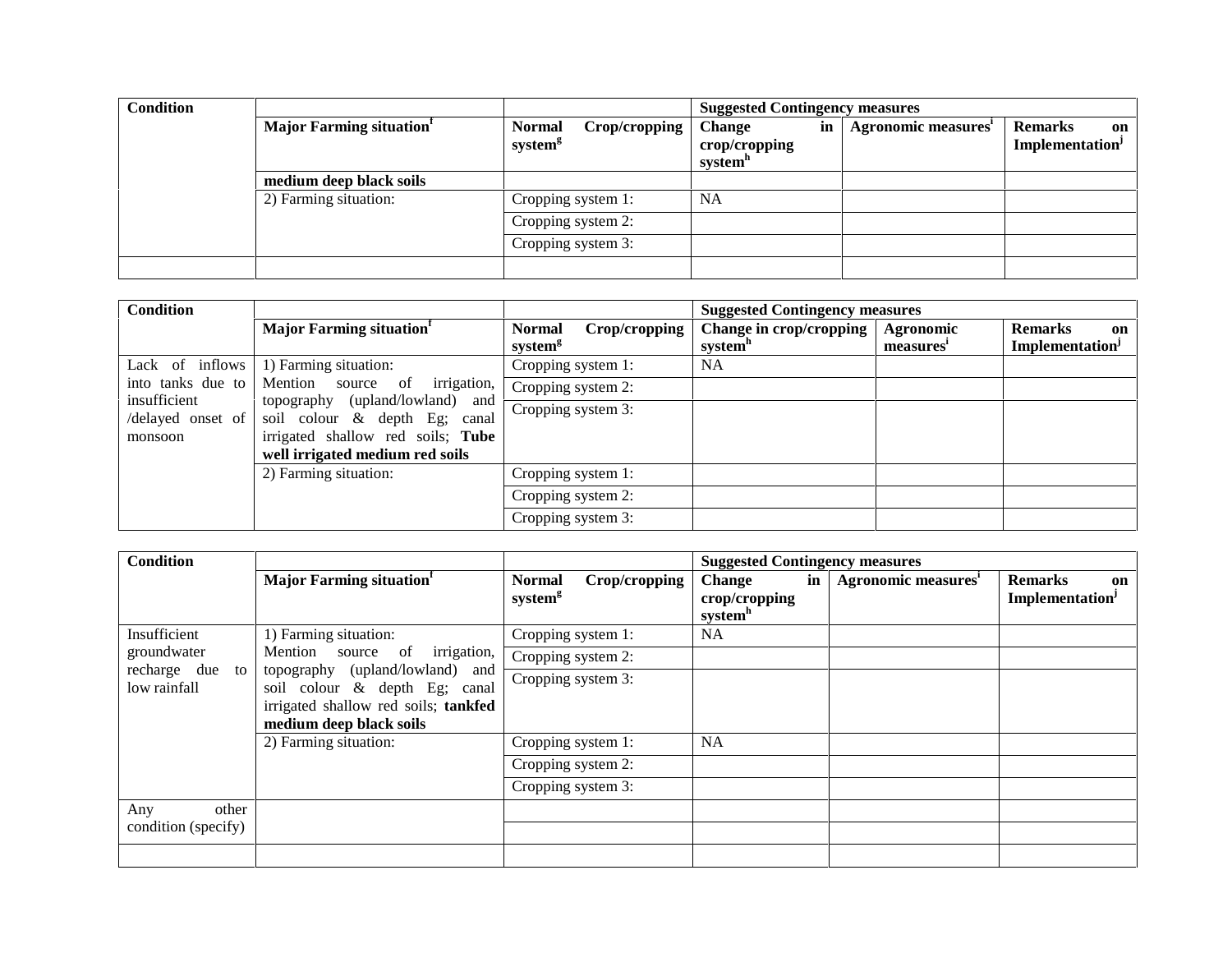| Condition                                                            | <b>Suggested Contingency Measures</b>                                                                                                                                                                                                                                            |                                                                                                                                    |                                                                                                                                                                                       |                                                                                                                                                      |
|----------------------------------------------------------------------|----------------------------------------------------------------------------------------------------------------------------------------------------------------------------------------------------------------------------------------------------------------------------------|------------------------------------------------------------------------------------------------------------------------------------|---------------------------------------------------------------------------------------------------------------------------------------------------------------------------------------|------------------------------------------------------------------------------------------------------------------------------------------------------|
| Continuous high rainfall in a short<br>span leading to water logging | Vegetative stage <sup>k</sup>                                                                                                                                                                                                                                                    | Flowering stage <sup>1</sup>                                                                                                       | Crop maturity stage $m$                                                                                                                                                               | Post harvest <sup>n</sup>                                                                                                                            |
| Crop1 Summer rice                                                    | -Sow rice seed in raised nursery bed<br>with 30 cm gap between two beds which<br>can be utilized to drain out excess water.<br>- Excess rain water to be drained out<br>through surface drainage channel to<br>avoid submergence in the main field.<br>-Light hoeing and weeding | Drain<br>out<br>the<br>excess rain water<br>through<br>surface<br>drainage channel to<br>avoid submergence                         | - Drain out the excess rain<br>through<br>water<br>surface<br>drainage channel to avoid<br>submergence<br>-Crop to be harvested at<br>physiological maturity stage.                   | To<br>maintain<br>optimum<br>moisture<br>percentage in paddy<br>grain i.e. 12-14%<br>for storage, proper<br>drying of grains is<br>necessary.        |
| Crop2 Winter rice                                                    | -Sowing of rice seed in raised nursery<br>bed with 30 cm gap between two beds<br>for drain out the excess water.<br>- Excess rain water to be drained out<br>through surface drainage to avoid<br>submergence in the main field.<br>-Light hoeing and weeding                    | Drain<br>out<br>the<br>excess rain water<br>through<br>surface<br>drainage channel to<br>avoid submergence                         | -Excess rain water to be<br>drained out through surface<br>drainage channel to avoid<br>submergence.<br>-Crop to be harvested at<br>physiological maturity stage                      | To<br>maintain<br>optimum<br>moisture<br>percentage in paddy<br>grain <i>i.e.</i> 12-14%<br>for storage, proper<br>drying of grains is<br>necessary. |
| Crop3 Sesame                                                         | -Excess rain water to be drained out<br>through surface drainage channel of<br>25cm wide, 15cm deep spaced at 6 m<br>-Light hoeing and weeding                                                                                                                                   | Excess rain water<br>to be drained out<br>through<br>surface<br>drainage<br>channel<br>of 25cm wide,<br>15cm deep spaced<br>at 6 m | -Excess rain water to be<br>drained out through surface<br>drainage channel of 25cm<br>wide, 15cm deep spaced at 6<br>m.<br>-Crop to be harvested at<br>physiological maturity stage. | To<br>maintain<br>moisture<br>optimum<br>percentage in paddy<br>grain i.e. 12-14%<br>for storage, proper<br>drying of grains is<br>necessary.        |
| Crop 4 Jute                                                          | - Drainage<br>If top dressing of N fertilizer is<br>$\blacksquare$<br>not possible, foliar spray of 3%<br>urea (11.5 kgN/ha i.e. 30 g<br>urea/l of water) at 40-45 days<br>and 55-60 days after sowing.,                                                                         | Drainage                                                                                                                           | Drainage                                                                                                                                                                              | Proper drying of<br>fibre                                                                                                                            |
| Crop 5 Sesamum                                                       | trenches/furrows<br>Make<br>in<br>between ridges to facilitate<br>drainage of excess water during<br>high rainfall.                                                                                                                                                              | Drainage - Make<br>trenches/furrows to<br>facilitate drainage<br>of excess<br>water<br>during<br>high                              | Drainage-<br>-Make trenches/furrows to<br>facilitate drainage of excess                                                                                                               | Drainage                                                                                                                                             |

### **2.2 Unusual rains (untimely, unseasonal etc)** (for both rainfed and irrigated situations)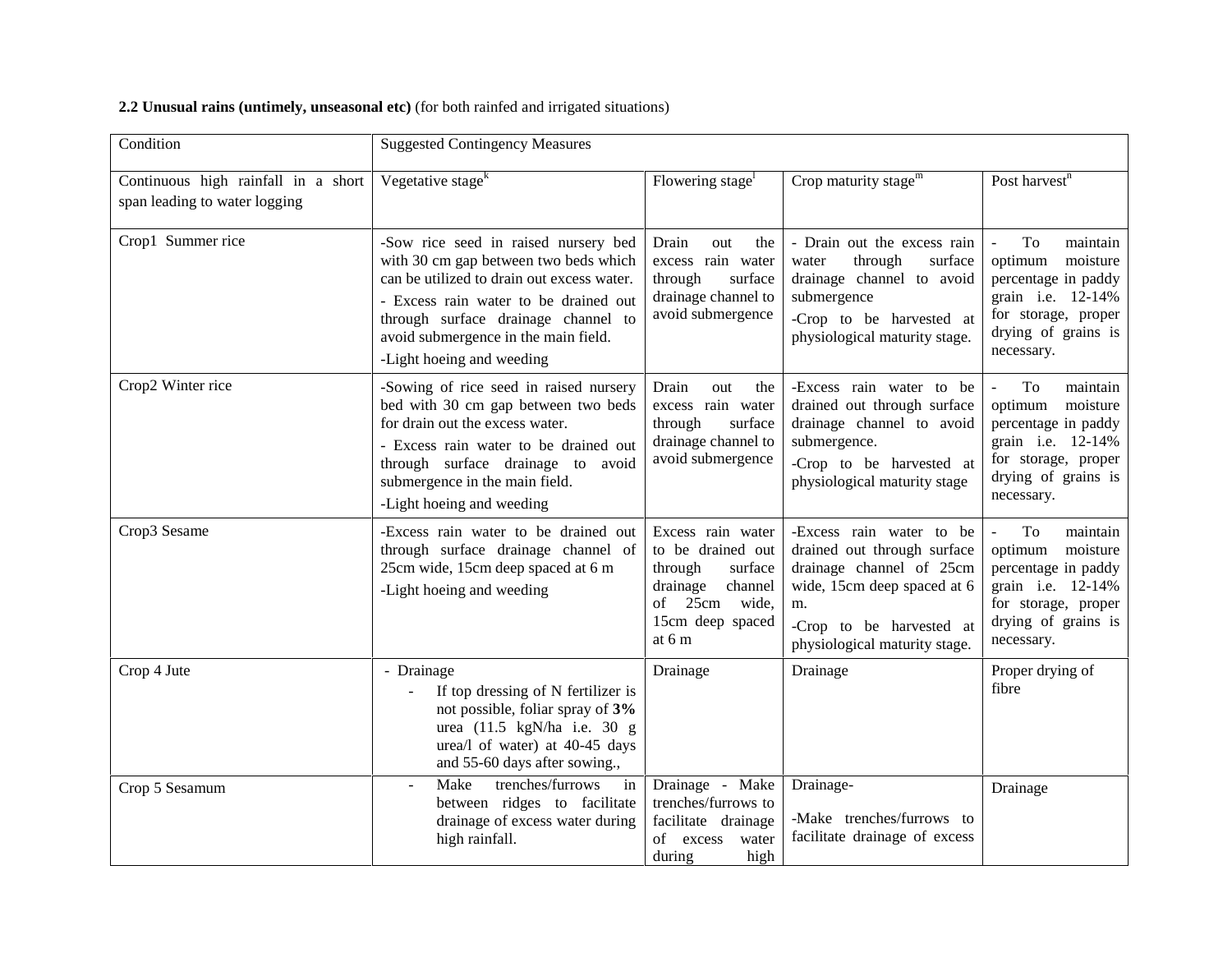|                     |                                                                                                                                                                     | rainfall.                                                                                                 | water during high rainfall.                                                                                                 |                                                                                                                                    |
|---------------------|---------------------------------------------------------------------------------------------------------------------------------------------------------------------|-----------------------------------------------------------------------------------------------------------|-----------------------------------------------------------------------------------------------------------------------------|------------------------------------------------------------------------------------------------------------------------------------|
| Horticulture        |                                                                                                                                                                     |                                                                                                           |                                                                                                                             |                                                                                                                                    |
| Crop1 Brinjal       | -Drainage<br>- Plant protection measures against cut<br>worm and bacterial wilt                                                                                     | -Drainage<br>Application of<br>nutrient,<br>sprays<br>insecticide<br>to<br>prevent shoot borer            | -Drainage<br>-Plant protection measures<br>against fruit borer<br>-Crop to be harvested at<br>physiological maturity stage. | -Transfer<br>the<br>produce<br>in<br>dry<br>place.<br>- Sell the produce<br>immediately.<br>- Store the produce<br>in cold storage |
| Crop2 Potato        | - Furrows can be utilize for drainage<br>-Proper plant protection measure against<br>early blight and cut worm<br>-Earthing up at 25 and 60 days after<br>planting. | - Furrows can be<br>utilize for drainage<br>-Proper<br>plant<br>protection measure<br>against late blight | - Furrows can be utilize for<br>drainage<br>-Harvesting of tuber by<br>animal drawn potato digger                           | -proper drying of<br>the produce.<br>- Store the produce<br>in cold storage.                                                       |
| Crop 3 Bitter gourd | Drainage                                                                                                                                                            | Drainage, foliar<br>application of<br>hormones,<br>micronutrients to<br>prevent flower<br>drop.           | Drainage                                                                                                                    | Shifting of the<br>produce to drier<br>place, Cold storage                                                                         |
| Crop 4 Tomato       | Drainage                                                                                                                                                            | Drainage, foliar<br>application of<br>hormones,<br>micronutrients to<br>prevent flower<br>drop.           | Drainage                                                                                                                    | Shifting of the<br>produce to drier<br>place, Cold storage.                                                                        |
| Crop 5 Okra         | Drainage                                                                                                                                                            | Drainage, foliar<br>application of<br>hormones,<br>micronutrients to<br>prevent flower<br>drop            | Drainage                                                                                                                    | Shifting of the<br>produce to drier<br>place, Cold storage                                                                         |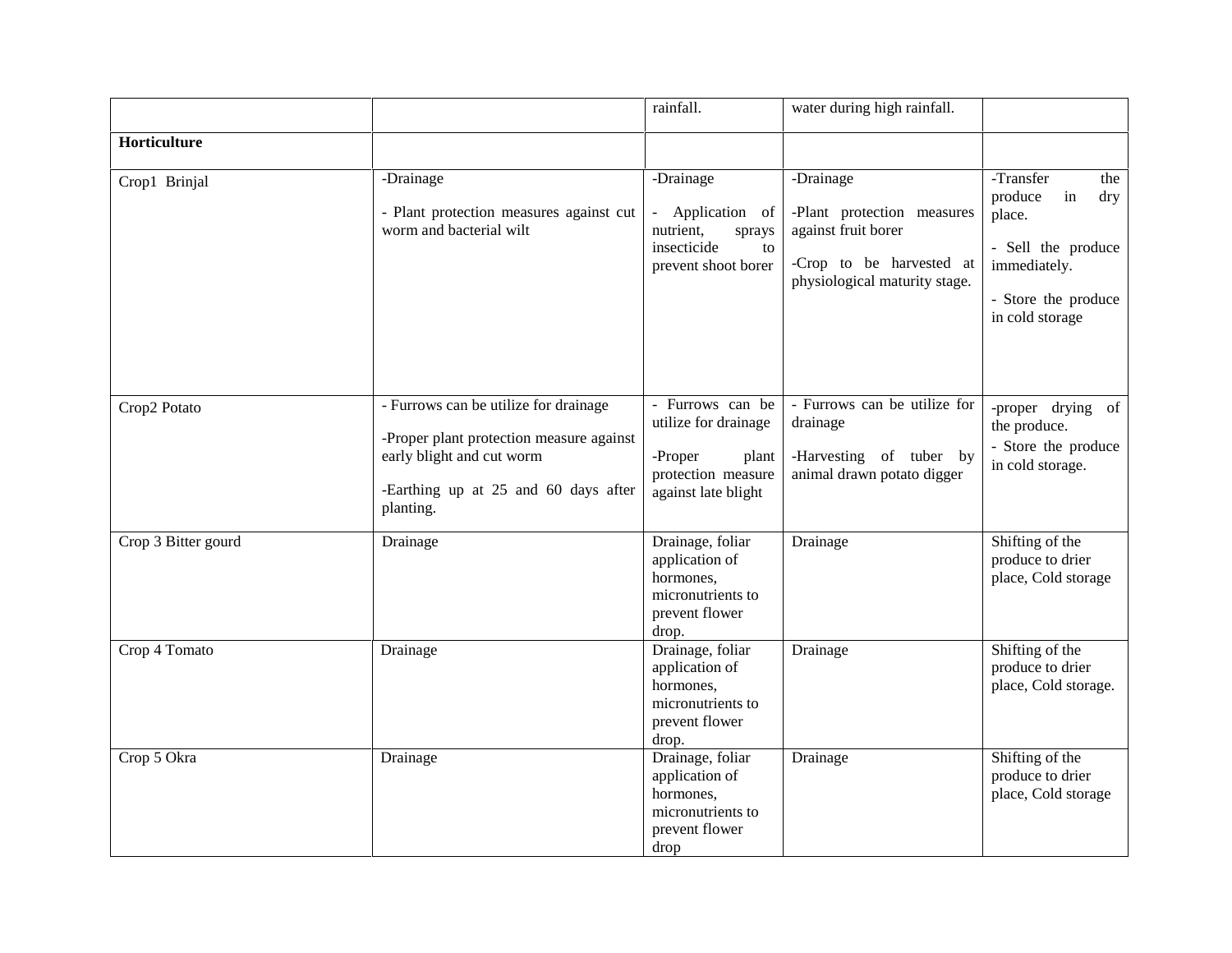| Crop 6 Papaya                                                        | Drainage                                                                                                                                                                                                                                                       | Drainage, foliar<br>application of<br>hormones,<br>micronutrients to<br>prevent flower<br>drop.                                                                                                                          | Drainage                                                                       | Shifting of the<br>produce to drier<br>place, Cold storage                                               |
|----------------------------------------------------------------------|----------------------------------------------------------------------------------------------------------------------------------------------------------------------------------------------------------------------------------------------------------------|--------------------------------------------------------------------------------------------------------------------------------------------------------------------------------------------------------------------------|--------------------------------------------------------------------------------|----------------------------------------------------------------------------------------------------------|
| Crop 7 other Vegetables                                              | - Make trenches/furrows in between<br>ridges to facilitate drainage of excess<br>water during high rainfall.<br>- Application of nutrient, sprays<br>fungicides and antibiotics to prevent<br>diseases.                                                        | - Inter space can be<br>utilize for drainage<br>Application of<br>nutrient, sprays to<br>flower<br>prevent<br>drop.                                                                                                      | Drainage                                                                       | - Proper drying of<br>the produce.<br>- Store the produce<br>in cold storage.                            |
| Heavy rainfall with high speed<br>winds in a short span <sup>2</sup> |                                                                                                                                                                                                                                                                |                                                                                                                                                                                                                          |                                                                                |                                                                                                          |
| Crop1 Summer rice                                                    | -Sow rice seed in raised nursery bed<br>with 30cm gap between two beds which<br>can be utilized to drain out excess water.<br>- Excess rain water to be drained out<br>through surface drainage channel to<br>avoid submergence in the main field.             | - Excess rain water<br>to be drained out<br>through<br>surface<br>drainage channel to<br>avoid submergence<br>in the main field                                                                                          | -Crop to be harvested at<br>physiological maturity stage.                      | -Proper drying of<br>grains to maintain<br>optimum moisture<br>percentage<br>$(12 -$<br>14%) for storage |
| Crop 2 Jute                                                          | - If top dressing of N fertilizer is not<br>possible, foliar spray of urea (11.5<br>kgN/ha i.e. 30 g urea/l of water) at 40-<br>45 days and 55-60 days after sowing.,<br>- Growing of green manure crops like<br>Dhaincha along the border as wind<br>barrier. | -Propping:<br>crop<br>should be provided<br>mechanical support<br>to prevent lodging<br>if line sowing is<br>followed.<br>- Growing of green<br>manure crops like<br>Dhaincha along the<br>border as<br>wind<br>barrier. | -Propping: crop should be<br>provided mechanical support<br>to prevent lodging | -Proper rotting and<br>drying of fibre                                                                   |
| Crop 3 Sesamum                                                       | Drainage                                                                                                                                                                                                                                                       | Drainage                                                                                                                                                                                                                 | Drainage                                                                       | Drying of produces<br>optimum<br>to                                                                      |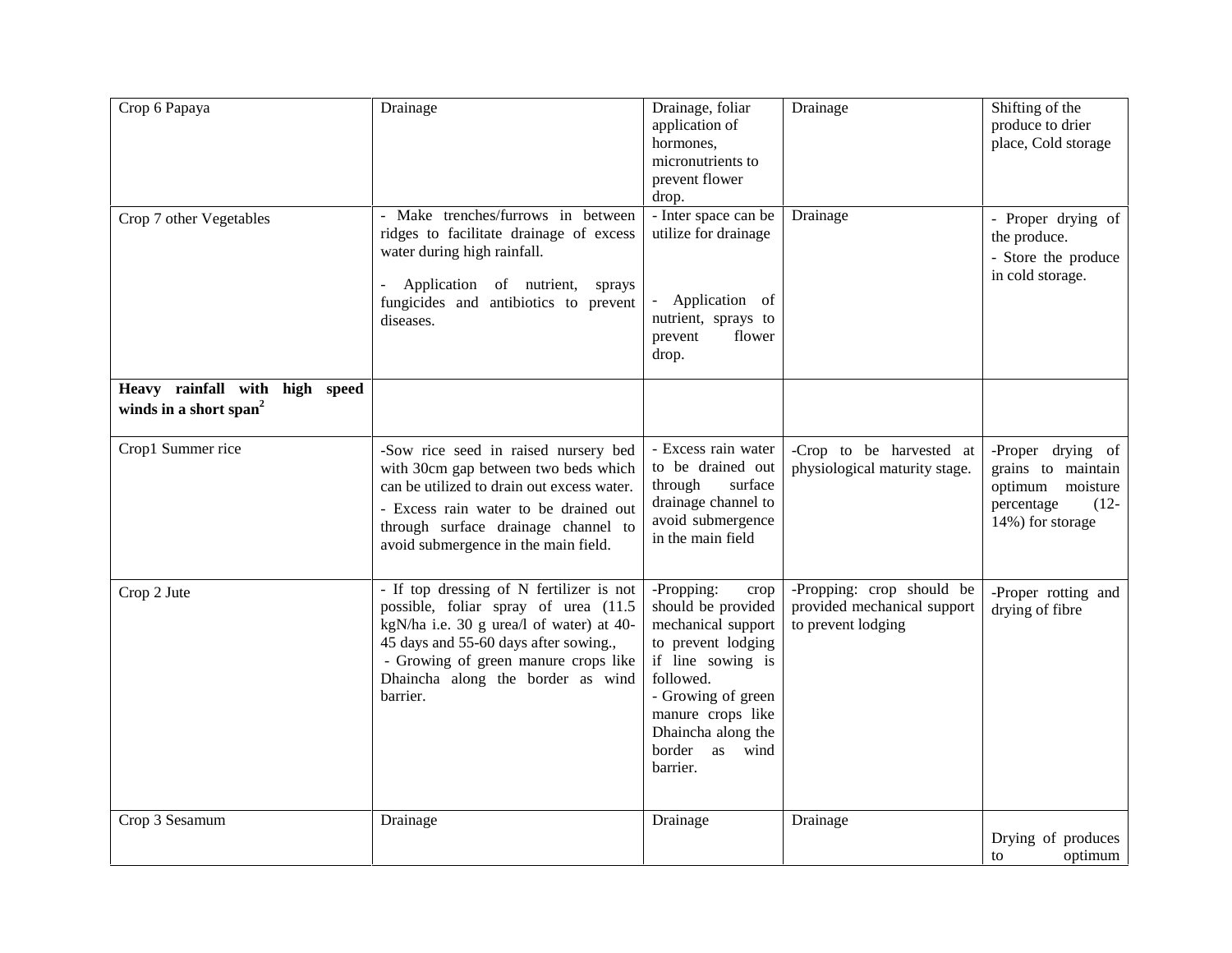|                        |                                                                                                                                                                                                                                                     |                                                                                                                                               |                                                                                                                 | moisture level<br>Seed treatment with<br>insecticide<br>like<br>malathion 5% dust<br>and fungicide like<br>bevestin<br>@1g/kg<br>seeds<br>against<br>$\&$<br>insects-pest<br>diseases<br>respectively during<br>the period of storage<br>Treated seeds be<br>kept in polythene<br>bags with outer<br>covering of gunny<br>bags                                        |
|------------------------|-----------------------------------------------------------------------------------------------------------------------------------------------------------------------------------------------------------------------------------------------------|-----------------------------------------------------------------------------------------------------------------------------------------------|-----------------------------------------------------------------------------------------------------------------|-----------------------------------------------------------------------------------------------------------------------------------------------------------------------------------------------------------------------------------------------------------------------------------------------------------------------------------------------------------------------|
| Crop 4 Blackgram/Arhar | - Make trenches/furrows in between<br>ridges to facilitate drainage of excess<br>water during high rainfall.                                                                                                                                        | Make<br>$\sim$ $\sim$<br>trenches/furrows in<br>between ridges to<br>facilitate drainage<br>of excess<br>water<br>during<br>high<br>rainfall. | - Make trenches/furrows in<br>between ridges to facilitate<br>drainage of excess water<br>during high rainfall. | Drying of produces<br>optimum<br>to<br>moisture level<br>Seed treatment with<br>insecticide<br>like<br>malathion 5% dust<br>and fungicide like<br>bevestin<br>@1g/kg<br>seeds<br>against<br>insects-pest<br>$\&$<br>diseases<br>respectively during<br>the period of storage<br>Treated seeds be<br>kept in polythene<br>bags with outer<br>covering of gunny<br>bags |
| Crop5 Winter rice      | -Sow rice seed in raised nursery bed<br>with 30 cm gap between two beds which<br>can be utilized to drain out excess water.<br>- Excess rain water to be drained out<br>through surface drainage channel to<br>avoid submergence in the main field. | - Excess rain water<br>to be drained out<br>through<br>surface<br>drainage channel to<br>avoid submergence<br>in the main field               | -Crop to be harvested at<br>physiological maturity stage.                                                       | -Proper drying of<br>grains to maintain<br>optimum moisture<br>$(12 -$<br>percentage<br>14%) for storage                                                                                                                                                                                                                                                              |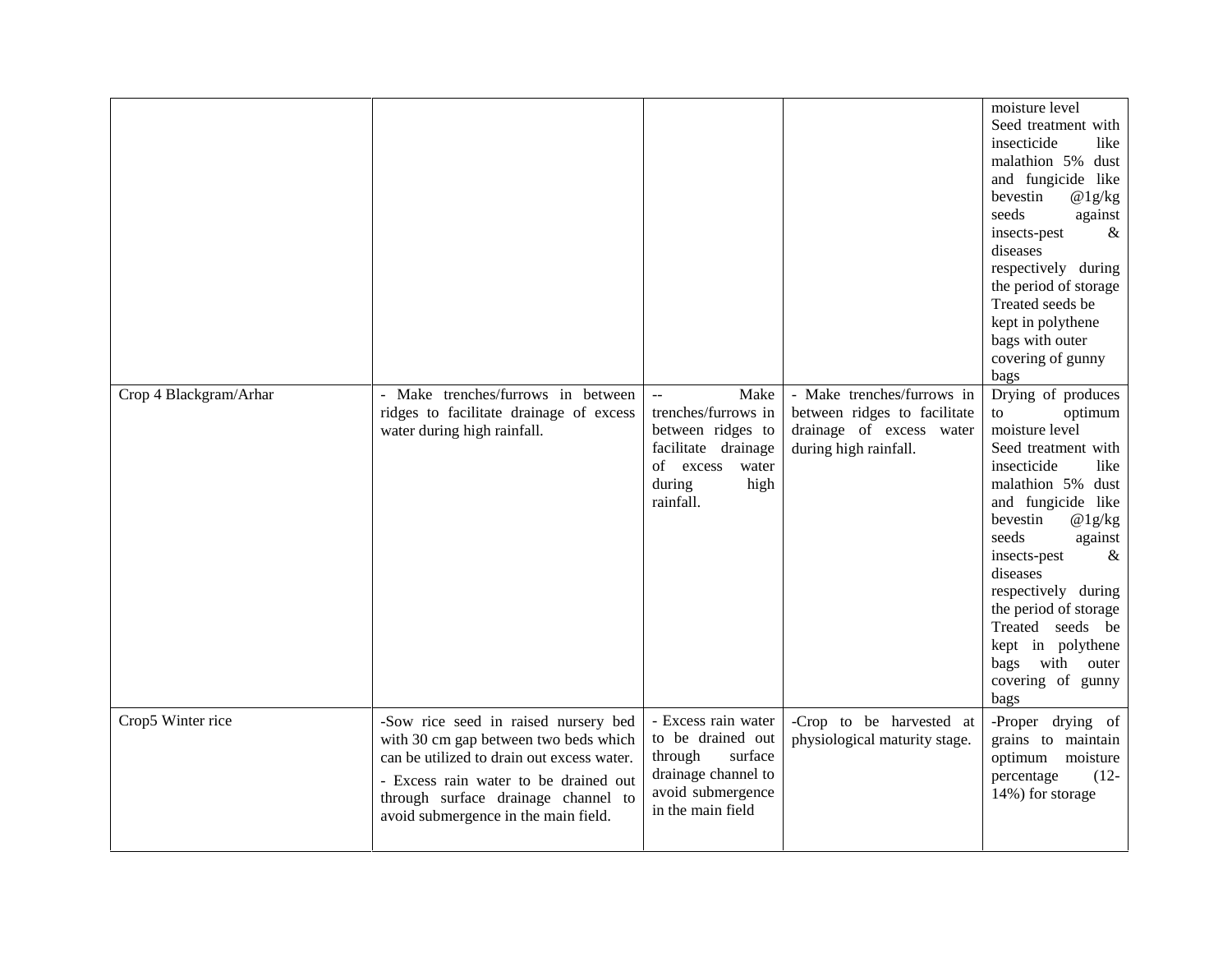| Horticulture         |                                                                                             |                                                                                                          |                                                                                                    |                                                                                                                                                                                                                                                  |
|----------------------|---------------------------------------------------------------------------------------------|----------------------------------------------------------------------------------------------------------|----------------------------------------------------------------------------------------------------|--------------------------------------------------------------------------------------------------------------------------------------------------------------------------------------------------------------------------------------------------|
| Crop1 Banana         | trenches/furrows in<br>Make<br>between<br>ridges to facilitate drainage of excess<br>water. | Make<br>trenches/furrows in<br>between ridges to<br>facilitate drainage<br>of excess water,<br>propping. | Make trenches/furrows in<br>between ridges to facilitate<br>drainage of excess water,<br>propping. | Shifting<br>of<br>the<br>produce<br>to<br>drier<br>place                                                                                                                                                                                         |
| Crop 2 Guava         | Earthing up, Bamboo stacking, Planting<br>Wind break tree.                                  | Drainage, foliar<br>application of<br>hormones,<br>micronutrients to<br>prevent flower<br>drop.          | Drainage                                                                                           | Shifting<br>of<br>the<br>produce<br>to<br>drier<br>place, Cold storage,<br>packing<br>in<br>transparent<br>and<br>nontransparent<br>polythene bags.                                                                                              |
| Crop3 Okra           | Drainage                                                                                    | Application<br>of<br>hormones, nutrient,<br>sprays to prevent<br>flower drop.                            | Drainage                                                                                           | Shifting<br>of<br>the<br>produce<br>to<br>drier<br>,Harvesting<br>place<br>should<br>done<br>be<br>before rain as far as<br>possible,<br>Drying to remove<br>excess moisture of<br>produce.                                                      |
| Crop 4 Papaya        | Earthing up, Bamboo stacking, Planting<br>Wind break tree.                                  | Drainage, foliar<br>application of<br>hormones,<br>micronutrients to<br>prevent flower<br>drop.          | Drainage                                                                                           | $% \left( \left( \mathcal{A},\mathcal{A}\right) \right) =\left( \mathcal{A},\mathcal{A}\right)$ of<br>Shifting<br>the<br>produce to<br>drier<br>place, Cold storage,<br>packing<br>in<br>transparent<br>and<br>nontransparent<br>polythene bags. |
| Crop 5 Assam Lemon   | Earthing up, Bamboo stacking                                                                | Drainage, foliar<br>application of<br>hormones.<br>micronutrients to<br>prevent flower<br>drop.          | Drainage                                                                                           | Shifting<br>of<br>the<br>produce to<br>drier<br>place, Cold storage,<br>packing<br>in<br>transparent<br>and<br>nontransparent<br>polythene bags.                                                                                                 |
| Crop 6. Bottle gourd | Drainage                                                                                    | Drainage,<br>Application<br>of<br>hormones, nutrient,<br>sprys to prevent                                | Drainage                                                                                           | Shifting<br>of<br>the<br>produce to<br>drier<br>place, Cold storage.                                                                                                                                                                             |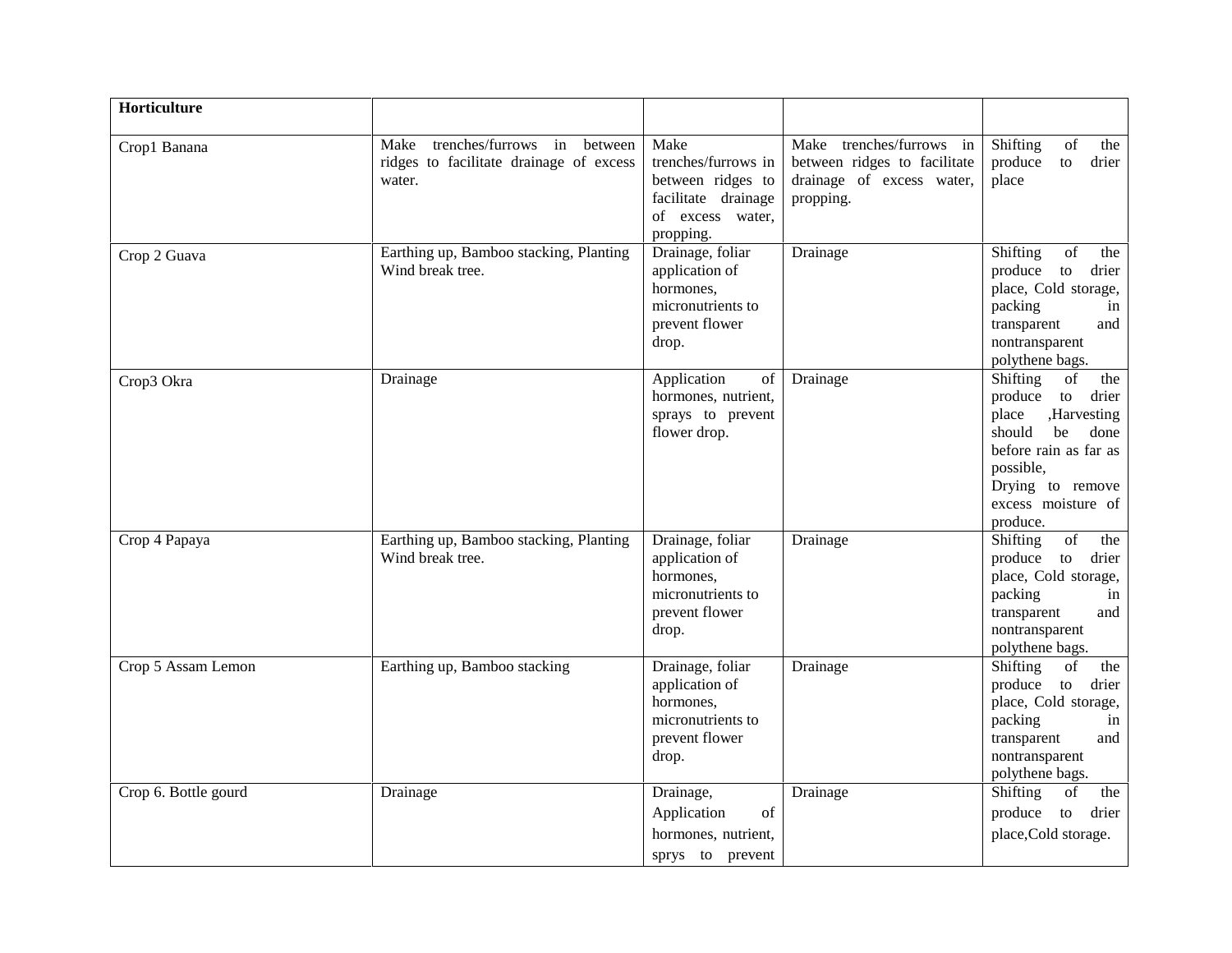|                                       |                                                                                                                                                                                                                                                                                                                                                                                                                                 | flower drop.                                                                                                                                                                                                                                                                                                                                                                                                                                                                                   |              |                                                                                                                                                  |
|---------------------------------------|---------------------------------------------------------------------------------------------------------------------------------------------------------------------------------------------------------------------------------------------------------------------------------------------------------------------------------------------------------------------------------------------------------------------------------|------------------------------------------------------------------------------------------------------------------------------------------------------------------------------------------------------------------------------------------------------------------------------------------------------------------------------------------------------------------------------------------------------------------------------------------------------------------------------------------------|--------------|--------------------------------------------------------------------------------------------------------------------------------------------------|
| Crop 7. Bitter gourd<br>Crop 8. Guava | Drainage and earthing up                                                                                                                                                                                                                                                                                                                                                                                                        | Drainage,<br>Application<br>of<br>hormones, nutrient,<br>sprys to prevent<br>flower drop.                                                                                                                                                                                                                                                                                                                                                                                                      | Drainage     | Shifting<br>of<br>the<br>produce to<br>drier<br>place, Cold storage,<br>packing<br>in<br>transparent<br>and<br>nontransparent<br>polythene bags. |
| Crop 9 Other Vegetable                | Drainage, make trenches/furrows in<br>between ridges to facilitate drainage of<br>excess water, propping.                                                                                                                                                                                                                                                                                                                       | Drainage,<br>Application<br>of<br>hormones, nutrient,<br>sprays to prevent<br>flower drop.                                                                                                                                                                                                                                                                                                                                                                                                     | Drainage     | Shifting<br>of<br>the<br>produce to<br>drier<br>place, Cold storage.                                                                             |
| Outbreak of pests and diseases due    |                                                                                                                                                                                                                                                                                                                                                                                                                                 |                                                                                                                                                                                                                                                                                                                                                                                                                                                                                                |              |                                                                                                                                                  |
| to unseasonal rains                   |                                                                                                                                                                                                                                                                                                                                                                                                                                 |                                                                                                                                                                                                                                                                                                                                                                                                                                                                                                |              |                                                                                                                                                  |
| Crop1 summer rice                     | $% \overline{a}$ of<br>pesticides<br>-Application<br>like<br>chloropyriphos or Monochrotophos @ 2<br>ml/lit against stem borer, leaf folder,<br>case worm.<br>-Adoption IPM module.<br>-Alternate flooding and drying against<br>case worm.<br>-Application of carbendazim $@$ 1g/l<br>against blast and sheath blight. Water<br>from the sheath blight infested field<br>should not be allowed to enter disease<br>free field. | Adoption<br><b>IPM</b><br>module -Rouging<br>of infected plant,<br>- Application of<br>pesticides<br>like<br>chloropyriphos or<br>Monochrotophos<br>$@$ 2 ml/lit against<br>stem borer<br>-Adoption<br><b>IPM</b><br>module<br>against<br>stem borer<br>-Spraying<br>of<br>pesticide<br>should<br>coincide<br>not<br>pollination time.<br>-Application<br>of<br>carbendazim<br>$\omega$<br>1g/l against blast<br>and sheath blight.<br>Water from the<br>blight<br>sheath<br>field<br>infested | $\mathbf{r}$ | -Insect<br>and<br>pest<br>infested<br>disease<br>seed/grains should<br>be discarded                                                              |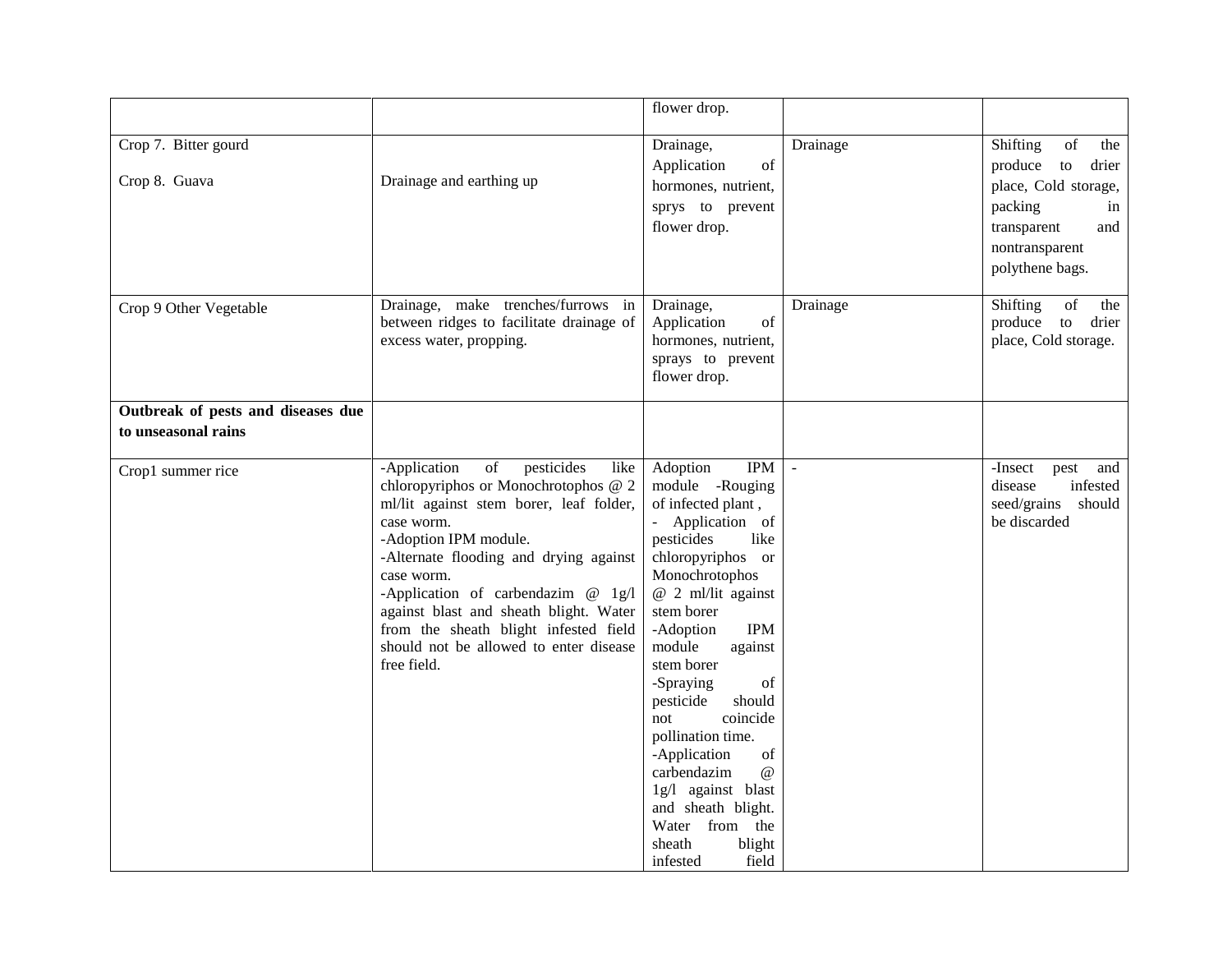|                   |                                                                                                                                                                                                                                                                                                                                                                                                              | should<br>be<br>not<br>allowed to enter                                                                                                                                                                                                                                                                                                                                                                                                                                                                                                                                      |                                                                             |                                                                                    |
|-------------------|--------------------------------------------------------------------------------------------------------------------------------------------------------------------------------------------------------------------------------------------------------------------------------------------------------------------------------------------------------------------------------------------------------------|------------------------------------------------------------------------------------------------------------------------------------------------------------------------------------------------------------------------------------------------------------------------------------------------------------------------------------------------------------------------------------------------------------------------------------------------------------------------------------------------------------------------------------------------------------------------------|-----------------------------------------------------------------------------|------------------------------------------------------------------------------------|
| Crop2 Winter rice | pesticides<br>-Application<br>of<br>like<br>chloropyriphos or Monochrotophos @ 2<br>ml/lit against stem borer, leaf folder,<br>case worm.<br>-Adoption IPM module.<br>-Alternate flooding and drying against<br>case worm.<br>-Application of carbendazim @ 1g/l<br>against blast and sheath blight. Water<br>from the sheath blight infested field<br>should not be allowed to enter disease<br>free field. | disease free field.<br>$\operatorname{if}$<br>-Rouging<br>infected plant,<br>Application<br>of<br>pesticides<br>like<br>chloropyriphos or<br>Monochrotophos<br>@ 2 ml/lit against<br>stem borer<br>-Adoption<br><b>IPM</b><br>module<br>against<br>stem borer<br>-Spraying<br>of<br>pesticide<br>should<br>coincide<br>not<br>pollination time.<br>-Application<br>of<br>$\omega$<br>carbendazim<br>1g/l against blast<br>and sheath blight.<br>Water from the<br>sheath<br>blight<br>field<br>infested<br>should<br>be<br>not<br>allowed<br>to enter<br>disease free field. |                                                                             | Insect<br>pest<br>and<br>infested<br>disease<br>seed/grains should<br>be discarded |
| Crop3 Jute        | - Jute hairy caterpillar, semi looper etc.<br>are to be hand picked and destroyed by<br>putting in kerosinazed water.<br>- Alternatively, apply Fenitrothion 50<br>EC $@ 1m1/(3$ sprayings)<br>- In case of root rot, stem rot, seedling<br>blight, apply carbendazim $@$ 1g/l of<br>water. Application of potash should be<br>increased up to 50 kg/ha                                                      |                                                                                                                                                                                                                                                                                                                                                                                                                                                                                                                                                                              |                                                                             | -Discard insect pest<br>and disease infested<br>plants to maintain<br>the quality. |
| Crop 4 Black gram | - Against YMV, spray Dimethoate @<br>$2ml/1(2-3$ spraying)<br>- Against jassids, aphids, flee beetle, leaf<br>folder, spray Malathion 50 EC @ 2<br>ml/l of water.                                                                                                                                                                                                                                            | - Against<br>YMV,<br>spray Dimethoate<br>@ 2ml/l (2 -3<br>spraying)<br>- Against jassids,                                                                                                                                                                                                                                                                                                                                                                                                                                                                                    | Against pod borer<br>& pod bug, spray Malathion<br>50 EC @ 2 ml/l of water. | Insect<br>pest<br>and<br>infested<br>disease<br>seed/grains should<br>be discarded |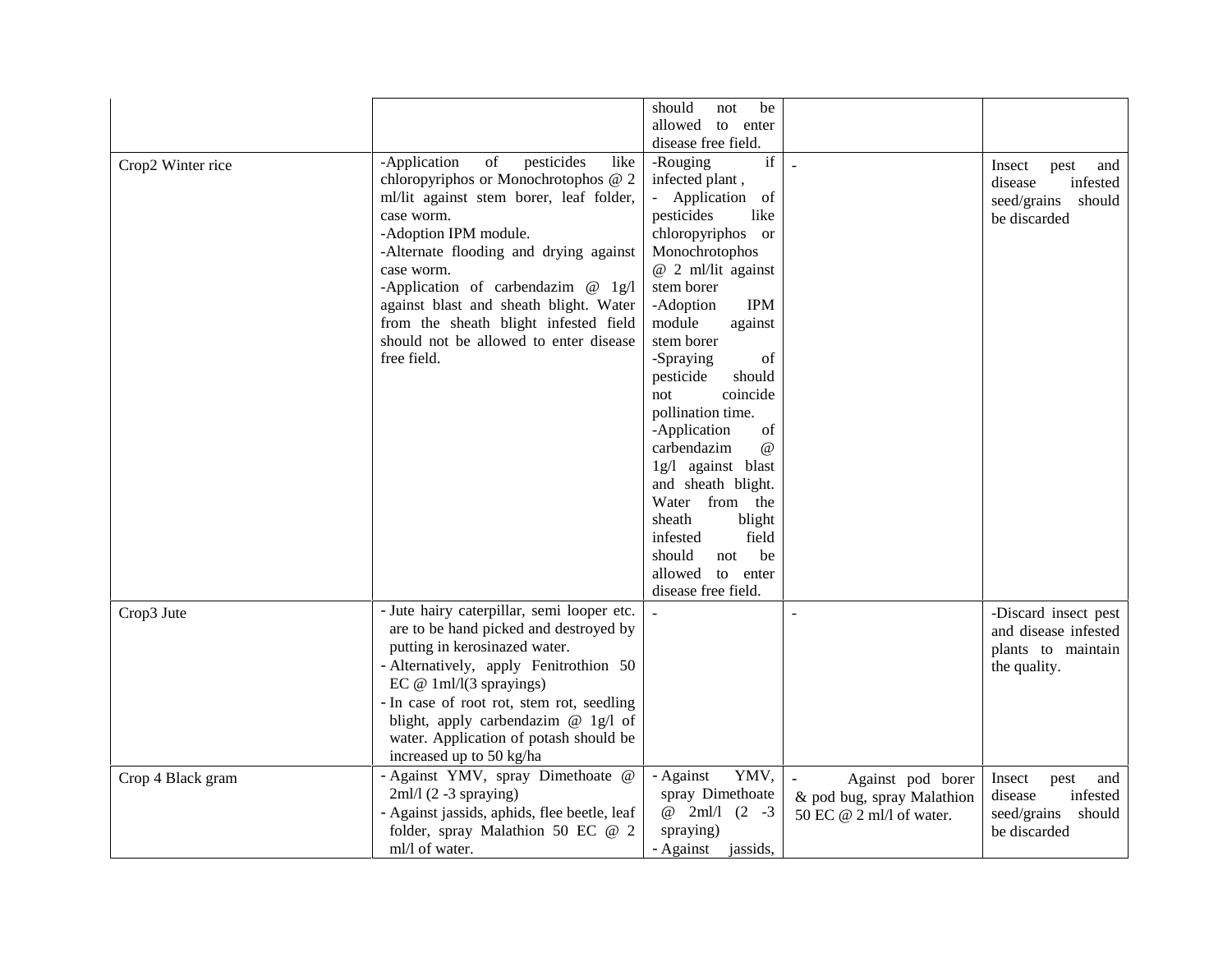|              | - Against damping off, root rot and<br>seedling blight, apply carbendazim @<br>1g/l of water.                                                                                                                                                                                                                                                                       | aphids,<br>flee<br>beetle, leaf folder,<br>spray Malathion<br>50 EC @ 2 ml/l<br>of water. |                                                       |
|--------------|---------------------------------------------------------------------------------------------------------------------------------------------------------------------------------------------------------------------------------------------------------------------------------------------------------------------------------------------------------------------|-------------------------------------------------------------------------------------------|-------------------------------------------------------|
| Horticulture |                                                                                                                                                                                                                                                                                                                                                                     |                                                                                           |                                                       |
| Crop1 Potato | -Depending on the weather condition,<br>Mancozeb $@$ 2.5 $g/l$ should be sprayed<br>as prophylactic measures against late<br>blight.<br>-Against late blight, 6 spraying with<br>Mancozeb 2.5g/l of water at an interval<br>of 12 days.<br>-Use of sticker is essential in the spray<br>solution for spraying during rainy<br>weather.<br>-Drainage of excess water |                                                                                           | -Discard<br>disease<br>and insect infested<br>tubers. |
| Crop2 Tomato | -Depending on the weather condition,<br>Mancozeb $@$ 2.5 $g/l$ should be sprayed<br>as prophylactic measures against late<br>blight.<br>-Against late blight, 6 spraying with<br>Mancozeb 2.5g/l of water at an interval<br>of 12 days.<br>-Use of sticker is essential in the spray<br>solution for spraying during rainy<br>weather.<br>-Drainage of excess water |                                                                                           | -Discard<br>disease<br>and insect infested<br>fruits. |

#### **2.3 Flood**

| <b>Condition</b>        | <b>Suggested Contingency Measures0</b> |                 |                                                                                                                                                                       |                  |                    |                             |    |
|-------------------------|----------------------------------------|-----------------|-----------------------------------------------------------------------------------------------------------------------------------------------------------------------|------------------|--------------------|-----------------------------|----|
| Transient<br>inundation | water                                  | logging/partial | Seeding/nursery stage                                                                                                                                                 | Vegetative stage | Reproductive stage | At harvest                  |    |
| Crop1 Summer rice       |                                        |                 | -Raised nursery bed with 30 cm -Drainage of excess water -Drainage of excess water<br>gap in between two beds so that through surface and sub through surface and sub |                  |                    | Harvesting<br>physiological | at |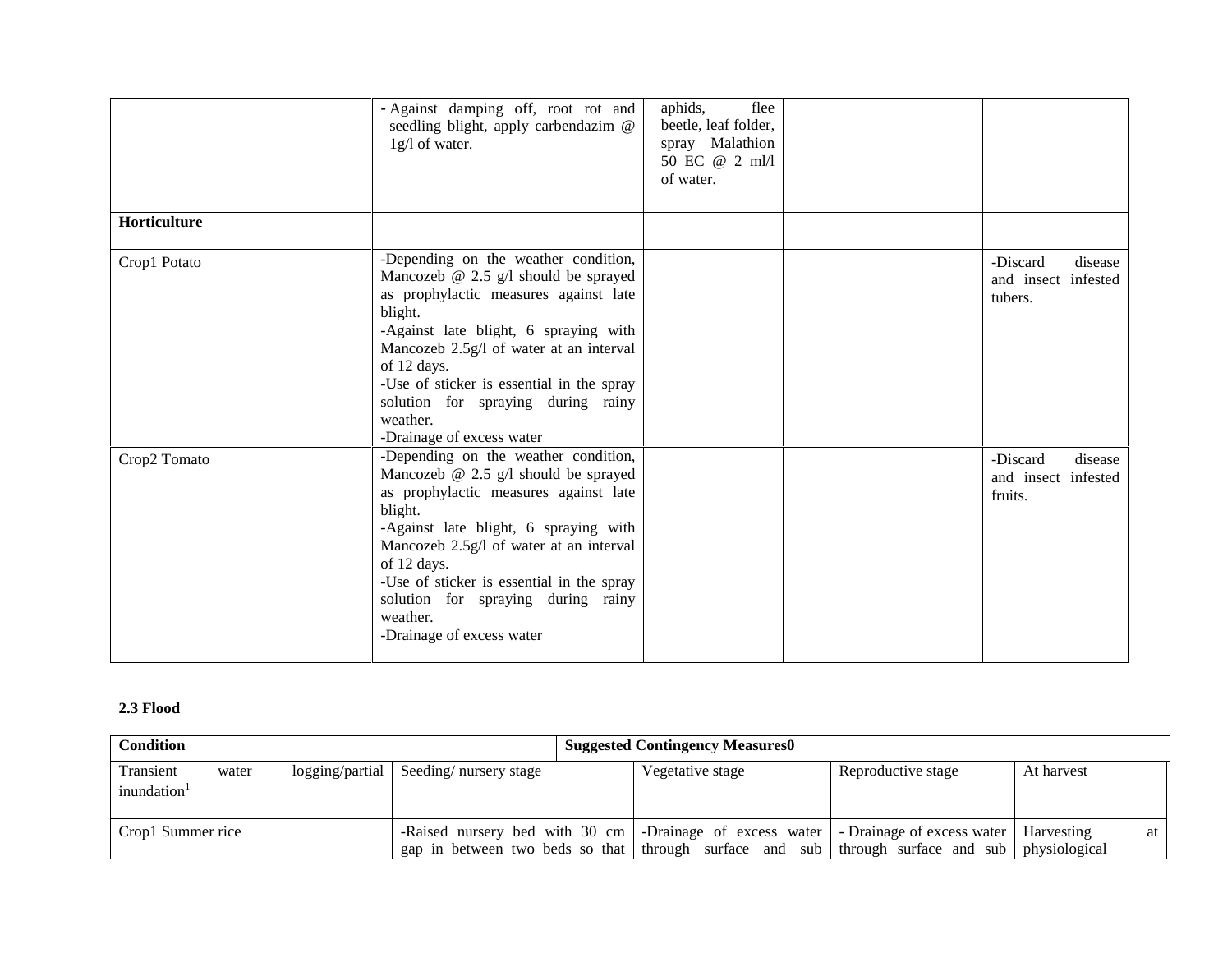|                     | excess water can be removed.                                                                      | surface method.                                                                                                                                   | surface method.                                                                                   | maturity stage, tying<br>the harvested head<br>and transferred to dry<br>place for drying                                      |
|---------------------|---------------------------------------------------------------------------------------------------|---------------------------------------------------------------------------------------------------------------------------------------------------|---------------------------------------------------------------------------------------------------|--------------------------------------------------------------------------------------------------------------------------------|
| Crop2 Winter rice   | -Raised nursery bed with 30 cm<br>gap in between two beds so that<br>excess water can be removed. | -Drainage of excess water<br>through surface and sub<br>surface method.                                                                           | - Drainage of excess water<br>through surface and sub<br>surface method.                          | Harvesting<br>at<br>physiological<br>maturity stage, tying<br>the harvested head<br>and transferred to dry<br>place for drying |
| Crop3 Jute          | -Drainage of flood water                                                                          | -Drainage of excess water<br>through surface and sub<br>surface method.<br>-Foliar application of urea<br>instead of top dressing is<br>advocated | $\omega$                                                                                          | -Harvested<br>plants<br>should be made in<br>bundles and to be<br>in standing<br>kept<br>position for 2-4 days.                |
| Horticulture        |                                                                                                   |                                                                                                                                                   |                                                                                                   |                                                                                                                                |
| Crop1 Banana        | -Make trenches/furrows in between<br>rows to facilitate drainage of excess<br>water, propping.    | -Make trenches/furrows in<br>between rows to facilitate<br>drainage of excess water,<br>propping.                                                 | -Make trenches/furrows in<br>between rows to facilitate<br>drainage of excess water,<br>propping. | -Make<br>trenches/furrows<br>in<br>between rows<br>to<br>facilitate drainage of<br>excess<br>water,<br>propping.               |
| Crop 2 Pineapple    | -Make trenches/furrows in between<br>rows to facilitate drainage of excess<br>water, propping.    | Earthing up.                                                                                                                                      | drainage                                                                                          | Shifting of the<br>produce to drier<br>place                                                                                   |
| Crop 3 Arecanut     | Make trenches/furrows in between<br>rows to facilitate drainage of excess<br>water                | Make trenches/furrows in<br>between rows to facilitate<br>drainage of excess water                                                                | Make trenches/furrows in<br>between rows to facilitate<br>drainage of excess water                |                                                                                                                                |
| Crop 4. Assam lemon | trenches/furrows<br>Making<br>in<br>between ridges to drain out the<br>excess water.              | Earthing up.                                                                                                                                      | Earthing up                                                                                       | Shifting<br>of<br>the<br>produce t Shifting of<br>the produce to drier<br>place o drier place.                                 |
|                     |                                                                                                   |                                                                                                                                                   |                                                                                                   |                                                                                                                                |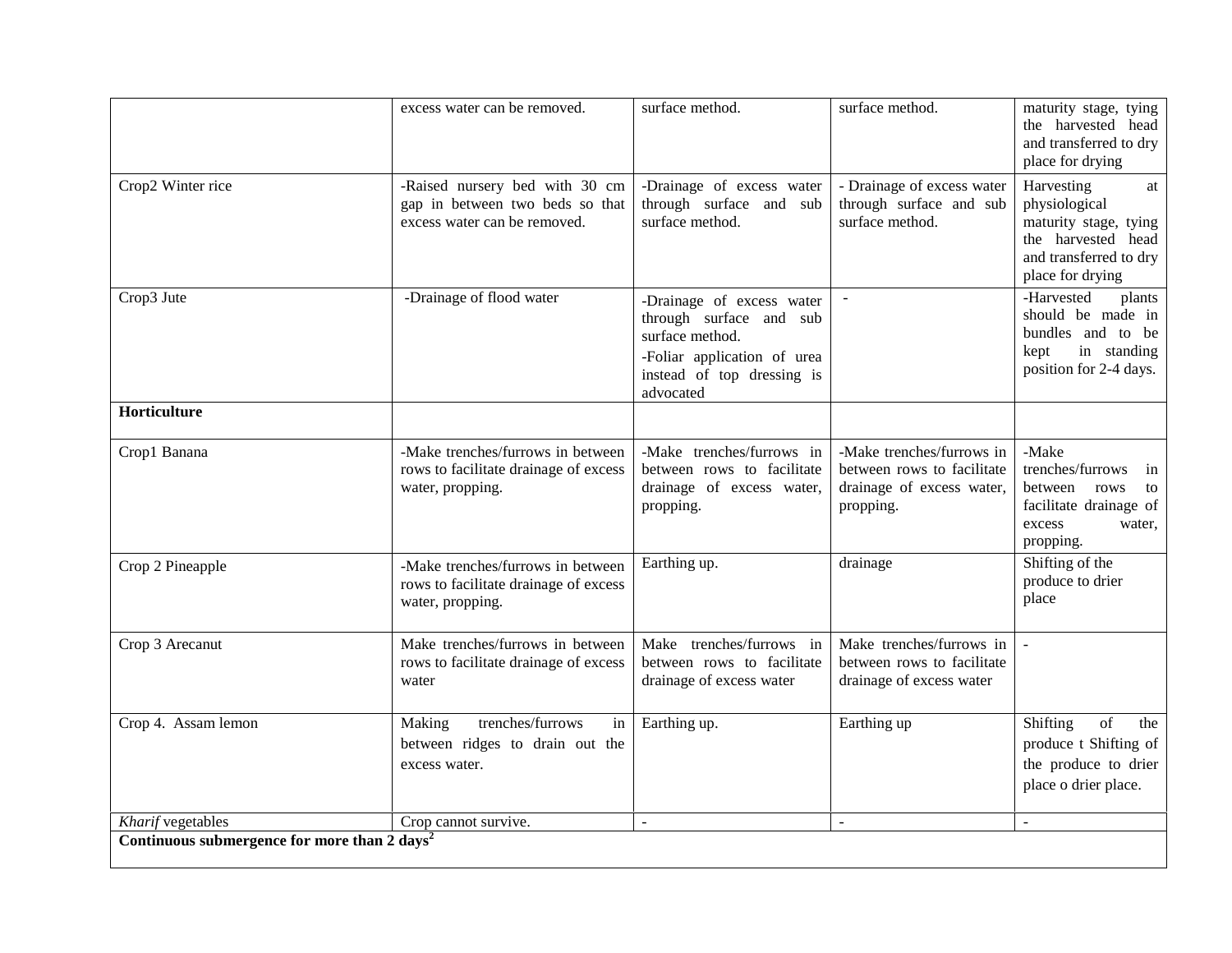| Rice                              | Growing of submergence tolerant   |           |             |           |
|-----------------------------------|-----------------------------------|-----------|-------------|-----------|
|                                   | rice varieties like Swarna Sub 1, |           |             |           |
|                                   | Jalkunwari, Jalashree             |           |             |           |
| Jute                              | <b>NA</b>                         | <b>NA</b> | <b>NA</b>   | <b>NA</b> |
| Pulses                            | Crop cannot survive               |           |             |           |
| Oilseed                           | -do-                              | $-do-$    | $-do-$      |           |
| Horticulture                      |                                   |           |             |           |
| Assam lemon                       | Crop cannot survive.              | <b>NA</b> | Flower drop |           |
| Kharif vegetables                 | do                                |           |             |           |
| Sea water inundation <sup>3</sup> |                                   |           |             |           |
|                                   |                                   |           |             |           |

## **2.4 Extreme events: Heat wave / Cold wave/Frost/ Hailstorm /Cyclone**

| <b>Extreme event type</b> | Suggested contingency measure <sup>r</sup> |                         |                           |            |  |
|---------------------------|--------------------------------------------|-------------------------|---------------------------|------------|--|
|                           | Seedling / nursery stage                   | <b>Vegetative stage</b> | <b>Reproductive stage</b> | At harvest |  |
| Heat Wave <sup>p</sup>    | NA                                         | <b>NA</b>               | <b>NA</b>                 | <b>NA</b>  |  |
| Horticulture              | <b>NA</b>                                  | <b>NA</b>               | NA                        | <b>NA</b>  |  |
| Cold wave <sup>q</sup>    | <b>NA</b>                                  | <b>NA</b>               | NA                        | <b>NA</b>  |  |
| Horticulture              | NA                                         | <b>NA</b>               | NA                        | <b>NA</b>  |  |
| Frost                     | <b>NA</b>                                  | <b>NA</b>               | NA                        | <b>NA</b>  |  |
| Horticulture              | NA                                         | <b>NA</b>               | NA                        | <b>NA</b>  |  |
| Hailstorm                 | <b>NA</b>                                  | <b>NA</b>               | NA                        | <b>NA</b>  |  |
| Horticulture              | <b>NA</b>                                  | <b>NA</b>               | NA                        | <b>NA</b>  |  |
| Cyclone                   | <b>NA</b>                                  | <b>NA</b>               | NA                        | <b>NA</b>  |  |
| Horticulture              | <b>NA</b>                                  | <b>NA</b>               | NA                        | <b>NA</b>  |  |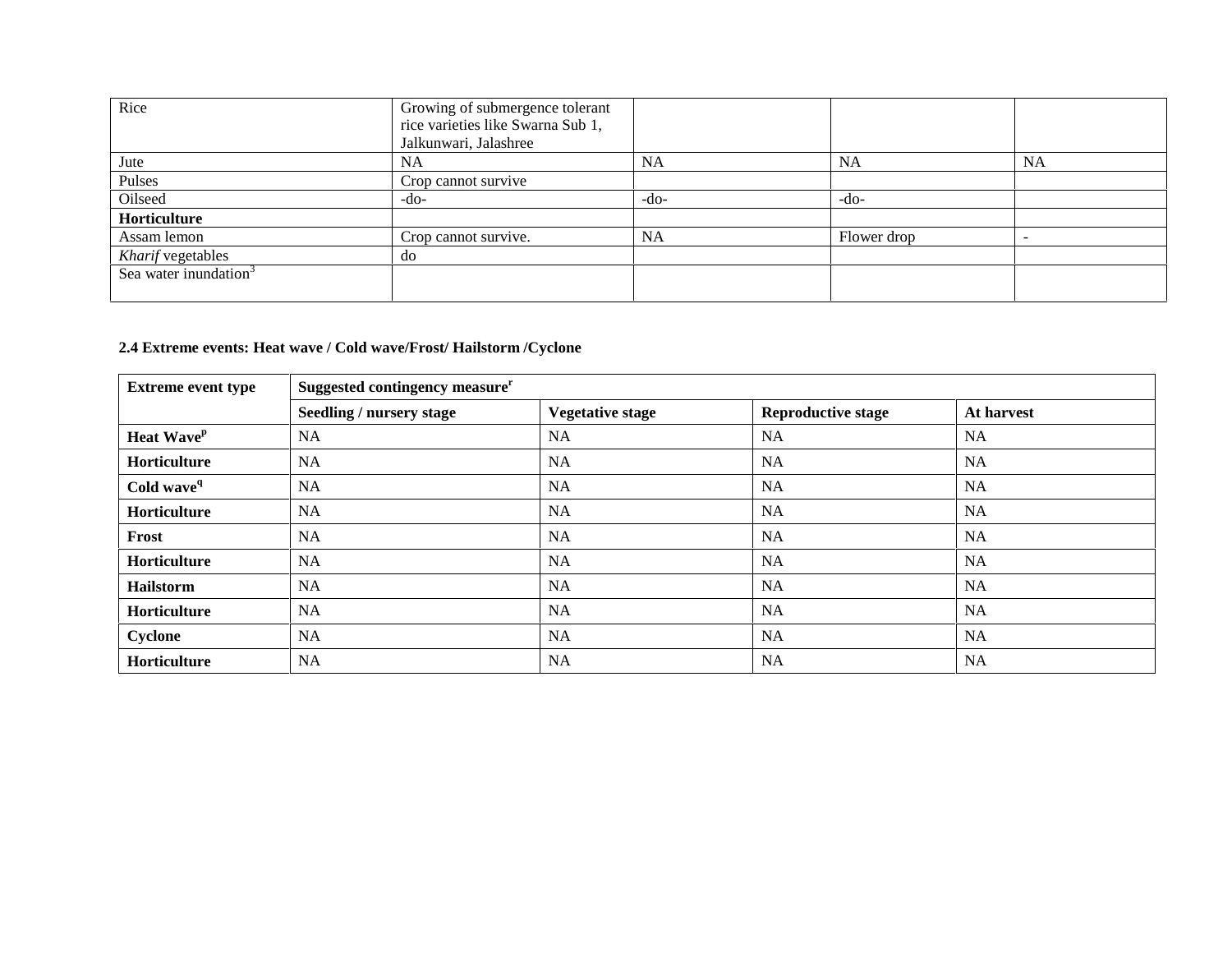### **Contingent strategies for Livestock, Poultry & Fisheries**

### **2.5.1 Livestock**

|                                    | <b>Suggested contingency measures</b>                                                                                                                                           |                                                                          |                                                                                   |  |  |
|------------------------------------|---------------------------------------------------------------------------------------------------------------------------------------------------------------------------------|--------------------------------------------------------------------------|-----------------------------------------------------------------------------------|--|--|
|                                    | Before the event <sup>s</sup>                                                                                                                                                   | During the event                                                         | After the event                                                                   |  |  |
| <b>Drought</b>                     |                                                                                                                                                                                 |                                                                          |                                                                                   |  |  |
| fodder<br>Feed and<br>availability | Increasing cultivation of perennial fodder and feed<br>$\bullet$<br>reserves in district                                                                                        | Feeding<br>fodders<br>from<br>$\bullet$<br>perennial trees.              | Culling<br>of<br>affected<br>$\bullet$<br>and<br>unproductive animals.            |  |  |
|                                    | Establishment of fodder banks with inclusion of<br>$\bullet$<br>drought tolerant fodders                                                                                        | Feeding already prepared<br>$\bullet$<br>silage, hay, UMMB lick          | Fodder<br>rejuvenation<br>$\bullet$<br>and<br>cultivation of fodder crops (Oat,   |  |  |
|                                    | Training and preparation of hay and silage<br>$\bullet$                                                                                                                         | Providing<br>feed<br>blocks,<br>$\bullet$                                | Maize etc.)                                                                       |  |  |
|                                    | Making facility for block feed and UMMB licks<br>$\bullet$                                                                                                                      | unconventional feeds and<br>various byproducts.                          |                                                                                   |  |  |
|                                    | Raising drought tolerant perennial grasses, trees,<br>$\bullet$<br>shrubs & bushes in field boundaries                                                                          | Providing<br>$\bullet$<br>urea<br>treated<br>straw.                      |                                                                                   |  |  |
|                                    | Quality up-gradation of inferior quality roughages<br>$\bullet$<br>like paddy straw, wheat straw etc. with urea<br>treatment.                                                   | Use of harvested tree/top of<br>fodder as feed for livestock<br>animals. |                                                                                   |  |  |
|                                    | Preventing the practice of burning paddy straw,<br>$\bullet$<br>maize stover and sugarcane tress.                                                                               | $\bullet$<br>Feeding of grains damaged<br>during processing, milling     |                                                                                   |  |  |
|                                    | Encouraging production of Azolla for animal feed.<br>$\bullet$                                                                                                                  | by products & use of all                                                 |                                                                                   |  |  |
|                                    | Mass awareness on feeding the livestock with<br>$\bullet$<br>unconventional feeds and various byproducts.                                                                       | failed field crops during the<br>drought period as animal                |                                                                                   |  |  |
|                                    | Mass awareness on utilization of crop byproducts<br>$\bullet$<br>like sugarcane tops and bagasse for animal feeding<br>with method demonstration on urea treatment of<br>straw. | feed.                                                                    |                                                                                   |  |  |
| Drinking water                     | Storing water in tanks for the hard period<br>$\bullet$                                                                                                                         | Offering stored water to the<br>$\bullet$<br>livestock.                  | Culling<br>of<br>affected<br>$\bullet$<br>and<br>unproductive animals.            |  |  |
|                                    | On farm /Roof top water harvesting/<br>$\bullet$                                                                                                                                | Preventing<br>wastage<br>of<br>$\bullet$                                 |                                                                                   |  |  |
|                                    | Identification of natural water resources and their<br>$\bullet$<br>use in a planned way.                                                                                       | water                                                                    |                                                                                   |  |  |
|                                    |                                                                                                                                                                                 | Animals not to be exposed<br>$\bullet$<br>outside                        |                                                                                   |  |  |
| Health and disease<br>management   | Popularizing the concept of animal insurance and its<br>$\bullet$<br>implementation.                                                                                            | Immediate treatment of the<br>$\bullet$<br>sick animals.                 | Availing insurance<br>$\bullet$<br>Culling of unproductive livestock<br>$\bullet$ |  |  |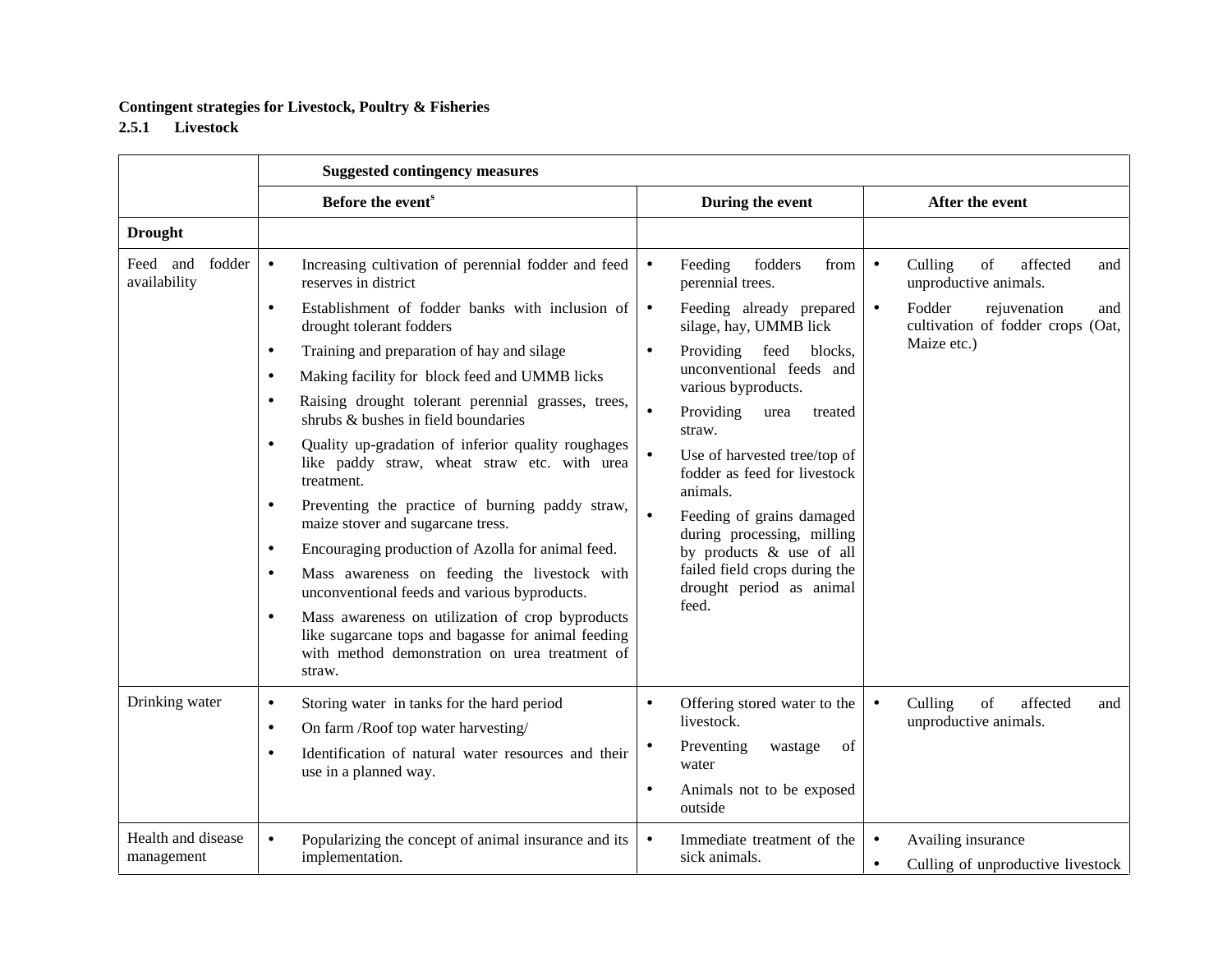|                                                     | Creation of repositories to store a sizeable stock of<br>$\bullet$<br>veterinary medicines for emergencies<br>Prompt recognition of endemic animal diseases and<br>$\bullet$<br>timely vaccination against them.<br>Mass awareness programme on management of<br>$\bullet$<br>livestock during drought.<br>Regular de-worming of animals to minimize the<br>$\bullet$<br>parasitic burden and improve the productivity of<br>farm livestock.<br>Constituting efficient team of workers to act as a<br>$\bullet$<br>Rapid Action Force during emergencies<br>Collaboration with local and district veterinary<br>$\bullet$<br>officials to handle endemic animal diseases.                                                                                                                                                                                                                                                                                                                          | Organizing mass animal<br>$\bullet$<br>health check up camps<br>wherever necessary.<br>Providing<br>anthelmentics<br>$\bullet$<br>and mineral mixtures to<br>productive animals.<br>Segregation of suspicious<br>and disease animals from<br>the herd and their early<br>treatment.                                                                                                                                                                      | to improve economic status of<br>livestock owners.<br>Organizing need based animal<br>$\bullet$<br>health check up camps<br>$\bullet$<br>Minimizing cases of anestrous<br>and repeat breeding in productive<br>animals by organizing<br>mass<br>animal fertility camps. |
|-----------------------------------------------------|----------------------------------------------------------------------------------------------------------------------------------------------------------------------------------------------------------------------------------------------------------------------------------------------------------------------------------------------------------------------------------------------------------------------------------------------------------------------------------------------------------------------------------------------------------------------------------------------------------------------------------------------------------------------------------------------------------------------------------------------------------------------------------------------------------------------------------------------------------------------------------------------------------------------------------------------------------------------------------------------------|----------------------------------------------------------------------------------------------------------------------------------------------------------------------------------------------------------------------------------------------------------------------------------------------------------------------------------------------------------------------------------------------------------------------------------------------------------|-------------------------------------------------------------------------------------------------------------------------------------------------------------------------------------------------------------------------------------------------------------------------|
| <b>Floods</b><br>Feed and<br>fodder<br>availability | Increasing cultivation of perennial fodder and<br>$\bullet$<br>feed reserves in district<br>Establishment of community fodder banks with<br>$\bullet$<br>inclusion of flood tolerant fodder variety.<br>Encouraging preparation of hay making and<br>$\bullet$<br>silage preparation<br>Making facility for block feed and UMMB licks<br>$\bullet$<br>Preventing the practice of burning paddy straw,<br>٠<br>maize stover and sugarcane tress and quality up<br>gradation of inferior quality roughages like<br>paddy straw, wheat straw etc. with urea<br>treatment.<br>Encouraging production of Azolla for animal<br>$\bullet$<br>feed.<br>Mass awareness on feeding the livestock with<br>$\bullet$<br>unconventional feeds and various byproducts.<br>Mass awareness on utilization of crop<br>٠<br>byproducts like sugarcane tops and bagasse for<br>animal feeding with method demonstration of<br>urea treatment of straw.<br>Erection of raised platform for feed storage and<br>animals | Making fodders available<br>$\bullet$<br>from community fodder<br>banks<br>Feeding already prepared<br>$\bullet$<br>silage, hay, UMMB lick<br>feed blocks, unconventional<br>feeds<br>and<br>various<br>byproducts.<br>Providing<br>$\bullet$<br>urea<br>treated<br>straw.<br>Use of harvested tree/top of<br>$\bullet$<br>fodder as feed for livestock<br>animals.<br>Keep animals in safe place<br>$\bullet$<br>like<br>raised<br>plate<br>form/upland | Availing insurance<br>$\bullet$<br>of<br>affected<br>$\bullet$<br>Culling<br>and<br>unproductive animals.<br>Fodder rejuvenation                                                                                                                                        |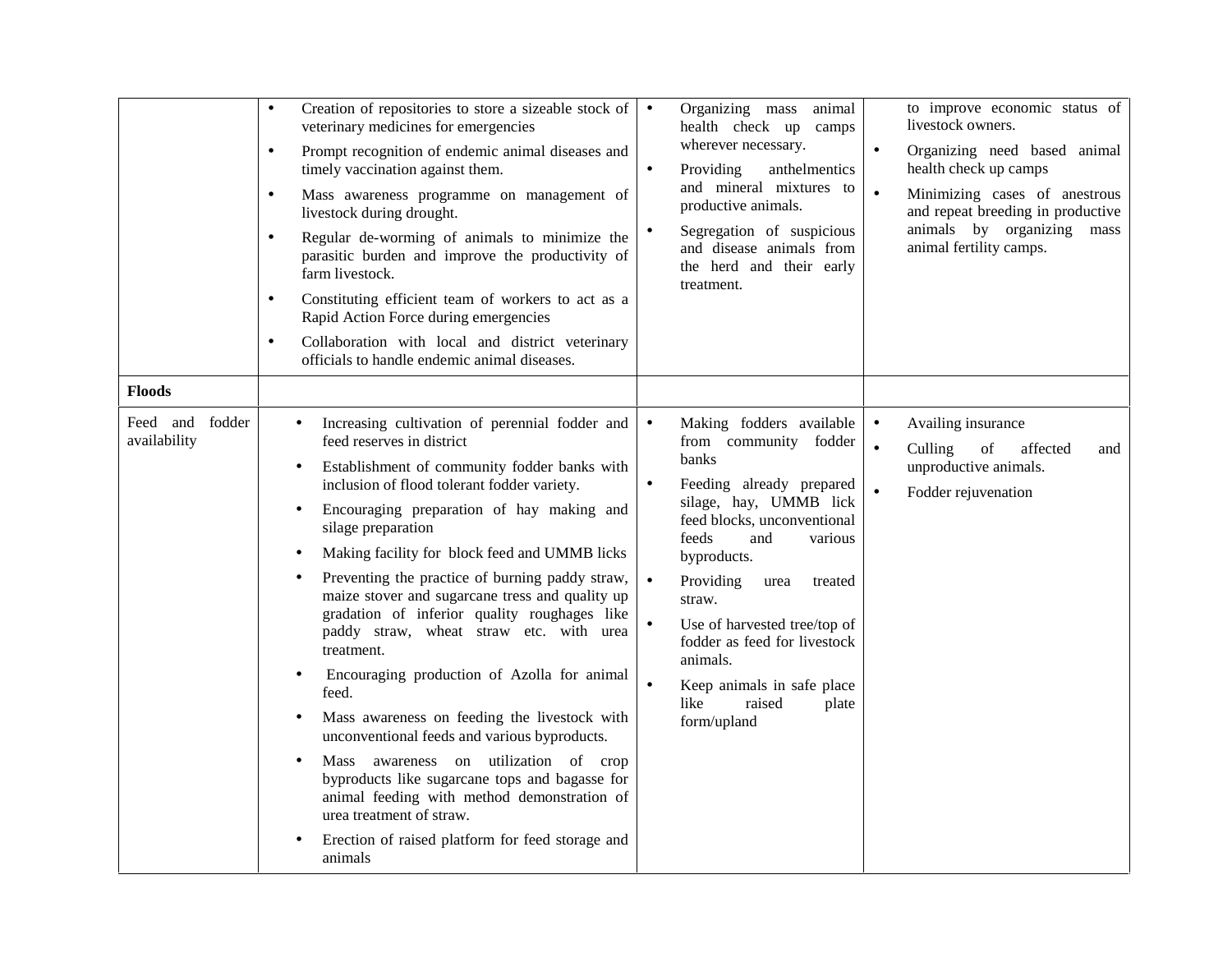| Drinking water                     | Storing water in tanks                                                                                                                                                                                                                                                                                                                                                                                                                                                                                                                                                                                                                                                                                                              | Offering stored water to the<br>$\bullet$<br>livestock.                                                                       | Treating of drinking water.<br>$\bullet$                                                                                                                                                                                                                                                                                                                 |
|------------------------------------|-------------------------------------------------------------------------------------------------------------------------------------------------------------------------------------------------------------------------------------------------------------------------------------------------------------------------------------------------------------------------------------------------------------------------------------------------------------------------------------------------------------------------------------------------------------------------------------------------------------------------------------------------------------------------------------------------------------------------------------|-------------------------------------------------------------------------------------------------------------------------------|----------------------------------------------------------------------------------------------------------------------------------------------------------------------------------------------------------------------------------------------------------------------------------------------------------------------------------------------------------|
| Health and disease<br>management   | Popularizing the concept of animal insurance<br>$\bullet$<br>and its implementation<br>Prompt recognition of endemic animal diseases<br>$\bullet$<br>and timely vaccination against them.<br>Creation of repositories to store a sizeable stock<br>$\bullet$<br>of veterinary medicines for emergencies<br>Mass awareness programme on management of<br>$\bullet$<br>livestock during floods.<br>Regular de-worming of animals to minimize the<br>parasitic burden and improve the productivity of<br>farm livestock.<br>Constituting trained team of workers to act as a<br>$\bullet$<br>Rapid Action Force during emergencies<br>Involvement of the local veterinary officials to<br>$\bullet$<br>handle endemic animal diseases. | Immediate treatment of the<br>$\bullet$<br>sick animals.<br>Conducting animal health<br>$\bullet$<br>camps during the period. | Availing insurance<br>$\bullet$<br>Organizing need based<br>animal<br>health check up<br>camps and<br>vaccination<br>Culling of unproductive livestock<br>$\bullet$<br>to improve economic status of<br>livestock owners.<br>Minimizing cases of anestrous and<br>repeat breeding in productive<br>animals by organizing mass animal<br>fertility camps. |
| Cyclone                            | NA                                                                                                                                                                                                                                                                                                                                                                                                                                                                                                                                                                                                                                                                                                                                  | NA                                                                                                                            | NA                                                                                                                                                                                                                                                                                                                                                       |
| Feed and<br>fodder<br>availability | <b>NA</b>                                                                                                                                                                                                                                                                                                                                                                                                                                                                                                                                                                                                                                                                                                                           | <b>NA</b>                                                                                                                     | NA                                                                                                                                                                                                                                                                                                                                                       |
| Drinking water                     | NA                                                                                                                                                                                                                                                                                                                                                                                                                                                                                                                                                                                                                                                                                                                                  | <b>NA</b>                                                                                                                     | NA                                                                                                                                                                                                                                                                                                                                                       |
| Health and disease<br>management   | <b>NA</b>                                                                                                                                                                                                                                                                                                                                                                                                                                                                                                                                                                                                                                                                                                                           | NA                                                                                                                            | NA                                                                                                                                                                                                                                                                                                                                                       |
| Heat wave<br>and<br>cold wave      | NA                                                                                                                                                                                                                                                                                                                                                                                                                                                                                                                                                                                                                                                                                                                                  | NA                                                                                                                            | <b>NA</b>                                                                                                                                                                                                                                                                                                                                                |
| Shelter/environme<br>nt management | NA                                                                                                                                                                                                                                                                                                                                                                                                                                                                                                                                                                                                                                                                                                                                  | NA                                                                                                                            | NA                                                                                                                                                                                                                                                                                                                                                       |
| Health and disease<br>management   | NA                                                                                                                                                                                                                                                                                                                                                                                                                                                                                                                                                                                                                                                                                                                                  | NA                                                                                                                            | <b>NA</b>                                                                                                                                                                                                                                                                                                                                                |

**2.7.2 Poultry**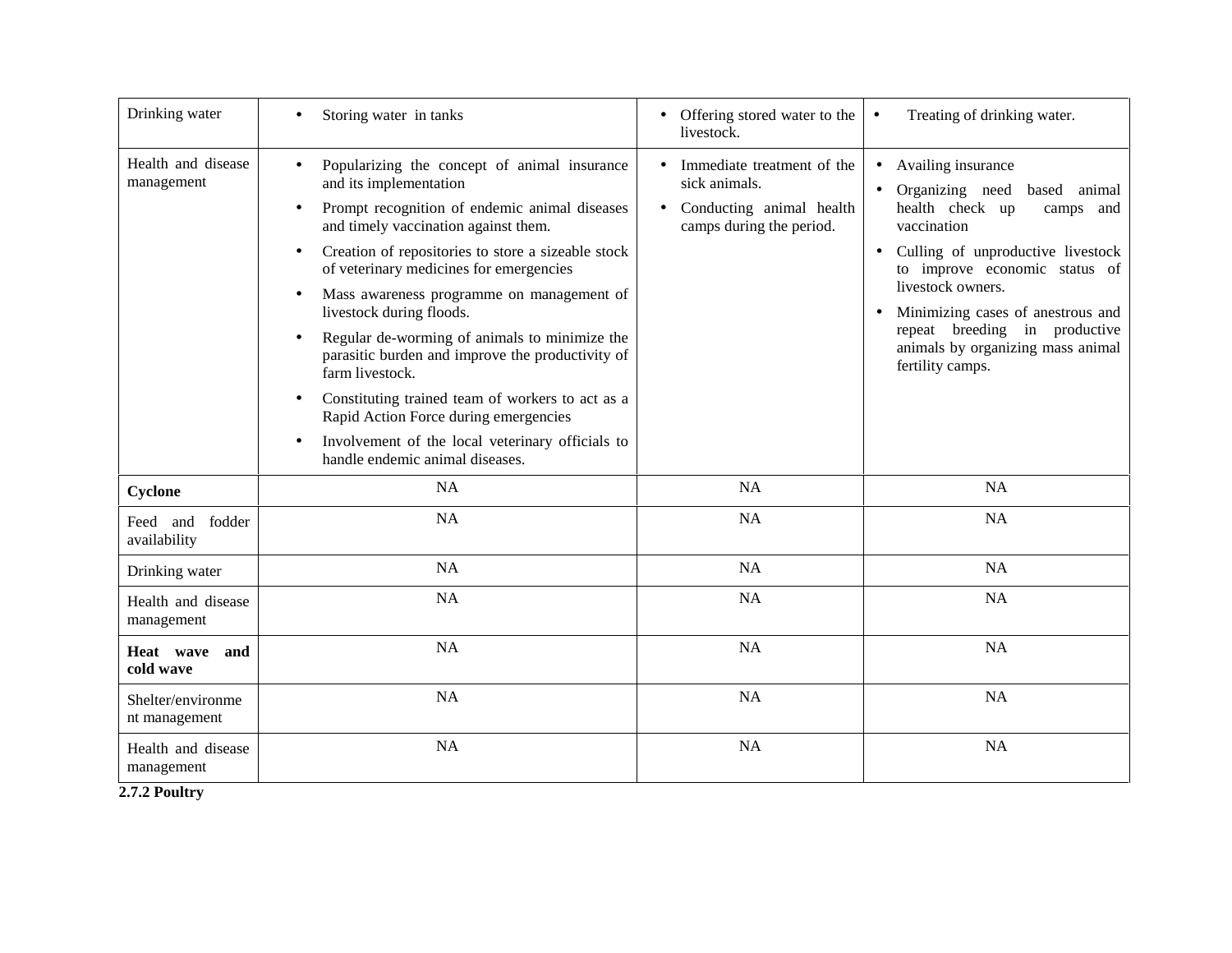|                                                         | <b>Suggested contingency measures</b>                                                                                                                                                                                                                                                                                                                                                                                                                                                                                                                                                                                                                                                                                                                       |                                                                                                                                                                                                                                                                                                                                                                                                                                                                                                                                                                                                                                                                                                      |                                                                                                                                                                                                                                                                                                                                                                                                                                                                                                                                                                               | Convergence/linka<br>ges with ongoing<br>programs, if any |
|---------------------------------------------------------|-------------------------------------------------------------------------------------------------------------------------------------------------------------------------------------------------------------------------------------------------------------------------------------------------------------------------------------------------------------------------------------------------------------------------------------------------------------------------------------------------------------------------------------------------------------------------------------------------------------------------------------------------------------------------------------------------------------------------------------------------------------|------------------------------------------------------------------------------------------------------------------------------------------------------------------------------------------------------------------------------------------------------------------------------------------------------------------------------------------------------------------------------------------------------------------------------------------------------------------------------------------------------------------------------------------------------------------------------------------------------------------------------------------------------------------------------------------------------|-------------------------------------------------------------------------------------------------------------------------------------------------------------------------------------------------------------------------------------------------------------------------------------------------------------------------------------------------------------------------------------------------------------------------------------------------------------------------------------------------------------------------------------------------------------------------------|-----------------------------------------------------------|
|                                                         | Before the event <sup>a</sup>                                                                                                                                                                                                                                                                                                                                                                                                                                                                                                                                                                                                                                                                                                                               | During the event                                                                                                                                                                                                                                                                                                                                                                                                                                                                                                                                                                                                                                                                                     | After the event                                                                                                                                                                                                                                                                                                                                                                                                                                                                                                                                                               |                                                           |
| <b>Drought</b><br>feed<br>of<br>Shortage<br>ingredients | Culling of unproductive<br>poultry<br>$\bullet$<br>for efficient utilization of poultry<br>feed.<br>Storage of household grains like<br>$\bullet$<br>broken rice, maize, pulses, oilseeds                                                                                                                                                                                                                                                                                                                                                                                                                                                                                                                                                                   | Offering stored feed and use of<br>$\bullet$<br>non conventional source of feed<br>like broken grains, brewery<br>wastes, etc.<br>Supplementation of shell grit/<br>$\bullet$                                                                                                                                                                                                                                                                                                                                                                                                                                                                                                                        | Culling unproductive<br>$\bullet$<br>birds.<br>Providing of good<br>$\bullet$<br>quality poultry feed to<br>obtain optimum                                                                                                                                                                                                                                                                                                                                                                                                                                                    | <b>RKVY</b>                                               |
|                                                         | etc.                                                                                                                                                                                                                                                                                                                                                                                                                                                                                                                                                                                                                                                                                                                                                        | calcium to the laying birds<br>Immediate marketing of the<br>$\bullet$<br>meat type birds<br>Arrangement of good quality<br>$\bullet$<br>poultry feed                                                                                                                                                                                                                                                                                                                                                                                                                                                                                                                                                | growth                                                                                                                                                                                                                                                                                                                                                                                                                                                                                                                                                                        |                                                           |
| Drinking water                                          | Preserving water in tank<br>$\bullet$                                                                                                                                                                                                                                                                                                                                                                                                                                                                                                                                                                                                                                                                                                                       | Judicious use of stored water<br>$\bullet$                                                                                                                                                                                                                                                                                                                                                                                                                                                                                                                                                                                                                                                           | Developing drinking<br>$\bullet$<br>water storage facilities.                                                                                                                                                                                                                                                                                                                                                                                                                                                                                                                 |                                                           |
| Health<br>and<br>disease<br>management                  | Culling of weak and diseased birds.<br>$\bullet$<br>Timely de-worming.<br>$\bullet$<br>Vaccination against endemic<br>$\bullet$<br>diseases especially Ranikhet<br>disease.<br>Arrangement of brooding facilities<br>$\bullet$<br>for young chicks<br>Construction of good quality<br>$\bullet$<br>poultry houses or farms to<br>minimize disease incidences and to<br>avoid predation by carnivores.<br>Proper waste disposal system in<br>$\bullet$<br>poultry farms possessing large<br>flocks.<br>Provision for balanced feeding of<br>$\bullet$<br>productive birds<br>Veterinary preparedness<br>$\bullet$<br>Mass awareness programme on<br>$\bullet$<br>management of poultry during<br>drought.<br>Popularizing poultry insurance and<br>$\bullet$ | Immediate segregation of<br>$\bullet$<br>disease affected and suspicious<br>birds from the flock.<br>Immediate treatment of the sick<br>$\bullet$<br>animals.<br>Conducting animal health<br>$\bullet$<br>camps during the period.<br>Maintenance of proper hygiene<br>$\bullet$<br>and sanitation in the<br>commercial poultry farms.<br>Regular cleaning of poultry<br>$\bullet$<br>houses to minimize disease<br>incidence.<br>Restricting trade of poultry,<br>$\bullet$<br>poultry meat and eggs during<br>outbreak of a disease having<br>potential to take an epidemic<br>form.e.g. Bird flu.<br>$\bullet$<br>Restriction against needless<br>movement of individuals in the<br>farm premises | Culling of<br>$\bullet$<br>unproductive birds<br>Availing insurance<br>wherever required<br>Maintenance of proper<br>$\bullet$<br>hygiene and sanitation<br>in the poultry sheds.<br>Disposal of dead birds<br>$\bullet$<br>by burning or by deep<br>burial with lime in pits<br>of optimum sizes.<br>Timely vaccination of<br>$\bullet$<br>all the birds.<br>Timely marketing of<br>$\bullet$<br>meat type poultry and<br>poultry eggs to<br>minimize losses due to<br>mortality.<br>$\bullet$<br>Mass awareness<br>programme on<br>management of poultry<br>during drought. |                                                           |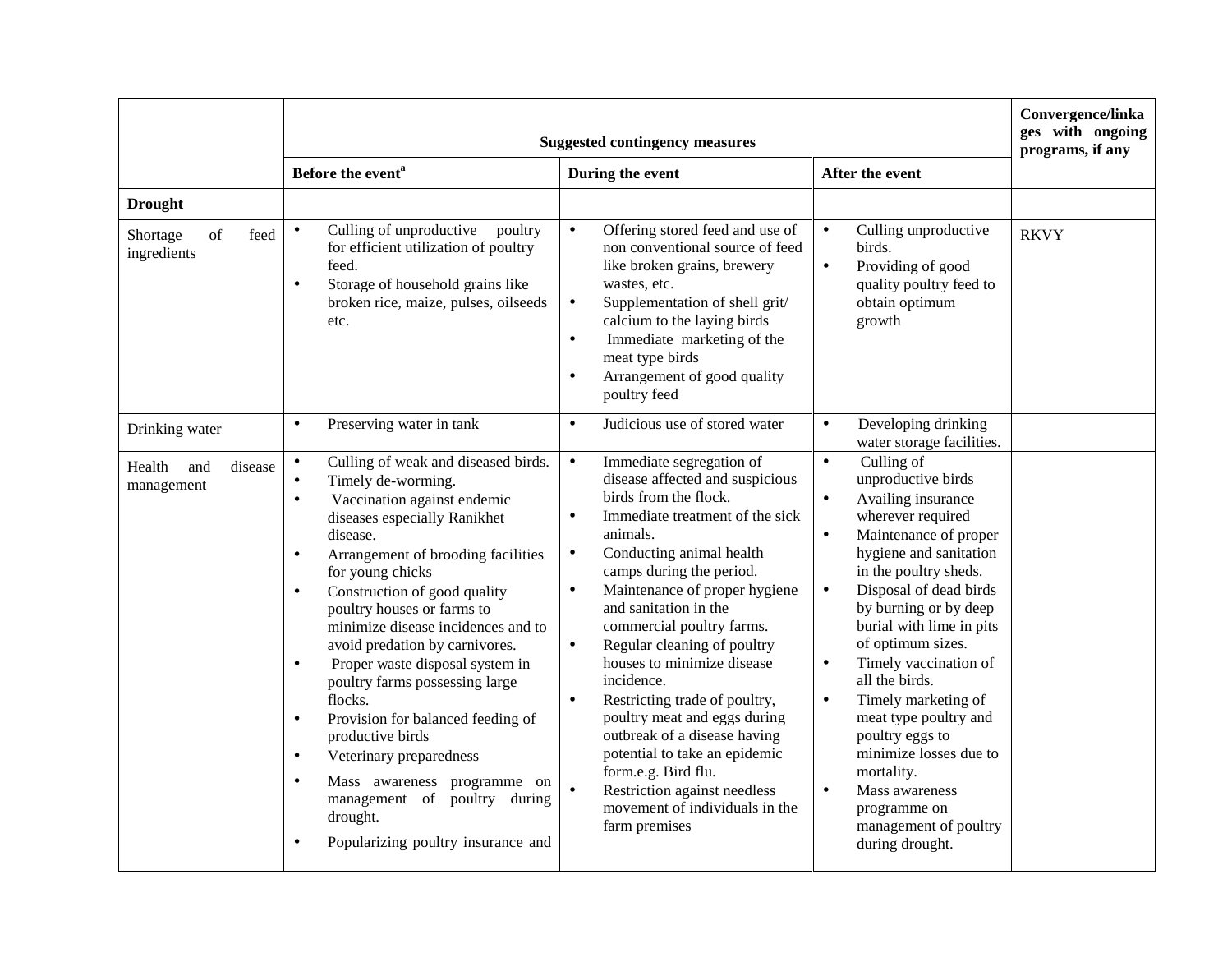|                                                                                                                                       | its implementation.                                                                                                                                                                                                                                                                                                        |                                                                                                                                                                                                                                                                                                                                                                                                                                                                         |                                                                                                                                                                                                                                                                                                          |                                                                    |
|---------------------------------------------------------------------------------------------------------------------------------------|----------------------------------------------------------------------------------------------------------------------------------------------------------------------------------------------------------------------------------------------------------------------------------------------------------------------------|-------------------------------------------------------------------------------------------------------------------------------------------------------------------------------------------------------------------------------------------------------------------------------------------------------------------------------------------------------------------------------------------------------------------------------------------------------------------------|----------------------------------------------------------------------------------------------------------------------------------------------------------------------------------------------------------------------------------------------------------------------------------------------------------|--------------------------------------------------------------------|
| <b>Floods</b>                                                                                                                         |                                                                                                                                                                                                                                                                                                                            |                                                                                                                                                                                                                                                                                                                                                                                                                                                                         |                                                                                                                                                                                                                                                                                                          |                                                                    |
| $% \left( \left( \mathcal{A},\mathcal{A}\right) \right) =\left( \mathcal{A},\mathcal{A}\right)$ of<br>feed<br>Shortage<br>ingredients | Procurement and storage of<br>$\bullet$<br>sufficient good quality feed<br>ingredients in flood prone areas                                                                                                                                                                                                                | Supply feed ingredient to the<br>$\bullet$<br>affected poultries                                                                                                                                                                                                                                                                                                                                                                                                        | Culling unproductive<br>$\bullet$<br>birds.<br>Use of good quality<br>$\bullet$<br>poultry feed to obtain<br>optimum growth                                                                                                                                                                              |                                                                    |
| Drinking water                                                                                                                        | Preserving water in tank<br>$\bullet$                                                                                                                                                                                                                                                                                      | Arrangement of safe drinking/<br>$\bullet$<br>medicated water from outside                                                                                                                                                                                                                                                                                                                                                                                              | $\bullet$<br>drinking<br>Treating<br>water                                                                                                                                                                                                                                                               |                                                                    |
| Shelter management                                                                                                                    | Popularizing poultry sheds on<br>$\bullet$<br>raised bamboo/ pucca structures to<br>protect birds/sheds from flood<br>water, occurrence of diseases and<br>storage of feed<br>Identification of sites/areas not<br>$\bullet$<br>prone to inundation during floods<br>for erecting poultry sheds and feeds<br>storage units | Shifting of birds and feed to<br>$\bullet$<br>raised sheds and storage units<br>respectively                                                                                                                                                                                                                                                                                                                                                                            | $\bullet$<br>Sterilization of vacant<br>poultry sheds before<br>bringing back the batch<br>of birds                                                                                                                                                                                                      | Insure poultry<br>units and avail<br>gov. programs<br>for the same |
| Health<br>disease<br>and<br>management                                                                                                | Vaccination against endemic<br>$\bullet$<br>diseases especially Ranikhet<br>disease.<br>Stocking of emergency medicine<br>$\bullet$<br>for prevalent diseases<br>Mass awareness programme on<br>$\bullet$<br>management of poultry and<br>zoonotic diseases.                                                               | Conducting animal health<br>$\bullet$<br>camps during the period<br>Immediate segregation of<br>$\bullet$<br>disease affected and suspicious<br>birds from the flock and<br>treatment of the sick birds<br>Maintenance of proper hygiene<br>$\bullet$<br>and sanitation in the<br>commercial poultry farms<br>Restricting trade of poultry<br>$\bullet$<br>meat and eggs during outbreak<br>of a disease having potential to<br>take an epidemic form.e.g. Bird<br>flu. | Maintenance of proper<br>$\bullet$<br>hygiene and sanitation in<br>the poultry sheds.<br>• Disposal of dead<br>birds by burning or<br>by deep burial with<br>lime in pits at proper<br>depth<br>• Timely marketing of<br>meat type poultry<br>and poultry eggs to<br>minimize losses due<br>to mortality |                                                                    |
| Cyclone                                                                                                                               |                                                                                                                                                                                                                                                                                                                            |                                                                                                                                                                                                                                                                                                                                                                                                                                                                         |                                                                                                                                                                                                                                                                                                          |                                                                    |
| of<br>feed<br>Shortage<br>ingredients                                                                                                 |                                                                                                                                                                                                                                                                                                                            |                                                                                                                                                                                                                                                                                                                                                                                                                                                                         |                                                                                                                                                                                                                                                                                                          |                                                                    |
| Drinking water                                                                                                                        |                                                                                                                                                                                                                                                                                                                            |                                                                                                                                                                                                                                                                                                                                                                                                                                                                         |                                                                                                                                                                                                                                                                                                          |                                                                    |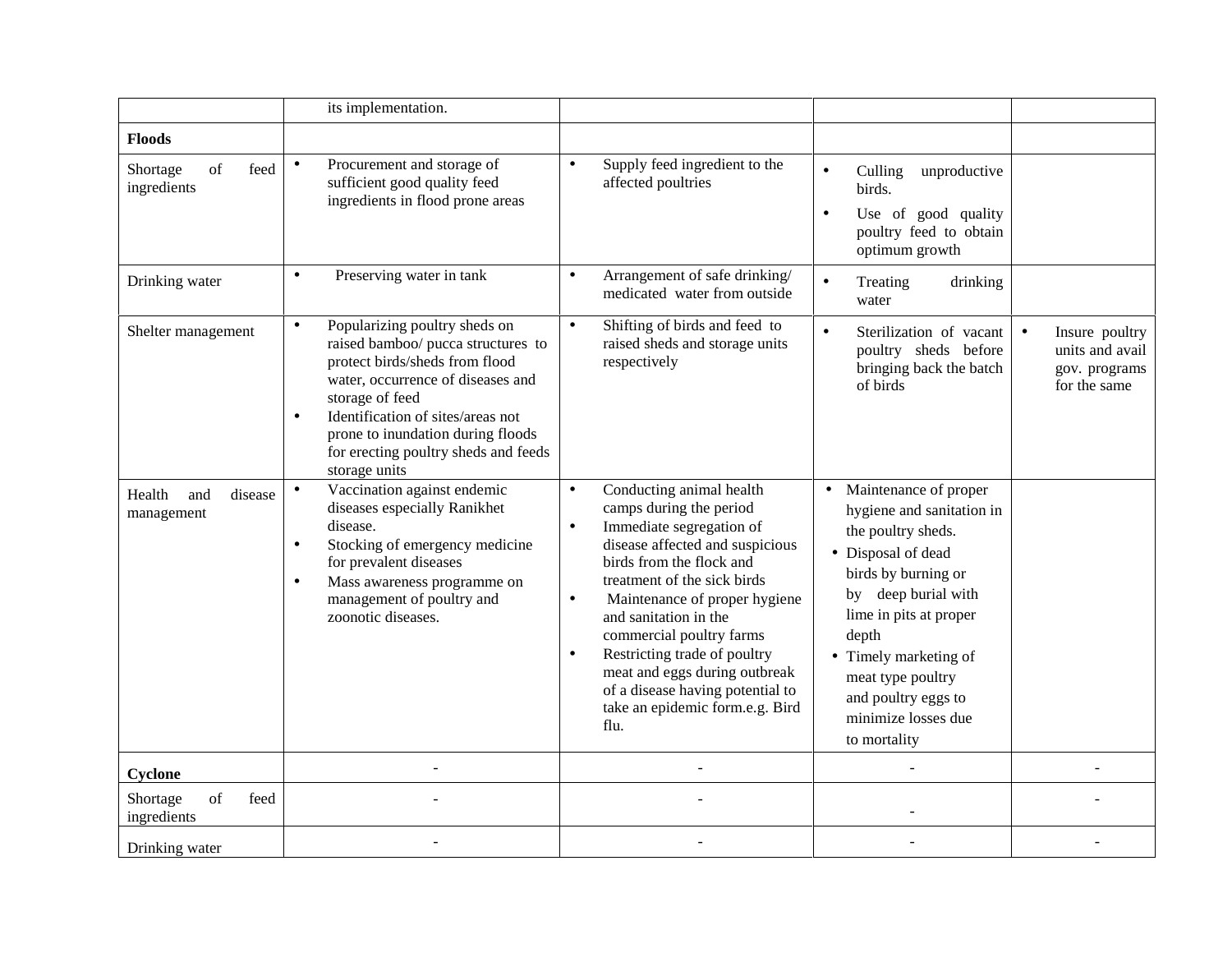| disease<br>Health<br>and |  |   |  |
|--------------------------|--|---|--|
| management               |  |   |  |
| Heat wave and cold       |  |   |  |
| wave                     |  |   |  |
| Shelter/environment      |  |   |  |
| management               |  | - |  |
| disease<br>Health<br>and |  |   |  |
| management               |  |   |  |

**2.7.3 Fisheries/ Aquaculture**

|                                                             | <b>Suggested contingency measures</b>                                                                                                                                                                                                                                                                                                |                                                                                                                                                                                                                                                                                                                                                                                                                                                                                                                                                                                                 |                                                                                                                                                                                                      |
|-------------------------------------------------------------|--------------------------------------------------------------------------------------------------------------------------------------------------------------------------------------------------------------------------------------------------------------------------------------------------------------------------------------|-------------------------------------------------------------------------------------------------------------------------------------------------------------------------------------------------------------------------------------------------------------------------------------------------------------------------------------------------------------------------------------------------------------------------------------------------------------------------------------------------------------------------------------------------------------------------------------------------|------------------------------------------------------------------------------------------------------------------------------------------------------------------------------------------------------|
|                                                             | Before the event <sup>a</sup>                                                                                                                                                                                                                                                                                                        | During the event                                                                                                                                                                                                                                                                                                                                                                                                                                                                                                                                                                                | After the event                                                                                                                                                                                      |
| 1) Drought                                                  |                                                                                                                                                                                                                                                                                                                                      | $\overline{\phantom{a}}$                                                                                                                                                                                                                                                                                                                                                                                                                                                                                                                                                                        | $\blacksquare$                                                                                                                                                                                       |
| A. Capture                                                  |                                                                                                                                                                                                                                                                                                                                      |                                                                                                                                                                                                                                                                                                                                                                                                                                                                                                                                                                                                 |                                                                                                                                                                                                      |
| Marine                                                      |                                                                                                                                                                                                                                                                                                                                      |                                                                                                                                                                                                                                                                                                                                                                                                                                                                                                                                                                                                 |                                                                                                                                                                                                      |
| <b>Inland</b>                                               |                                                                                                                                                                                                                                                                                                                                      |                                                                                                                                                                                                                                                                                                                                                                                                                                                                                                                                                                                                 |                                                                                                                                                                                                      |
| (i) Shallow water depth due to<br>insufficient rains/inflow | • Stop over-exploitation<br>• Judicious or planned release of water<br>from reservoir/tanks which are used for<br>fisheries in drought prone areas<br>harvesting structure<br>using<br>$\bullet$ Water<br>polythene lining to supply water during<br>the event<br>• Harvesting and marketing of all large<br>fish except brood stock | • Prioritize<br>the ponds<br>for<br>rescuing from drought<br>• Supplement water in the pond<br>with ground water to maintain<br>optimum depth in identified<br>ponds<br>• Drying of fish or production<br>of value added fish products<br>from the over harvested stock<br>• Shift fish stock to deeper<br>water, especially in case of<br>pens<br>• Restrict release of water from<br>reservoir/tanks which<br>are<br>used for fisheries<br>• Fingerlings and brood fishes,<br>if catched, to be released back<br>to safe waters<br>• Stock water bodies with<br>desirable species for culture | • Restocking, wherever possible.<br>• Digging of pond to increase the<br>depth.<br>• Fertilization,<br>manuring<br>and<br>rewatering of pond<br>• Use feed supplement to increase<br>the growth rate |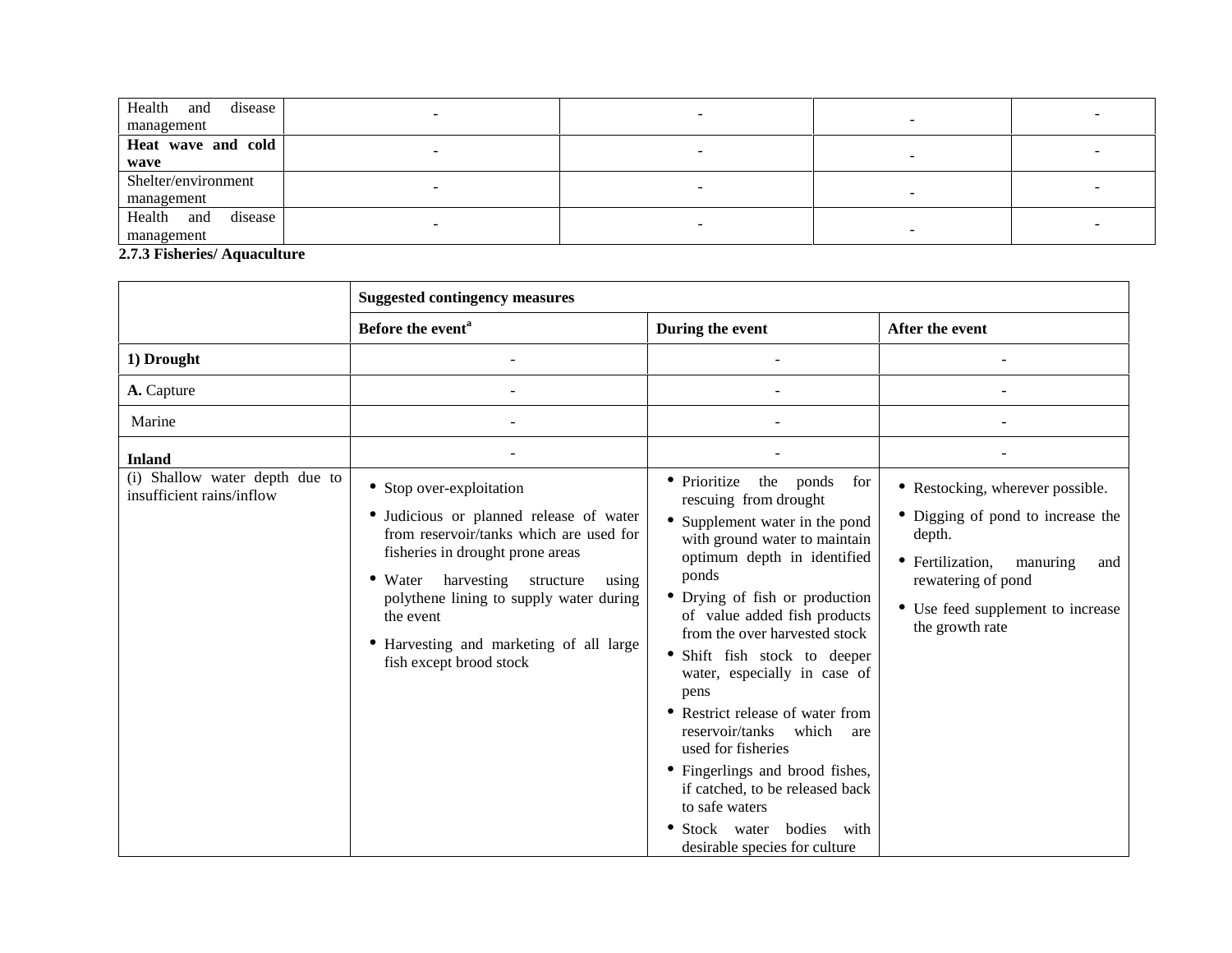| (iii) Any other<br>• As a long-term measure, deepening and<br>regular de-silting of ponds and tanks in<br>drought prone areas should be taken up<br><b>B.</b> Aquaculture<br>(i) Shallow water in ponds due to<br>$\bullet$<br>Capturing some amount of fishes and<br>Digging of ponds/ middle of<br>Cleaning and digging of ponds<br>$\bullet$<br>$\bullet$<br>insufficient rains/inflow<br>keeping few to minimize quantity of<br>ponds to increase depth for<br>to increase depth<br>fishes in the pond<br>saving life of the fishes<br>Use of clay material in pond<br>beds to minimize water loss<br>Digging of ponds to increase depth<br>Minimizing quantity of fishes<br>$\bullet$<br>through percolation<br>Follow measures like addition of cow<br>Pump in water from other<br>$\bullet$<br>dung etc. to stop/minimize downward<br>water source (nearby spring,<br>Extended seed production<br>percolation of water<br>stream, rivers etc) or ground<br>Restock the pond.<br>water, if any.<br>Enquiring alternative water sources to<br>Promoting<br>specific<br>area<br>$\bullet$<br>Reduce food for minimum<br>add to the pond<br>Integrated fish farming<br>metabolism.<br>For pond construction select soils with<br>Short duration culture of species<br>sufficient clay for retention of water.<br>Restrict<br>fertilizer<br>for<br>that are fast growing in initial<br>preventing algal bloom and<br>stage and can be marketed at<br>Apply sufficient organic manure during<br>minimum stress.<br>small size (minor and medium<br>preparation to minimize water loss<br>through seepage.<br>Dig<br>deep<br>trench<br>carps).<br>in<br>$\bullet$<br>convenient part of the pond<br>Educating for Insurance and apply<br>Air breathing fish culture<br>$\bullet$<br>to save brood fishes.<br>Excavation of bore wells<br>Claim<br>compensation<br>with<br>$\bullet$<br>Careful observation on daily<br>$\bullet$<br>support<br>of<br>record<br>and<br>Reduce biomass and stocking density<br>basis.<br>documents. | (ii) Changes in water quality | • Thinning out of stock against reduced<br>dissolved oxygen and space<br>• Removal of aquatic weeds | · Provide aeration | Remove aquatic vegetation<br>٠ |
|-----------------------------------------------------------------------------------------------------------------------------------------------------------------------------------------------------------------------------------------------------------------------------------------------------------------------------------------------------------------------------------------------------------------------------------------------------------------------------------------------------------------------------------------------------------------------------------------------------------------------------------------------------------------------------------------------------------------------------------------------------------------------------------------------------------------------------------------------------------------------------------------------------------------------------------------------------------------------------------------------------------------------------------------------------------------------------------------------------------------------------------------------------------------------------------------------------------------------------------------------------------------------------------------------------------------------------------------------------------------------------------------------------------------------------------------------------------------------------------------------------------------------------------------------------------------------------------------------------------------------------------------------------------------------------------------------------------------------------------------------------------------------------------------------------------------------------------------------------------------------------------------------------------------------------------------------------------------------------------------------------------------------------------|-------------------------------|-----------------------------------------------------------------------------------------------------|--------------------|--------------------------------|
|                                                                                                                                                                                                                                                                                                                                                                                                                                                                                                                                                                                                                                                                                                                                                                                                                                                                                                                                                                                                                                                                                                                                                                                                                                                                                                                                                                                                                                                                                                                                                                                                                                                                                                                                                                                                                                                                                                                                                                                                                                   |                               |                                                                                                     |                    |                                |
|                                                                                                                                                                                                                                                                                                                                                                                                                                                                                                                                                                                                                                                                                                                                                                                                                                                                                                                                                                                                                                                                                                                                                                                                                                                                                                                                                                                                                                                                                                                                                                                                                                                                                                                                                                                                                                                                                                                                                                                                                                   |                               |                                                                                                     |                    |                                |
| Scare away birds and other<br>Sell out the fishes attaining marketable<br>animals (attracted by shallow<br>$\bullet$<br>size to minimize loss.<br>water to catch fish) – may be<br>vector for diseases.<br>Stock fishes that can thrive low water<br>$\bullet$<br>depth, like air breathing fishes.<br>Maintenance of proper record for<br>claiming compensation, especially in<br>schemes assisted by Govt. or financial<br>institutes.<br>Planning for rain water harvest.                                                                                                                                                                                                                                                                                                                                                                                                                                                                                                                                                                                                                                                                                                                                                                                                                                                                                                                                                                                                                                                                                                                                                                                                                                                                                                                                                                                                                                                                                                                                                      |                               | through partial harvesting.                                                                         |                    |                                |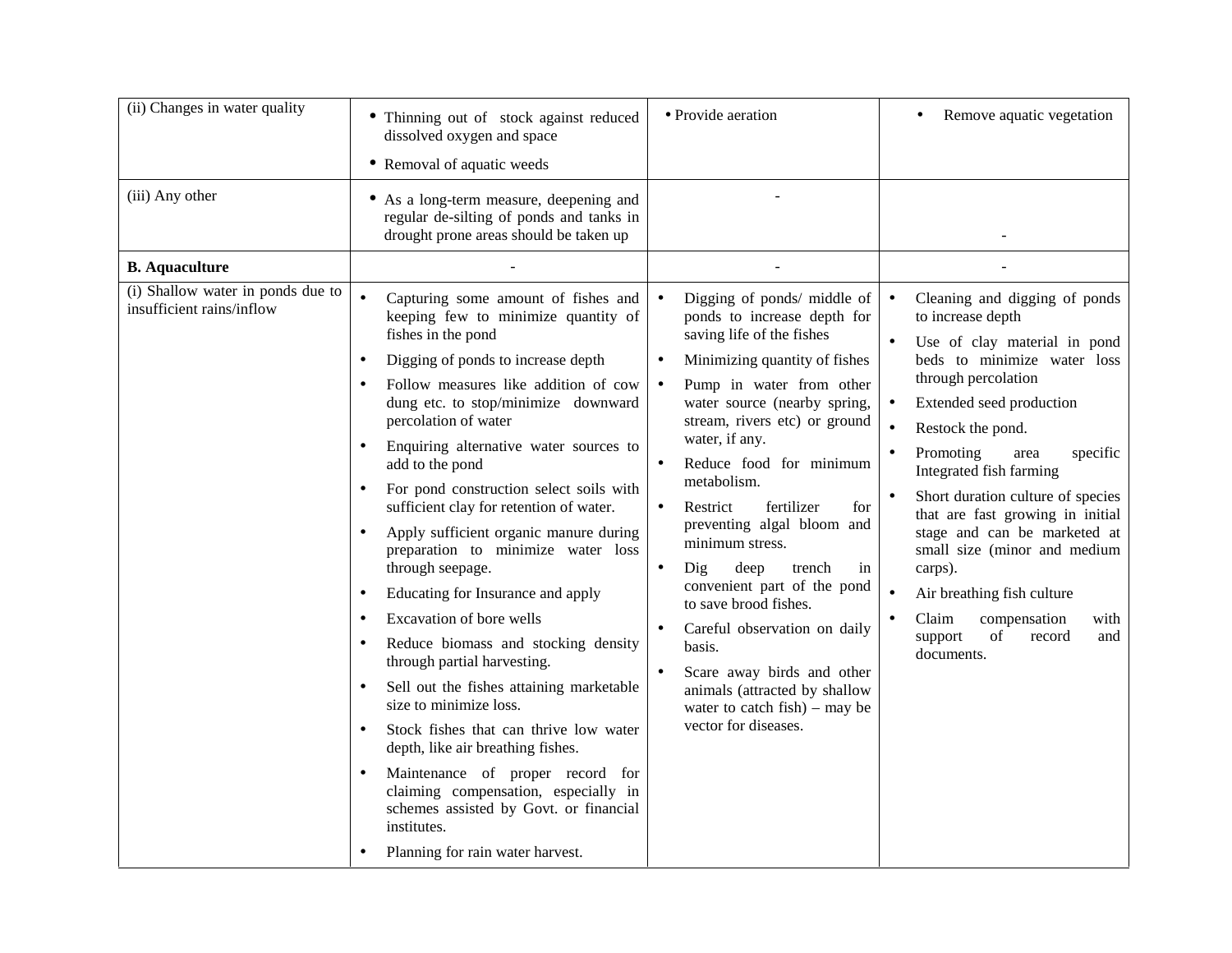| (ii) Impact of salt load build up in<br>ponds / change in water quality | Identify risks associated with the<br>suspected outbreak of pathogens and be<br>ready with suitable remedial measures                                                                                                                                                                                                                                                                                                                                                                                                 |                                                                                                                                                                                                                                                                                                                                                                                      | exchange to<br>Partial water<br>optimize salinity                                                                                                                                                                                                                                                                                                                               |
|-------------------------------------------------------------------------|-----------------------------------------------------------------------------------------------------------------------------------------------------------------------------------------------------------------------------------------------------------------------------------------------------------------------------------------------------------------------------------------------------------------------------------------------------------------------------------------------------------------------|--------------------------------------------------------------------------------------------------------------------------------------------------------------------------------------------------------------------------------------------------------------------------------------------------------------------------------------------------------------------------------------|---------------------------------------------------------------------------------------------------------------------------------------------------------------------------------------------------------------------------------------------------------------------------------------------------------------------------------------------------------------------------------|
| (iii) Any other                                                         | Repairing/arrangement of alternate safe<br>place to keep pumps, aerators, etc<br>Store the feeds in a proper place<br>$\bullet$                                                                                                                                                                                                                                                                                                                                                                                       |                                                                                                                                                                                                                                                                                                                                                                                      |                                                                                                                                                                                                                                                                                                                                                                                 |
| 2) Floods                                                               |                                                                                                                                                                                                                                                                                                                                                                                                                                                                                                                       |                                                                                                                                                                                                                                                                                                                                                                                      |                                                                                                                                                                                                                                                                                                                                                                                 |
| A. Capture                                                              |                                                                                                                                                                                                                                                                                                                                                                                                                                                                                                                       |                                                                                                                                                                                                                                                                                                                                                                                      |                                                                                                                                                                                                                                                                                                                                                                                 |
| Marine                                                                  |                                                                                                                                                                                                                                                                                                                                                                                                                                                                                                                       |                                                                                                                                                                                                                                                                                                                                                                                      |                                                                                                                                                                                                                                                                                                                                                                                 |
| Inland                                                                  |                                                                                                                                                                                                                                                                                                                                                                                                                                                                                                                       |                                                                                                                                                                                                                                                                                                                                                                                      |                                                                                                                                                                                                                                                                                                                                                                                 |
| (i) No. of boats / nets/damaged                                         | Arrangement of boats, nests, etc in<br>$\bullet$<br>surplus                                                                                                                                                                                                                                                                                                                                                                                                                                                           |                                                                                                                                                                                                                                                                                                                                                                                      |                                                                                                                                                                                                                                                                                                                                                                                 |
| (ii) No.of houses damaged                                               |                                                                                                                                                                                                                                                                                                                                                                                                                                                                                                                       |                                                                                                                                                                                                                                                                                                                                                                                      |                                                                                                                                                                                                                                                                                                                                                                                 |
| (iii) Loss of stock                                                     | Thin out population<br>$\bullet$                                                                                                                                                                                                                                                                                                                                                                                                                                                                                      | Use FAD, feed attractant                                                                                                                                                                                                                                                                                                                                                             | Use of disinfectant<br>$\bullet$                                                                                                                                                                                                                                                                                                                                                |
| (iv) Changes in water quality                                           |                                                                                                                                                                                                                                                                                                                                                                                                                                                                                                                       |                                                                                                                                                                                                                                                                                                                                                                                      |                                                                                                                                                                                                                                                                                                                                                                                 |
| (v) Health and diseases                                                 | Use of disinfectant<br>$\bullet$                                                                                                                                                                                                                                                                                                                                                                                                                                                                                      |                                                                                                                                                                                                                                                                                                                                                                                      |                                                                                                                                                                                                                                                                                                                                                                                 |
| <b>B.</b> Aquaculture                                                   |                                                                                                                                                                                                                                                                                                                                                                                                                                                                                                                       |                                                                                                                                                                                                                                                                                                                                                                                      |                                                                                                                                                                                                                                                                                                                                                                                 |
| (i) Inundation with flood water                                         | Dyke should be strongly constructed/<br>renovated above the expected flood<br>level.<br>Insurance<br>$\bullet$<br>Repairing, turfing and compaction of<br>peripheral embankments.<br>Growing horticultural crops on the<br>embankment to prevent erosion.<br>Sufficient bamboo poles and nylon nets<br>to be kept ready.<br>Construction of earthen nursery ponds<br>in upland areas<br>'High stocking multiple harvesting' can<br>be taken up.<br>Sell out the fishes attaining marketable<br>size to minimize loss. | Encircling the fishery with<br>fish net to prevent the<br>escaping of fishes<br>Surround the pond with nets<br>supported by bamboo poles<br>to prevent escape of fish.<br>Supply sufficient food to<br>fishes to reduce tendency of<br>escaping from the pond.<br>Fixing nets with appropriate<br>size to reduce the loss of<br>stock<br>Turbidity<br>need<br>to<br>be<br>controlled | $\bullet$<br>Dyke should be renovated<br>strongly above the maximum<br>flood level.<br>Sampling of fishes and water for<br>$\bullet$<br>disease analysis<br>Desilting<br>Restock the pond if original<br>stock escapes.<br>Promotion of suitable Integrated<br>fish farming<br>Short duration culture of species<br>that are fast growing and can be<br>marketed at small size. |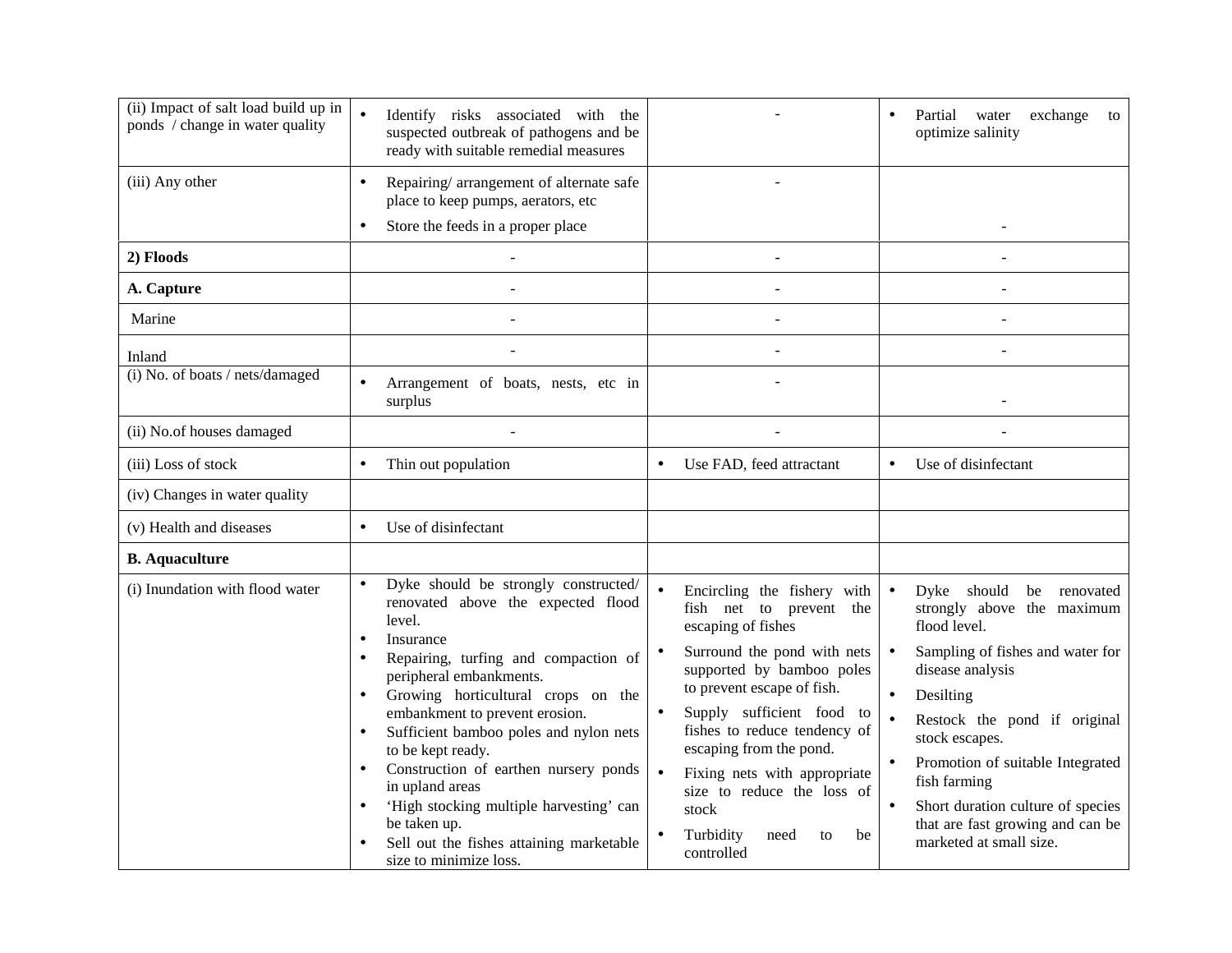|                                                                 | Maintenance of proper record for<br>claiming compensation, especially in<br>schemes assisted by Govt. or financial<br>institutes.                                                                                                                                                                                                               | Collection of naturally bred<br>$\bullet$<br>seeds<br>(spawn/<br>fry/<br>fingerlings) from<br>flooded<br>water | Claim<br>compensation<br>with<br>of<br>record<br>support<br>and<br>documents.<br>of<br>Removal<br>unwanted/<br>$\bullet$<br>predatory fish from pond before<br>stocking.                                                         |
|-----------------------------------------------------------------|-------------------------------------------------------------------------------------------------------------------------------------------------------------------------------------------------------------------------------------------------------------------------------------------------------------------------------------------------|----------------------------------------------------------------------------------------------------------------|----------------------------------------------------------------------------------------------------------------------------------------------------------------------------------------------------------------------------------|
| (ii) Water contamination and<br>changes in water quality        | Dyke should be strongly constructed<br>$\bullet$<br>above the expected flood level.<br>Prevent entry of water from outside.<br>$\bullet$<br>Precaution<br>to prevent<br>of<br>entry<br>$\bullet$<br>pesticide/insecticide laden water from<br>nearby agricultural land.<br>lime regularly<br>Apply<br>as<br>$\bullet$<br>per<br>recommendation. | Use disinfectant<br>$\bullet$<br>Apply lime regularly as per<br>$\bullet$<br>recommendation.                   | Use disinfectant, Remove all<br>unwanted exotic fishes<br>Apply lime regularly as per<br>recommendation.<br>Remove muck and debris, if<br>entered with flood.<br>Apply preventive agents (eg.<br>CIFAX) before on set of winter. |
| (iii) Health and diseases                                       | · Provided vitamin, mineral with feed<br>• Arrangement of medicines and chemical<br>stocks                                                                                                                                                                                                                                                      | · Provided vitamin, mineral,<br>protein with feed, use<br>bactericide                                          | Use bactericide and disinfectant<br>$\bullet$<br>and feed with balance diets.                                                                                                                                                    |
| (iv) Loss of stock and inputs<br>(feed, chemicals etc)          | Dyke should be strongly constructed<br>$\bullet$<br>above the maximum flood level.                                                                                                                                                                                                                                                              | • Catch the some amount of<br>fishes to reduce the stock.                                                      | Dyke should be strongly<br>$\bullet$<br>renovated and apply disinfectant<br>and fish out the unwanted exotic<br>fishes                                                                                                           |
| (v) Infrastructure damage (pumps,<br>aerators, huts, etc)       | <b>NA</b>                                                                                                                                                                                                                                                                                                                                       | NA                                                                                                             | <b>NA</b>                                                                                                                                                                                                                        |
| (vi) Any other                                                  | <b>NA</b>                                                                                                                                                                                                                                                                                                                                       | NA                                                                                                             | <b>NA</b>                                                                                                                                                                                                                        |
| 3. Cyclone / Tsunami                                            | <b>NA</b>                                                                                                                                                                                                                                                                                                                                       | NA                                                                                                             | NA                                                                                                                                                                                                                               |
| A. Capture                                                      | <b>NA</b>                                                                                                                                                                                                                                                                                                                                       | NA                                                                                                             | NA                                                                                                                                                                                                                               |
| Marine                                                          | <b>NA</b>                                                                                                                                                                                                                                                                                                                                       | NA                                                                                                             | NA                                                                                                                                                                                                                               |
| (i) Average compensation paid<br>due to loss of fishermen lives | NA                                                                                                                                                                                                                                                                                                                                              | NA                                                                                                             | NA                                                                                                                                                                                                                               |
| Avg.<br>no.<br>of<br>boats<br>(ii)<br>nets/damaged              | NA                                                                                                                                                                                                                                                                                                                                              | NA                                                                                                             | <b>NA</b>                                                                                                                                                                                                                        |
| (iii) Avg. no. of houses damaged                                | <b>NA</b>                                                                                                                                                                                                                                                                                                                                       | NA                                                                                                             | NA                                                                                                                                                                                                                               |
| Inland                                                          | <b>NA</b>                                                                                                                                                                                                                                                                                                                                       | NA                                                                                                             | <b>NA</b>                                                                                                                                                                                                                        |